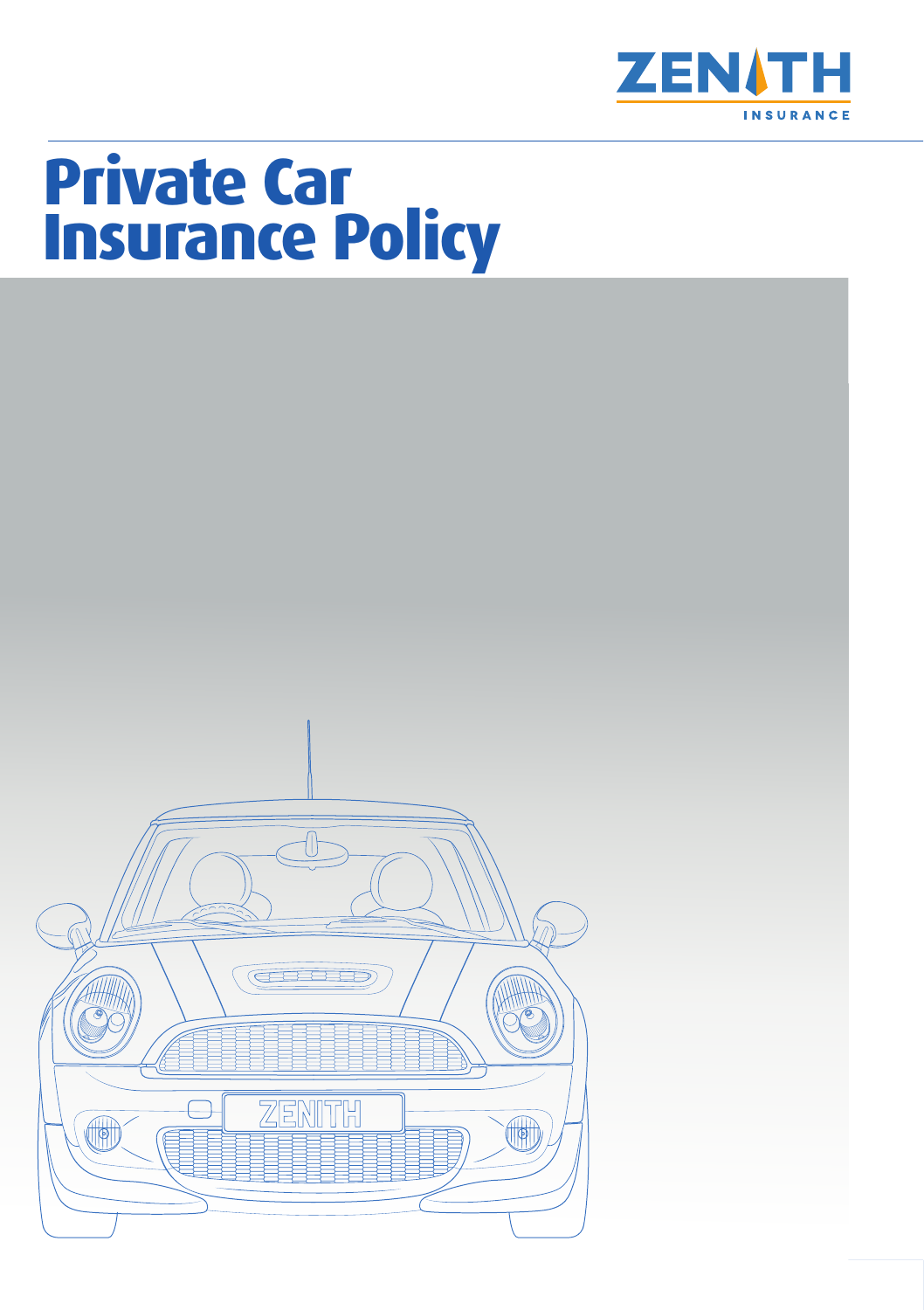# **If you have had an accident, claims Helpline: 03330 436 519**

1

Please call within 24 hours of the accident, but ideally within 1 hour. You may be entitled to a FREE courtesy car, FREE collection and delivery, and we can provide a windscreen replacement service.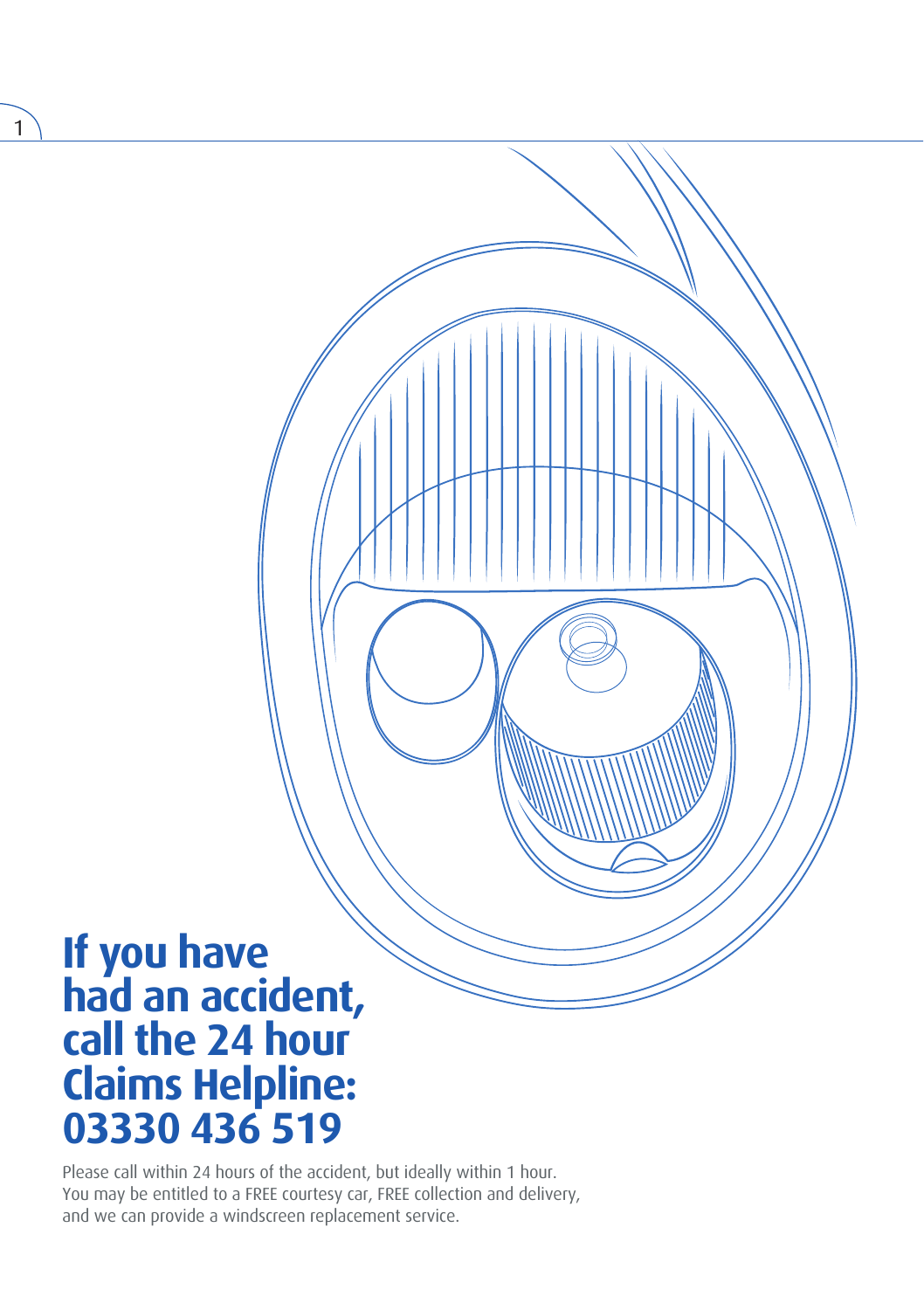## **Contents**

| <b>Important Customer Information</b>                                 | 3         |
|-----------------------------------------------------------------------|-----------|
| What to do in the Event of an Accident                                | 4         |
| <b>Introduction to Your Policy</b>                                    | 5         |
| <b>Definitions</b>                                                    | $6 - 7$   |
| <b>Insurance Provided - Guide to Policy Cover</b>                     | $8 - 9$   |
| Section A - Loss of or Damage to the Insured Vehicle                  | $10 - 12$ |
| Section B - Loss of or Damage to the Insured Vehicle by Fire or Theft | $13 - 16$ |
| <b>Exceptions to Sections A &amp; B</b>                               | 17        |
| <b>Section C</b> - Liability to Other People                          | $18 - 19$ |
| <b>Exceptions to Section C</b>                                        | 20        |
| Section D - Provision of a Courtesy Car                               | 21        |
| <b>Section E</b> - Personal Accident Benefits                         | 22        |
| <b>Section F</b> - Personal Belongings                                | 23        |
| <b>Section G</b> - Medical Expenses                                   | 23        |
| <b>Section H</b> - Glass Damage                                       | 24        |
| <b>Section I</b> - Replacement Locks                                  | 25        |
| <b>Section J</b> - Foreign Use of the Insured Vehicle                 | $26 - 27$ |
| <b>Section K - No Claim Discount</b>                                  | 28        |
| <b>Section L</b> - Protected No Claim Discount                        | 28        |
| <b>General Exceptions</b>                                             | $29 - 30$ |
| <b>General Conditions</b>                                             | $31 - 34$ |
| <b>Our Service Commitment</b>                                         | $35 - 36$ |
| <b>How we use your information</b>                                    | $37 - 39$ |
| <b>Notes</b>                                                          | $40 - 41$ |
| <b>Numbers to Call</b>                                                | 42        |

 $\sqrt{2}$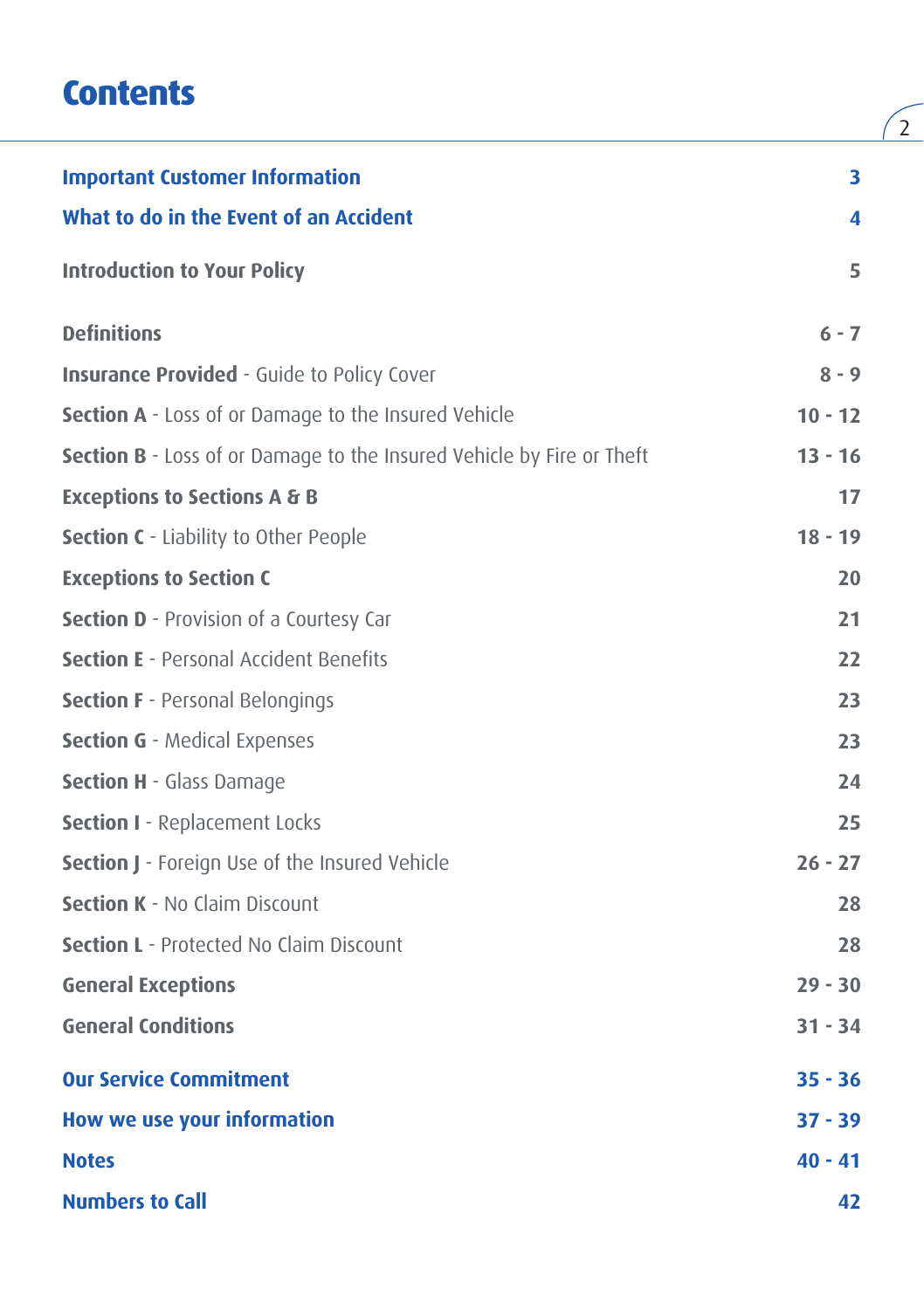## **Important Customer Information**

Pages 3 and 4 are for your guidance and do not form part of the insurance contract.

You should keep a complete record of all information (including copies of letters) supplied to us in taking out this insurance.

So that you understand what you are covered for, please read this policy, the Policy Schedule (which may make reference to endorsements) and the Certificate of Motor Insurance very carefully. You should pay special attention to the General Exceptions and General Conditions of this policy.

The words or phrases shown under the Definitions section of this policy document commencing on page 6 have the same meaning whenever they appear in this policy document or in the Certificate of Motor Insurance, policy schedule or endorsements.

So that you can easily identify these words and phrases they are shown in bold print throughout this policy document.

If you have any questions, or the cover does not meet your needs or any of the details are incorrect you should notify us immediately via your insurance intermediary.

### **Guidance notes**

There are useful guidance notes shown in shaded boxes throughout the policy document. The guidance notes do not form part of the insurance contract but are there to help you understand it. You should always read the guidance notes in conjunction with the whole of the policy document.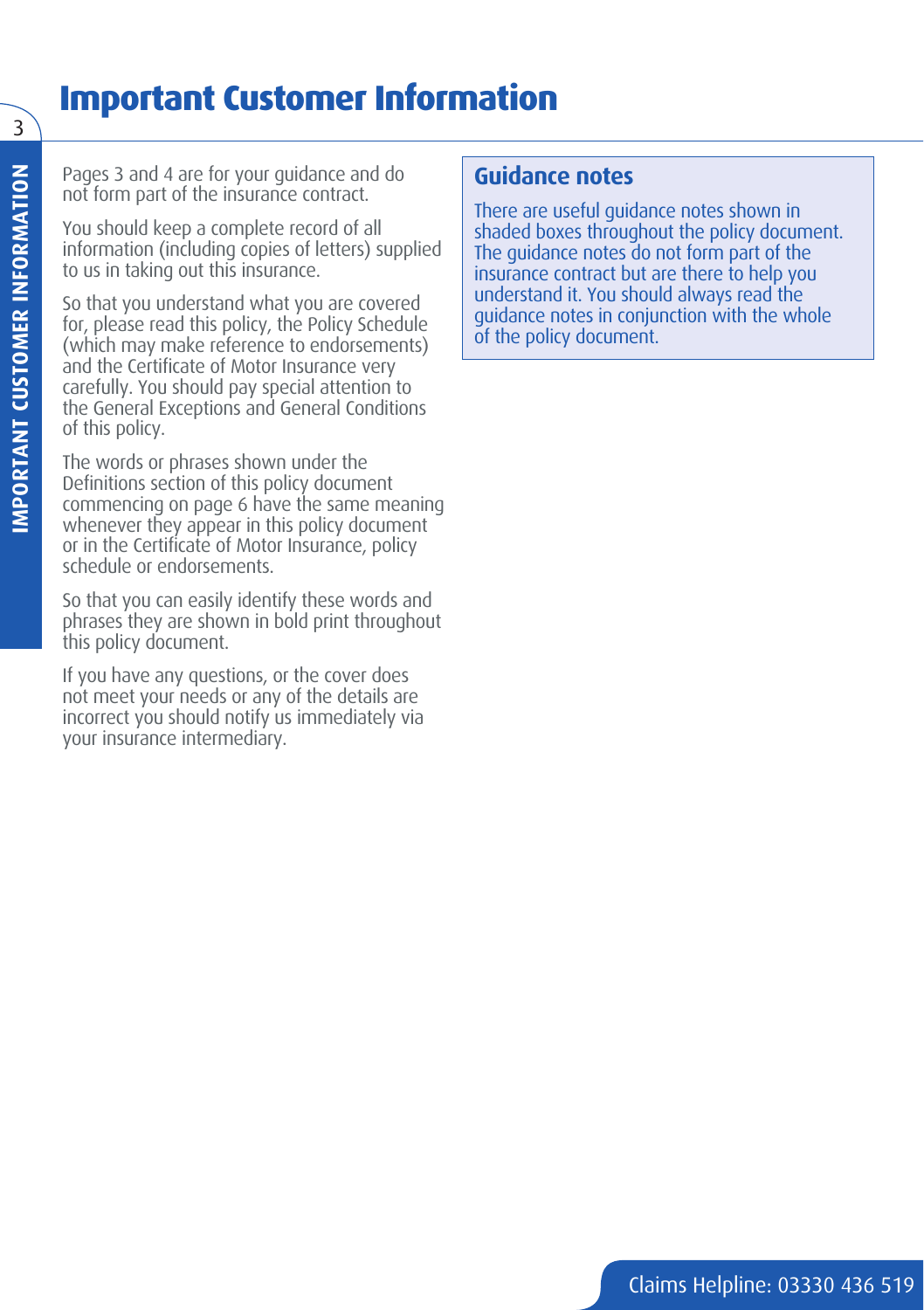4

## **What to do in the Event of an Accident**

#### **Regardless of blame it is important that you take the following action:**

**Stop:** Stop as soon as possible, in a safe place (if you have a warning triangle, place it well before the obstruction). If anybody has been injured, call the police and ambulance service.

**Sketch:** Make a quick sketch of the direction and final position of each vehicle (it is worth keeping a pen and paper in **your** car).

**Note down: You** will need to make a note of:

- The vehicle registration number, name, address and telephone number of any other drivers involved in the accident.
- The number of passengers in each vehicle.
- The name and address of anyone who is injured (or suggesting they have been injured).
- The name, address and telephone number of any witnesses to the accident.
- The name, telephone number and constabulary of any police officer who attends the accident.

**Take a photo:** If you are able to do so, try and take photographs to support the positions of the vehicles and the extent of damage.

**Provide:** You must give your own details to anyone who has reasonable grounds for requesting them.

**DO NOT:** Do not admit responsibility, either verbally or in writing. Instead, simply supply your details along with your policy number to the other driver(s)/person(s) involved in the accident and ask him/her to call the claims advisors on 03330 436 558. By passing these details to the other person(s) involved in the accident you will give him/her the opportunity of obtaining assistance in progressing repairs and assisting with the provision of a courtesy vehicle if the circumstances of the accident warrant this.

If for any reason you have not been able to exchange details with other drivers or owners of property or you were in collision with an animal, you must report the accident to the police as soon as possible, and certainly within 24 hours of the accident.

### **Making contact following an incident.**

#### **At the roadside? Call 03330 436513**

To obtain immediate assistance at the roadside call the Roadside Priority Claims Helpline on 03330 436513.

Experienced advisors will take initial claim details and discuss recovery of your vehicle.

#### **Unable to call from the roadside? Call 03330 436 519**

If you are unable to call from the roadside you must call the 24 hour Claims Helpline on 03330 436 519 as soon as it is safe to do so.

Please call within 24 hours of the accident, but **ideally within 1 hour**.This is regardless of whether **you** wish to make a claim under the policy or not. **Delay in notification of an incident may invalidate your right to claim**.

Please quote **your** policy number and give all relevant information about the incident. If **your** claim is due to theft, attempted theft or vandalism **you** must also inform the police and obtain a crime reference number.

### **Benefits of an immediate call**

Calling straightaway provides you with benefits which may include the following (dependant on the level of policy cover you have):

- **FREE courtesy car** while your car is being repaired (subject to availability).
- Windscreen repair/replacement.
- **FREE** collection and re-delivery.
- **FREE** car cleaning service.
- Repairers' work guaranteed for three years.

Your claim and claims made against you, will be dealt with as quickly and fairly as possible. Please read the General Conditions in this policy booklet.

For our joint protection telephone calls may be recorded and monitored by us.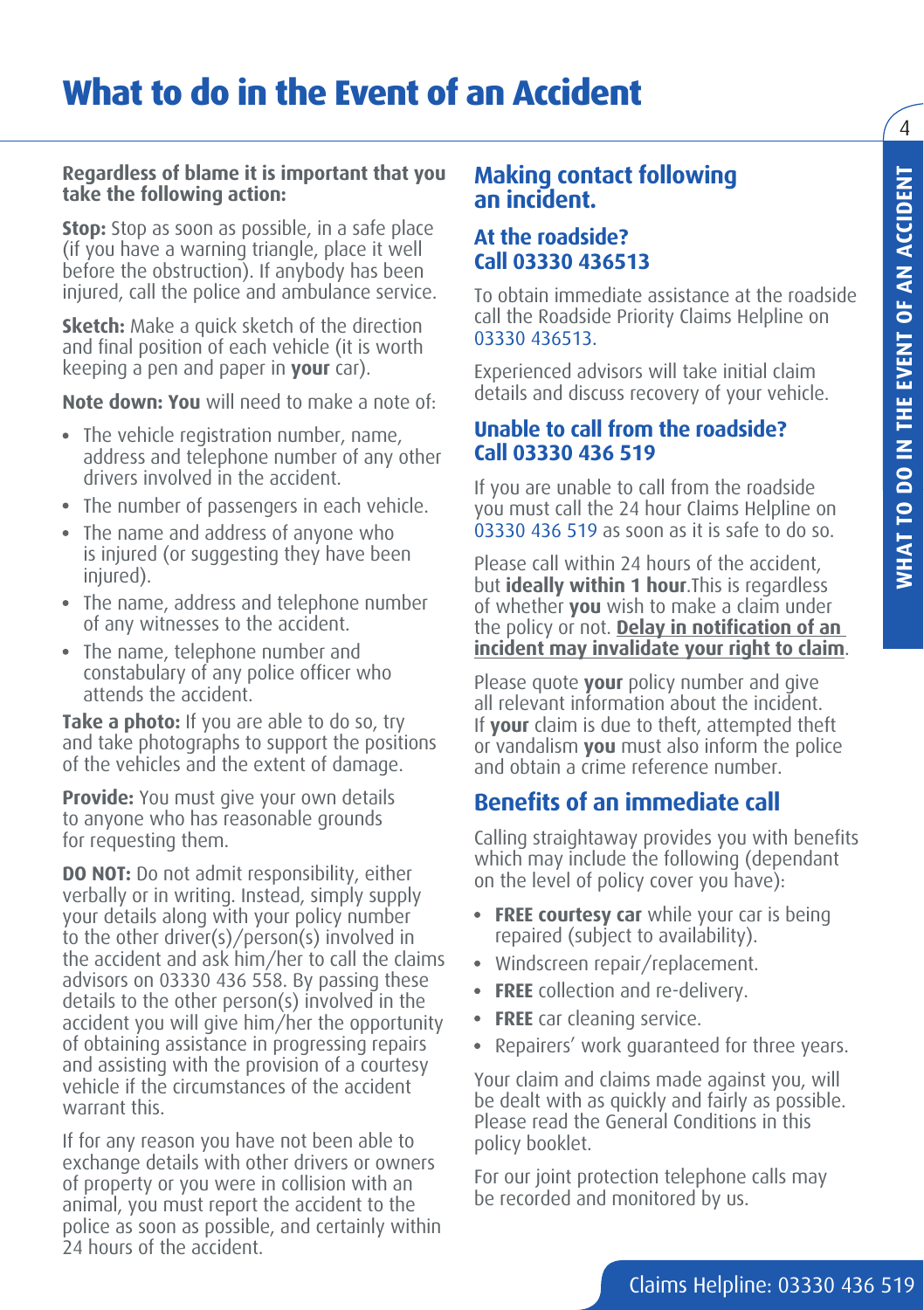## **Introduction to Your Policy**

Thank you for choosing to purchase a Zenith Insurance policy.

This Policy Document is evidence of a legally binding contract of insurance between you (the Insured) and us (Zenith Insurance Plc). This contract is entered into on the basis that:

- you have taken all reasonable care to answer all questions asked honestly, accurately and to the best of your knowledge; and
- any other information given either verbally or in writing by you, or on your behalf at the time you applied for insurance is also complete; and
- the information supplied has been given honestly and to the best of your knowledge and belief.

The information that you have given to us is shown on your signed proposal form or statement of fact or statement of insurance but will also include further information given either verbally or in writing by you or on your behalf at the time you applied for insurance.

You must read this policy document, the Policy Schedule and the Certificate of Motor Insurance together. The Policy Schedule tells you which sections of the policy apply. Please check all three documents carefully to make certain they give you the cover you want.

We have agreed to insure you against liability loss or damage that may occur within the geographical limits of the policy during any period of insurance for which you have paid, or agreed to pay the premium. The cover we provide is subject to the terms, conditions and exceptions contained in this policy document or in any endorsement applying to this policy document.

Nobody other than you (the Insured) and us (Zenith Insurance Plc) has any rights that they can enforce under this contract except for those rights that they have under road traffic law in any country in which this insurance applies.

Unless specifically agreed otherwise, this insurance shall be subject to English Law.

The terms and conditions of this policy and all other information concerning this insurance are communicated to you in the English language and we undertake to communicate in this language for the duration of the policy.

Canphal

Gary Humphreys Underwriting Director

Zenith Insurance Plc and/or its co-insurer St Julians Insurance Company Limited.

Authorised Insurers, registered in Gibraltar No 84085. Registered Office: 846-848, Europort, Gibraltar.

Zenith Insurance Plc is regulated by the Gibraltar Financial Services Commission and subject to a limited regulation by the Financial Conduct Authority and the Prudential Regulation Authority in respect of underwriting insurance business in the UK (No. 211787). Zenith Insurance Plc is a member of the Association of British Insurers. St Julians Insurance Company Limited, registered in Malta with registered office address at 4th Floor, Development House, St Anne Street, Floriana, FRN 9010, Malta.

St Julians Insurance Company Limited (C50869) is authorised and regulated by the Malta Financial Services Authority (MFSA) to carry on general insurance business in terms of the Malta Insurance Business Act, 1998 and subject to limited regulation by the UK Financial Conduct Authority and the Prudential Regulation Authority in respect of underwriting business in the UK (No.534771)

## **Several Liabilities Notice**

The obligations of Zenith Insurance Plc and its co-insurers under contracts of insurance to which they subscribe are several and not joint and are limited solely to the extent of each insurer's individual subscription. If one of the insurers does not for any reason satisfy all or part of its obligations the other insurers will not be responsible for the defaulting insurer's obligations.

The Financial Services Compensation Scheme covers this policy. You may be entitled to compensation from this scheme if we cannot meet our liabilities under this policy. Further information about compensation scheme arrangements is available at www.fscs.org.uk or by telephoning 0207 741 4100 or 0800 678 1100.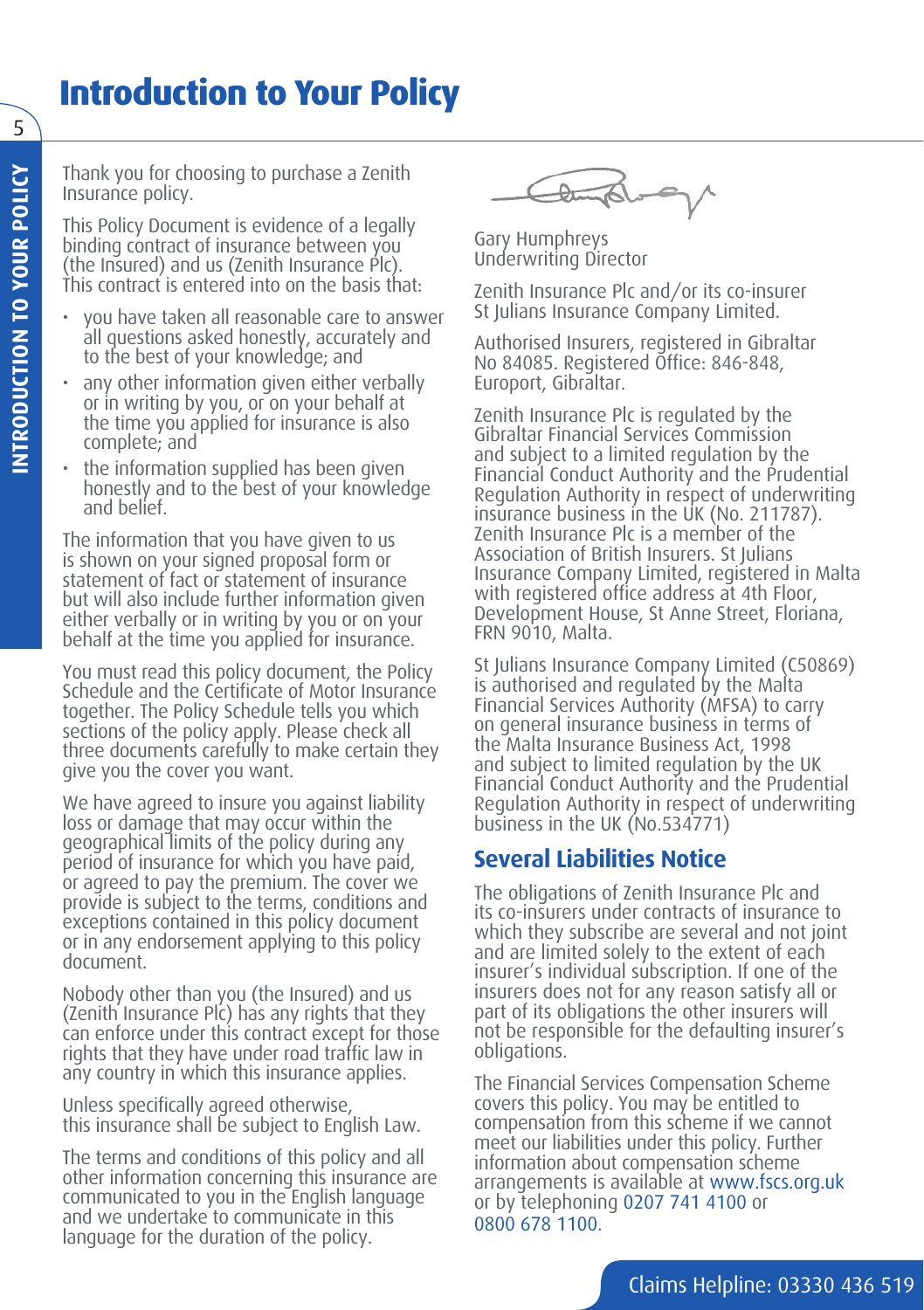## **Definitions**

**The words or phrases shown below have the same meaning whenever they appear in this policy document or in the Certificate of Motor Insurance, Policy Schedule or Endorsements. So that you can easily identify these words and phrases they are shown in bold print throughout this policy document.**

## **Approved Repairer**

A motor vehicle repairer authorised by us or our representative to repair the insured vehicle following a valid claim under Section A or Section B of this insurance.

### **Certificate of Motor Insurance**

A document, which is legal evidence of your insurance and is required by law and forms part of this contract of insurance. It shows the insured vehicle's registration number, who may drive it and what it may be used for. The Certificate of Motor Insurance must be read with this policy document.

### **Courtesy Car**

A car loaned to you by our approved repairer whilst the insured vehicle is being repaired following a valid claim under Section A or Section B of this insurance.

## **Endorsements**

A change in terms of this insurance, which replaces or alters the standard insurance wording.

#### **Excess**

An amount you have to pay towards the cost of a claim under this insurance. You have to pay this amount regardless of the circumstances leading to the claim.

## **Geographical Limits**

The United Kingdom of Great Britain & Northern Ireland, the Isle of Man and the Channel Islands.

### **Insurance Intermediary**

The intermediary who has placed this insurance with us, acting on your behalf as your agent and through whom all matters concerning this insurance are handled.

### **Insured Vehicle**

The motor car, the details and registration number of which are shown in the Policy Schedule. Permanently fitted accessories (other than in-car entertainment, communication and navigation equipment) are included within this definition.

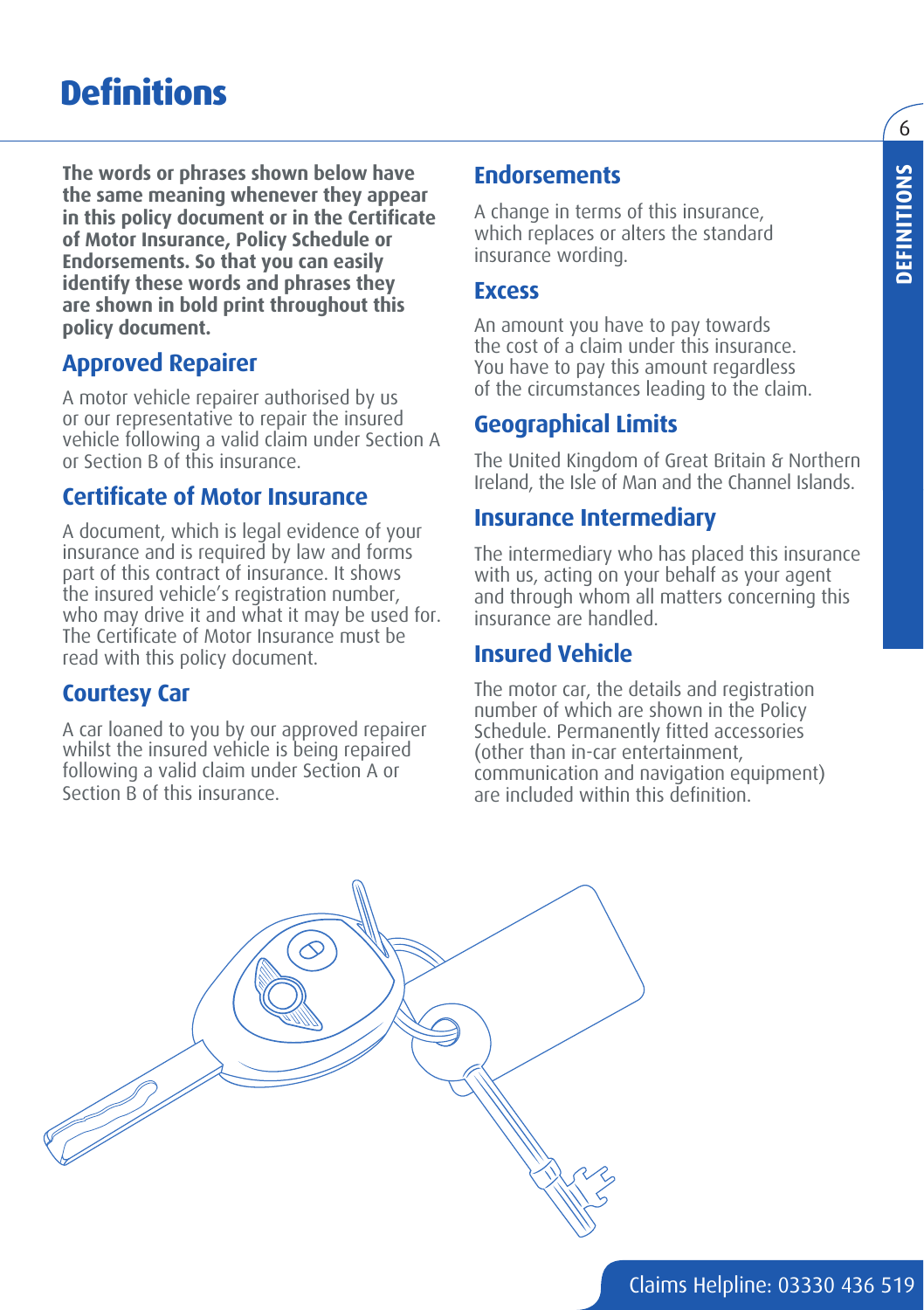### **In-car Entertainment, Communication and Navigation Equipment**

Permanently fitted radios, cassette, MP3, compact disc or DVD players, telephones, CB radios and visual navigation equipment. Portable items (such as radar detection equipment, personal digital assistants or portable GPS navigators), cassette tapes, memory cards, compact discs or DVDs are not included within this definition.

## **Market Value**

The cost of replacing the insured vehicle at the time of loss or damage compared with one of the same make, model, specification and condition. If the insured vehicle was first registered as new in a country other than those contained within the geographical limits any assessment of market value will take into account that the car has been individually imported into a country contained within the geographical limits but will not include any delivery costs incurred at the time of importation. The market value will be assessed by an automotive engineer in conjunction with the published trade guides at the time of loss.

## **Panoramic roof**

A vehicle roof system manufactured as single or multiple glass, or equivalent, panel(s) designed to cover the entire passenger compartment or the majority of it.

## **Period of Insurance**

The period between the effective date and expiry date shown on the Policy Schedule and any subsequent period for which we accept renewal of the insurance.

## **Policy Schedule**

The document which shows details of the insured policyholder and insurance protection provided and forms part of this contract of insurance.

## **Proposal Form**

The application for insurance and declaration completed by you or on your behalf and signed by you. We have relied on the information provided on this form in entering into this contract of insurance.

### **Statement of Fact or Statement of Insurance**

The form that shows the information that you gave us or that was given on your behalf at the time you applied for insurance. We have relied on the information provided on this form in entering into this contract of insurance.

## **Terrorism**

Terrorism as defined in the Terrorism Act 2000.

## **Unattended**

Where you or no person authorised by you are present in the insured vehicle, in charge of the insured vehicle or are not in a position to prevent unauthorised interference with the insured vehicle.

## **We/Us/Our**

Zenith Insurance Plc and/or its co-insurers whose names and addresses are available upon request.

## **Written down value**

The value placed on your insured vehicle by the company who leased the vehicle to you under a lease agreement.

## **You/Your**

The insured policyholder named in the Policy Schedule and Certificate of Motor Insurance.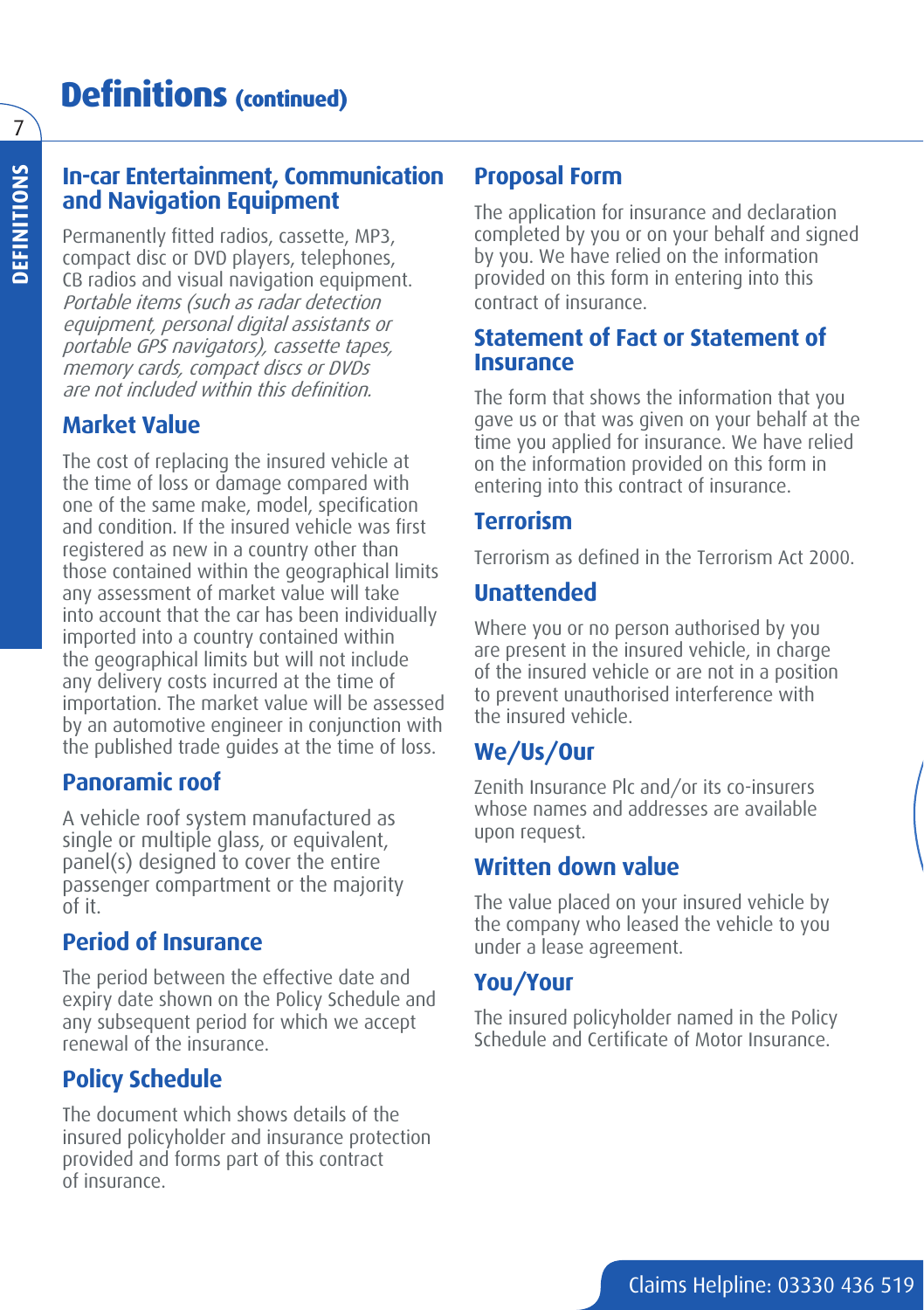## **Insurance Provided - Guide to Policy Cover**

The level of cover provided by this insurance is shown on **your Policy Schedule**. The sections of this Private Car Insurance Policy that apply for each level of cover are as shown below. Cover is subject to any **endorsement** shown on your **Policy Schedule**.

## **Comprehensive**

Sections A to K of this Private Car Insurance Policy apply.\*

## **Third Party Fire and Theft**

Sections B, C, J, and K of this Private Car Insurance Policy apply.\*

## **Third Party Only**

Sections C, J, and K of this Private Car Insurance Policy apply.\*

The General Exceptions and General Conditions of this Private Car Insurance Policy apply to all levels of cover.

\* Section L may also apply if shown on **your Policy Schedule**.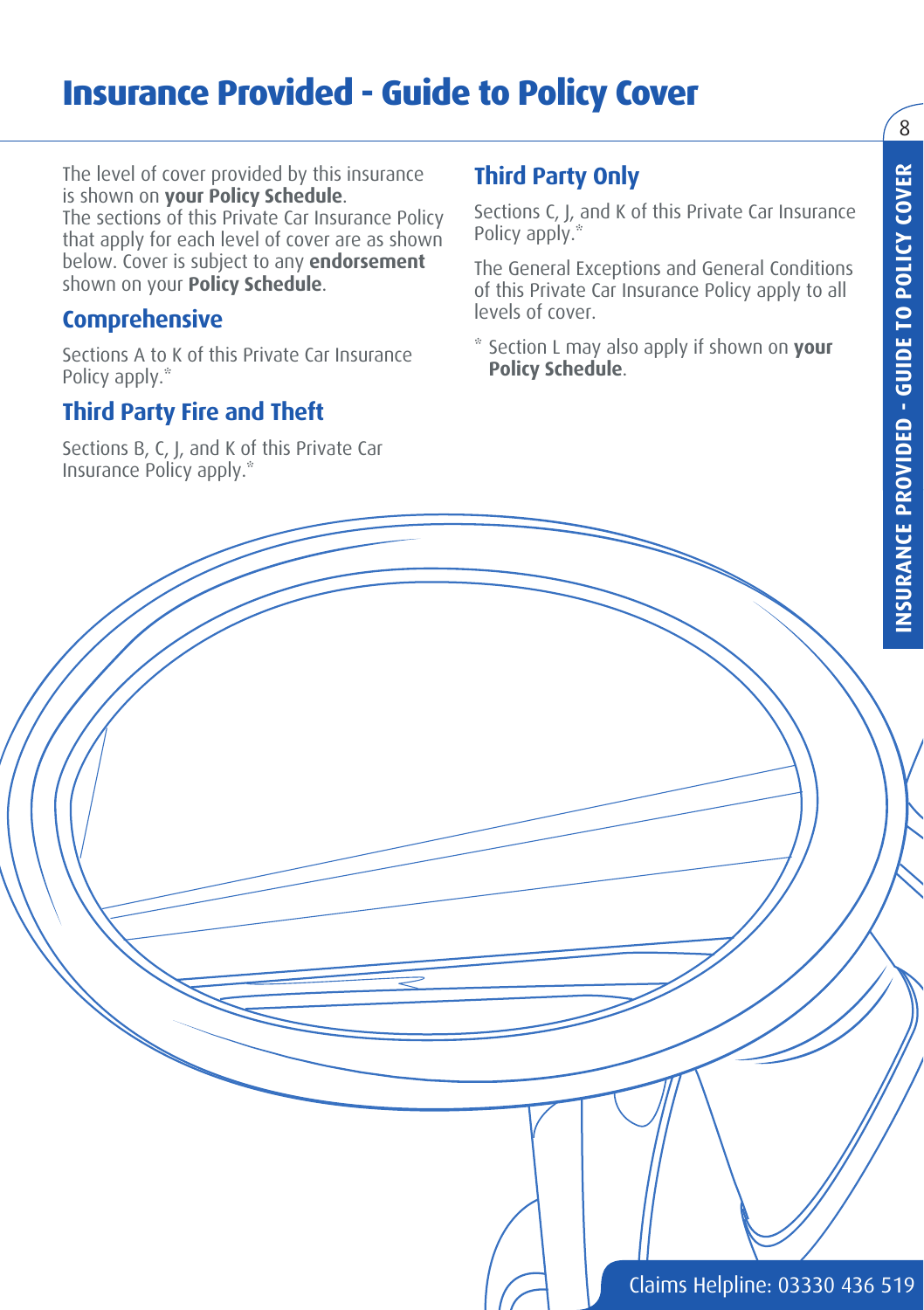## **Insurance Provided - Guide to Policy Cover (continued)**

## **Notification of changes**

To keep **your** insurance up to date please notify **us** straight away via **your insurance intermediary** about changes which affect **your** cover.

Some examples are:

- A change of vehicle or **you** have purchased another vehicle to which **you** want **your** existing cover to apply.
- The **insured vehicle** is changed or modified from the manufacturer's standard specification or **you** intend to change or modify it (including the addition of optional fit accessories such as spoilers, skirts, alloy wheels etc).
- A change in the use of the **insured vehicle**.
- A change relating to the ownership of the **insured vehicle**.
- The **insured vehicle** has been stolen or is involved in an accident no matter how trivial.
- If the **insured vehicle** is likely to exceed the annual mileage declared at the commencement or renewal of the policy for which **you** may have received a premium discount.
- Any change in the main user of the **insured vehicle**.
- **You** wish a new driver to be covered.
- Someone who drives the **insured vehicle** is convicted of an offence (whether motor related or not) or fixed penalty or other licence endorsement or suffers from a medical condition or has a claim on another policy.
- Someone who drives the **insured vehicle** has any police enquiry or prosecution pending (note – if **you** have been stopped by the police a prosecution may be pending and must be disclosed).
- A change of occupation (full or part-time) by **you** or any other driver.
- A change of postal address.
- A change of garaging facilities and/or where the **insured vehicle** is normally kept overnight.

• The security system fitted to the **insured vehicle** is no longer in operation.

This is not a full list and if **you** are in any doubt **you** should advise **your insurance intermediary** for **your** own protection.

If the information provided by **you** is not complete or accurate:

- **we** may cancel **your** policy and refuse to pay any claim, or
- **we** may not pay any claim in full, or
- **we** may revise the premium and/or change the compulsory excess, or
- the extent of the cover may be affected.

### **Guidance notes - Notification of changes**

The premium that you pay is based on information you supplied at the inception or renewal date of this insurance policy.

If your circumstances, or the circumstances of any driver covered by this policy change, then the premium needs to be recalculated to ensure we are collecting the correct premium for the risk.

It is important that you notify your insurance intermediary immediately of any changes such as those examples given under Notification of changes.

If you fail to supply details of changes or the information supplied by you is not complete or accurate then:

- we may cancel your policy and refuse to pay any claim, or
- we may not pay any claim in full, or
- we may revise the premium and/or change the compulsory excess, or
- the extent of the cover may be affected.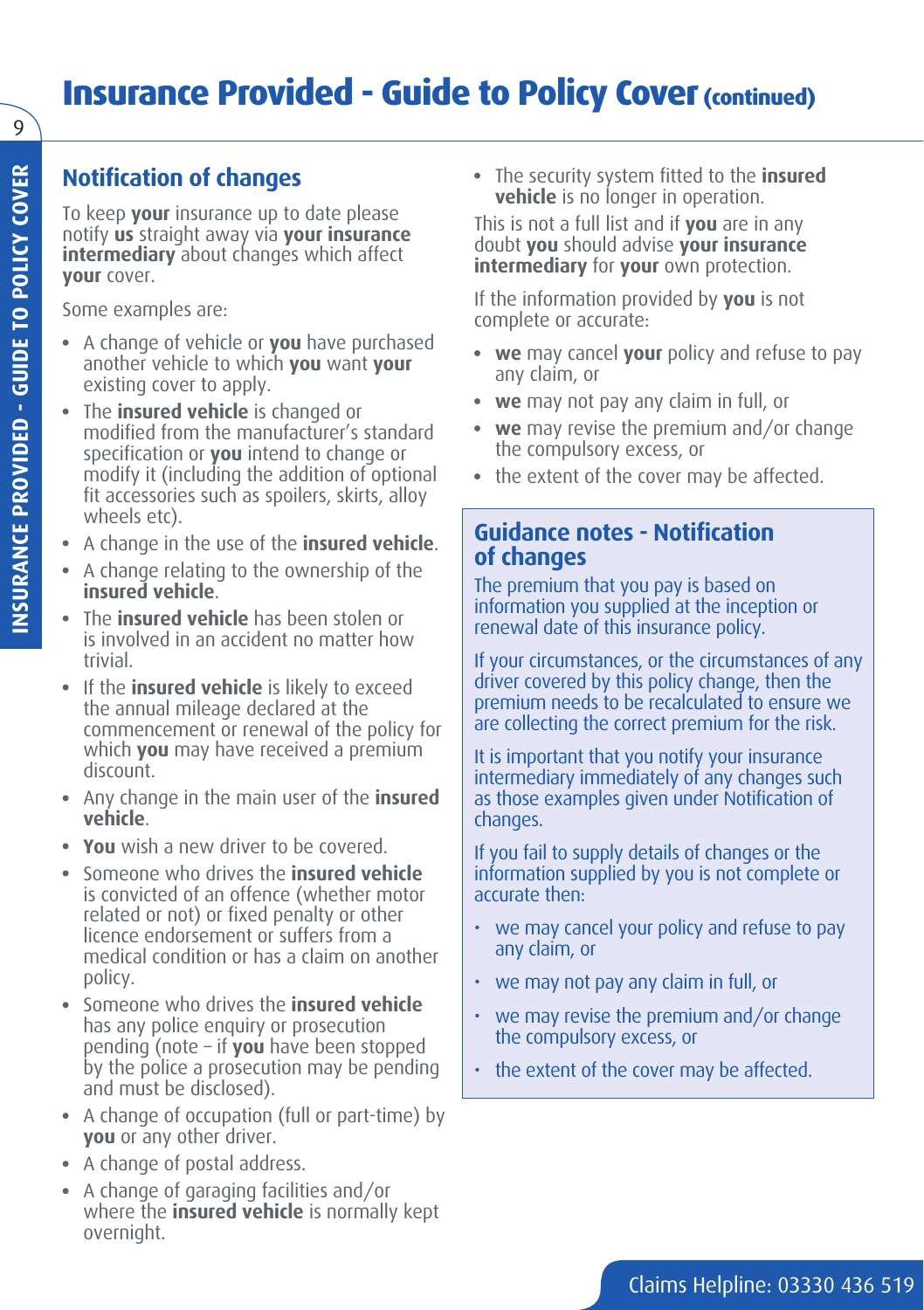$10^{-1}$ 

## **Section A - Loss of or Damage to the Insured Vehicle**

This section only applies if the cover shown on **your Policy Schedule** is Comprehensive.

## **What is covered**

**We** will cover **you** against loss or damage to the **insured vehicle** (less any **excess** that applies) caused accidentally or as a result of malicious damage or vandalism (malicious fire damage is covered by Section A of this policy). Loss or damage more specifically covered under Section B of this policy is excluded under this section of the policy.

Cover also applies under this section while the **insured vehicle** is in the custody of a member of the motor trade for servicing or repair.

#### **Under this section we may either:**

- pay for the damage to the insured vehicle to be repaired; or
- with **your** agreement provide a replacement car; or
- pay an amount of cash equivalent to the loss or damage.

#### **The most we will pay will be either:**

- the **market value** of the **insured vehicle** immediately before the loss; or
- the **market value** of a replacement car if **we** deal with **your** claim under the 'New Car Cover' sub section below, or
- the cost of repairing the **insured vehicle**, whichever is the lower amount; or
- the **written down value** or **market value**, whichever is lower, if **your insured vehicle** is under a lease agreement.

We are not liable for any amount you are contractually obliged to pay under any lease or finance agreement, you have entered into, over and above the cost of replacing your vehicle.

If the **insured vehicle** was not first registered from new in any country contained within the **geographical limits we** will not pay more than the purchase price paid by **you** at the time that **you** purchased the insured vehicle.

If the **insured vehicle** is deemed to be beyond economical repair or settlement is agreed under the 'New car cover' sub-section the

damaged car becomes **our** property once a claim is met under the policy. **You** must send us the vehicle registration document and MOT certificate if one is required by law before **we** are able to meet the claim.

If the **insured vehicle** is the subject of a Hire Purchase or Lease Agreement **we** will pay up to the amount defined under 'the most **we** will pay'.

This payment will be made to the Hire Purchase or Lease Company as owner of the insured vehicle, whose receipt of payment shall be a discharge of any claim under this section. If, under a Hire Purchase Agreement, you owe less than the proceeds of **your** claim, **we** will pay you the difference.

#### **In-car entertainment, communication and navigation equipment**

**We** will pay an amount of no greater than £300 after the deduction of any **excess** that applies in respect of any one occurrence for loss of or damage caused to permanently fitted **in-car entertainment, communication and navigation equipment.**

If this equipment forms part of the original vehicle specification and was fitted by the vehicle manufacturer or their authorised dealer at the time the **insured vehicle** was first registered from new, the amount of cover for any one occurrence will be increased to a maximum of £750 after the deduction of any **excess**.

Any amount payable in respect of **in-car entertainment, communication and navigation equipment** will not exceed the value of the equipment at the time of the loss or damage after making a reasonable deduction for wear and tear.

#### **New car cover**

If the **insured vehicle** is less than one year old (calculated from the date of first registration) at the time of the incident leading to a claim under this policy, and:

- suffers damage covered by the policy; and
- is beyond economical repair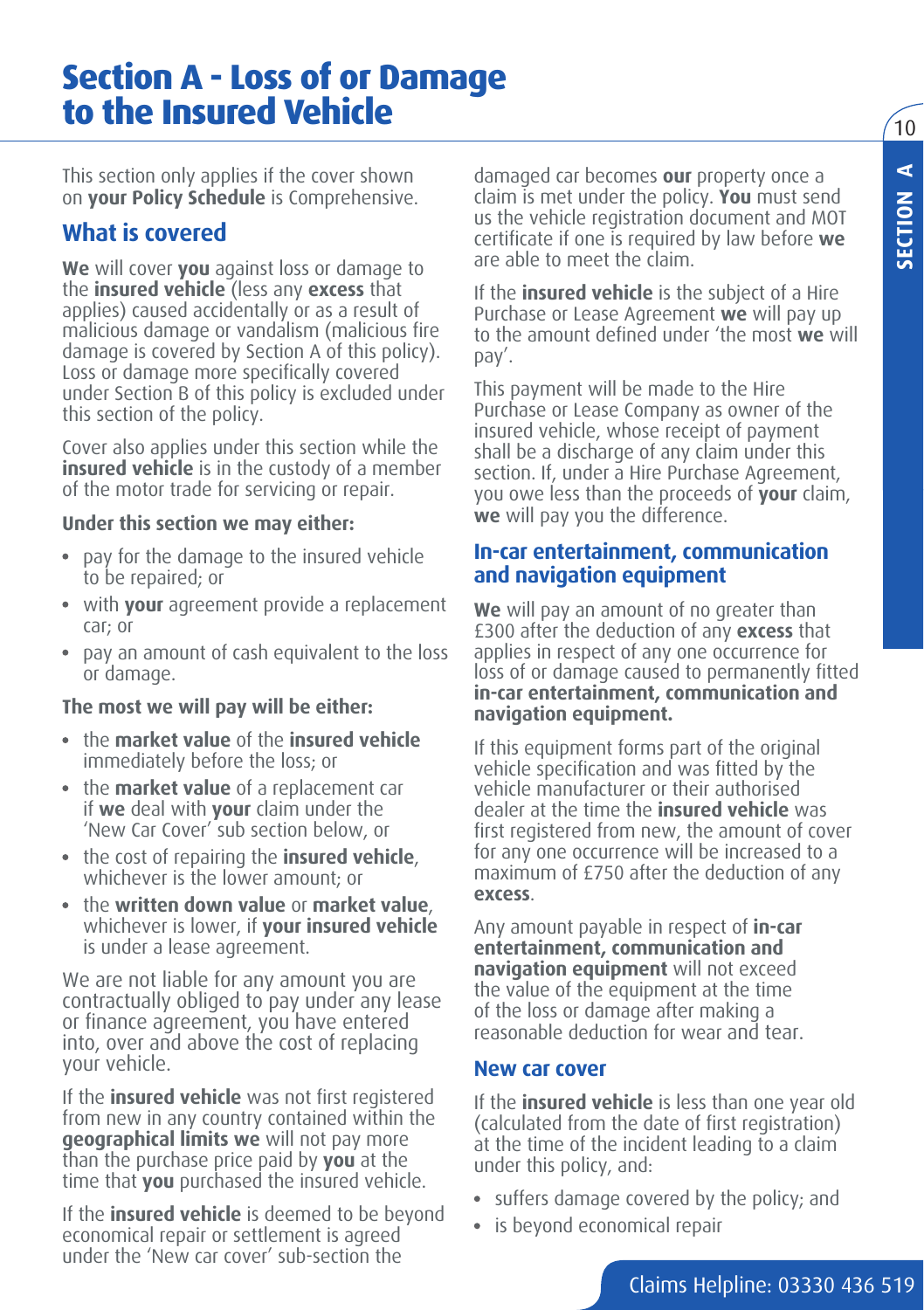## **Section A - Loss of or Damage to the Insured Vehicle (continued)**

**we** will replace it with a new one of the same make, model and specification.

However, this new car cover only applies if:

- **you** have been the first and only registered keeper and owner of the insured vehicle; and
- a suitable replacement car is available in any country within the **geographical limits**; and
- anyone else who has an interest in the **insured vehicle** agrees; and
- the **insured vehicle** has covered less than 10,000 miles.

In the event that a vehicle of the same make, model and specification is unavailable **we** will settle the claim on the basis of the **market value** of the **insured vehicle** immediately before the loss.

Once a settlement has been agreed in accordance with this new car cover, the damaged car becomes **our** property.

If the **insured vehicle** is the subject of a Hire Purchase or Lease Agreement **we** will only agree settlement on the basis of this new car cover if we have the agreement of the Hire Purchase or Lease Company as owner of the **insured vehicle**.

### **Repairs**

Repairs are normally undertaken by **our approved repairer**.

If you choose to use an alternative repairer:

- **we** will not guarantee the work after **you** have signed a customer satisfaction note and the **insured vehicle** has been returned to **you** by the repairer; and
- The most **we** will pay toward the cost of labour to repair the **insured vehicle** will be the labour rate quoted by **our approved repairer**. In these circumstances **we** may at **our** option settle the claim for repairs to the **insured vehicle** by making a cash payment based on the labour rate quoted by **our approved repairer** less the **excess** which applies to the claim.

If parts required for repairing the **insured vehicle** are not available in any country within the **geographical limits** our liability for those parts shall not exceed the manufacturers' last United Kingdom list price or if not listed the price of those parts for the nearest comparable car available in the United Kingdom. **We** will not pay the cost of importing parts that are not available in any country within the **geographical limits**.

**We** may at **our** option use parts that have not been supplied by the original manufacturer to repair the **insured vehicle**. These parts will be subject to the **approved repairer's** guarantee.

**We** will not pay the cost of any repair or replacement which improves the **insured vehicle** to a better condition than it was in before the loss or damage. If this does happen **you** must make a contribution towards the cost of repair or replacement. **You** may be required to contribute to the cost of replaced items such as exhausts or tyres.

#### **Guidance Notes – Finance or Lease agreement**

If your insured vehicle is the subject of a finance or lease agreement and your vehicle is deemed to be damaged beyond economic repair due to a covered loss under the policy the market value or written down value placed on your insured vehicle may not be sufficient to satisfy that agreement.

This policy does not cover any amount you are contractually obliged to pay under any lease or finance agreement, you have entered into, over and above the cost of replacing your vehicle.

We would recommend that you discuss any concerns that you may have with your insurance intermediary who may be able to supply you with details of products available to cover any shortfall.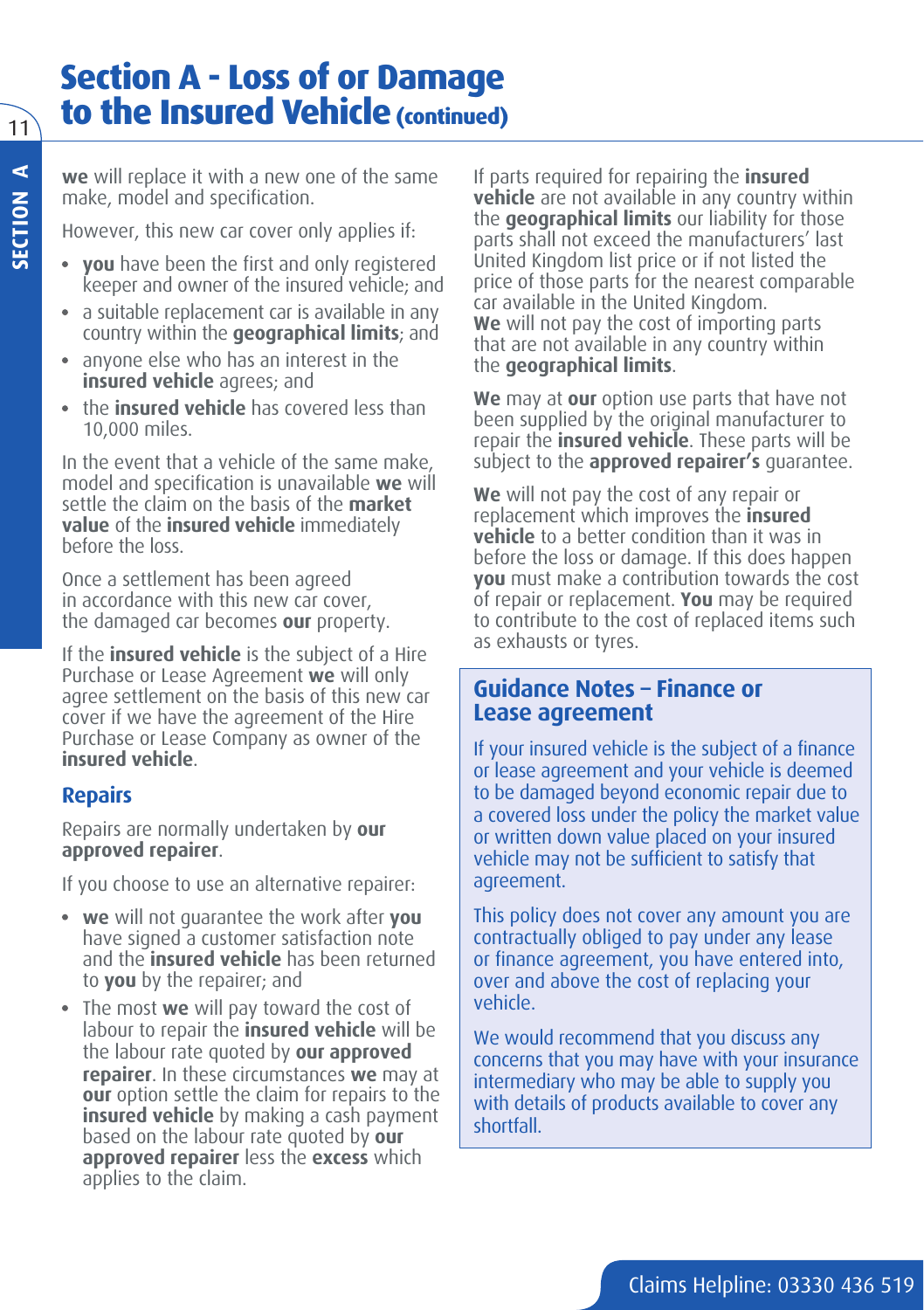#### **Young and Inexperienced Driver Excesses**

**You** will be responsible for paying the following amounts while the **insured vehicle** is being driven by, is in the charge of or was last in the charge of the categories of driver listed below:

| Amount<br>of Excess                   |  |
|---------------------------------------|--|
| £300                                  |  |
| £200<br>Aged 21 to 24 years inclusive |  |
|                                       |  |
|                                       |  |
|                                       |  |
| £150                                  |  |
|                                       |  |

The Young and Inexperienced Driver **Excess** applicable at the time of loss or damage is determined by the age or driving experience of the person driving/in charge of the **insured vehicle** at the inception date or last renewal date of the policy whichever is the later.

The amounts shown above are in addition to any other **excesses** shown elsewhere in this policy document or on **your Policy Schedule** or in any **endorsement**.

#### **Protection and Recovery**

If the **insured vehicle** cannot be driven following an incident leading to a valid claim under this section, **we** will pay:

• the cost of its protection and removal to the nearest **approved repairer**, competent repairer or nearest place of safety; and

- the cost of re-delivery after repairs to **your** home address; and
- the cost of storage of the **insured vehicle** incurred with **our** written consent.

If the **insured vehicle** is damaged beyond economical repair **we** will arrange for it to be stored safely at premises of **our** choosing.

**You** should remove **your** personal belongings from the **insured vehicle** before it is collected from **you**.

In the event of a claim being made under the policy **we** have the right to remove the **insured vehicle** to an alternative repairer, place of safety or make **our** own arrangments for re-delivery at any time in order to keep the cost of the claim to a minimum.

### **Guidance Notes – Flood Advice**

- If possible move your car to a safer place out of the reach of floodwater before the flood strikes (e.g. to higher ground).
- Do not attempt to drive your car through floodwater as it is inevitable that this will damage your engine particularly if your car has a diesel engine or turbo charger. The policy does not pay for electrical faults and these are also likely to occur if you do drive through floodwater.
- If your car is submerged do not try to start the engine. If possible get your car pushed or towed out of the water and allow it to dry out. You may be lucky and the water may not have penetrated sufficiently to ruin the engine.
- Repairs to the **insured vehicle** resulting from flood damage are covered if your policy cover is comprehensive but claims will be subject to the policy excesses. A comprehensive policy will also pay for towing as well as damage to upholstery, carpets and stereo systems resulting from flooding but only up to the limits shown within this document.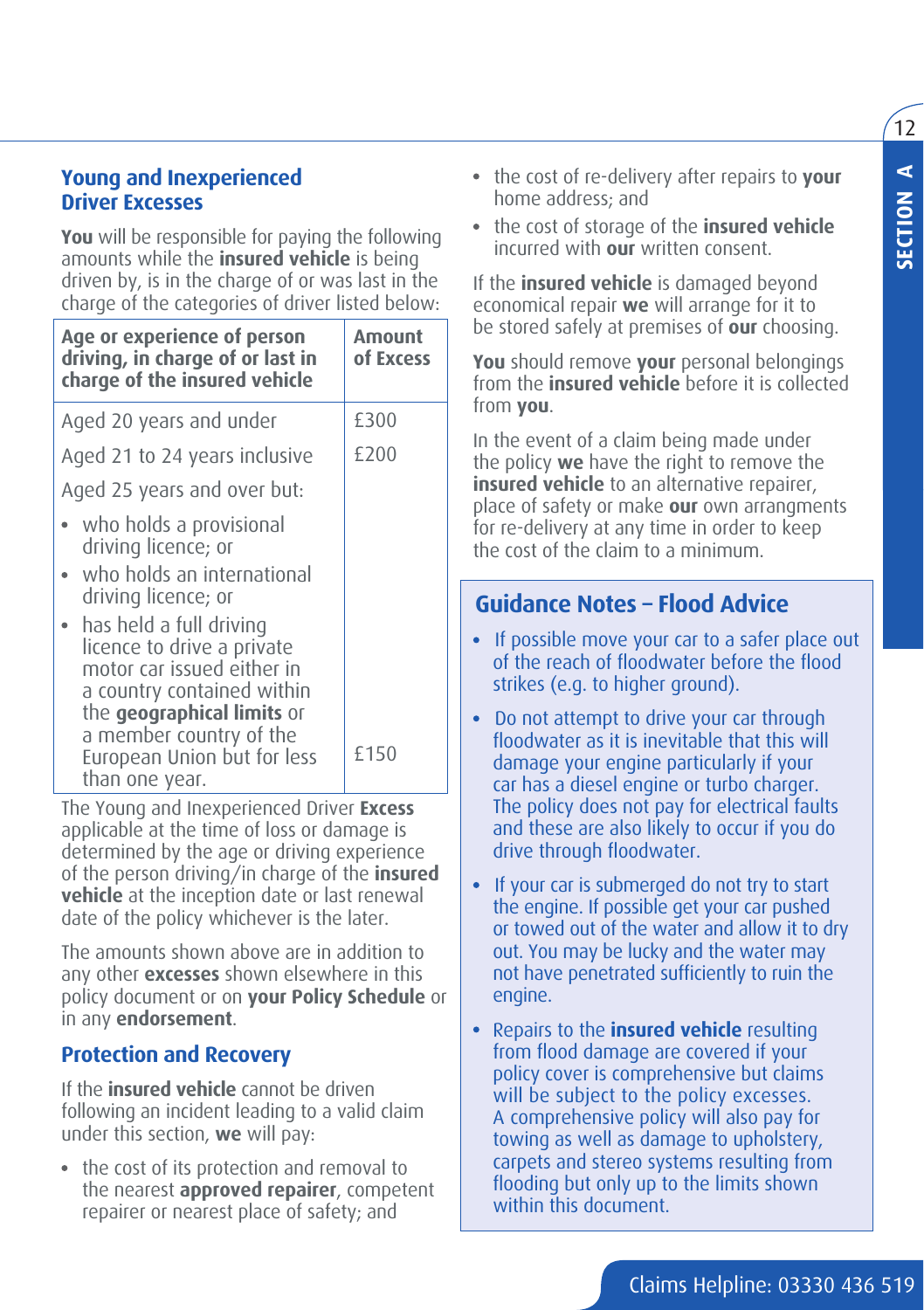## **Section B - Loss of or Damage to the Insured Vehicle by Fire or Theft**

This section only applies if the cover shown on **your Policy Schedule** is either Comprehensive or Third Party Fire and Theft.

## **What is covered**

**We** will cover **you** against loss of or damage to the **insured vehicle** (less any **excess** that applies) caused by fire (other than fire by vandalism or malicious intent), lightning, explosion, theft or attempted theft.

Cover also applies under this section while the **insured vehicle** is in the custody of a member of the motor trade for servicing or repair.

#### **Under this section we may either:**

- pay for the damage to the insured vehicle to be repaired; or
- with **your** agreement provide a replacement car; or
- pay an amount of cash equivalent to the loss or damage.

### **The most we will pay will be either:**

- the **market value** of the **insured vehicle** immediately before the loss; or
- the **market value** of a replacement car if **we** deal with **your** claim under the 'New Car Cover' sub section, or
- the cost of repairing the **insured vehicle**, whichever is the lower amount; or
- the **written down value** or **market value**, whichever is lower, if **your insured vehicle** is under a lease agreement.

**We** are not liable for any amount **you** are contractually obliged to pay under any lease or finance agreement, **you** have entered into, over and above the cost of replacing **your** vehicle.

If the **insured vehicle** was not first registered from new in any country within the **geographical limits we** will not pay more than the purchase price paid by **you** at the time that **you** purchased the **insured vehicle**.

#### If the **insured vehicle**:

- is stolen and has not been recovered at the time of settlement; or
- is deemed to be beyond economical repair, as a result of loss covered under this section of the policy

the lost or damaged vehicle becomes our property once a claim is met under the policy. **You** must send **us** the vehicle registration document and MOT certificate (if one is required by law) before **we** are able to meet the claim.

If the **insured vehicle** is the subject of a Hire Purchase or Lease Agreement **we** will pay up to the amount defined above under 'the most **we** will pay'. This payment will be made to the Hire Purchase or Lease Company as owner, whose receipt shall be a discharge of any claim under this section. If, under a Hire Purchase Agreement, **you** owe less than the proceeds of **your** claim, **we** will pay **you** the difference.

#### **In-car entertainment, communication and navigation equipment**

**We** will cover you for loss of or damage caused to permanently fitted **in-car entertainment, communication or navigation equipment** caused by fire (other than fire by vandalism or malicious intent), lightning, self ignition, explosion, theft or attempted theft. The most **we** will pay is in accordance with the cover provided by **your** policy and is detailed below:

• Equipment forming part of the original vehicle specification and fitted by the vehicle manufacturer or their authorised dealer at the time the **insured vehicle** was first registered from new:

| Cover applying<br>to your policy | <b>Limits Applying</b>                                                |
|----------------------------------|-----------------------------------------------------------------------|
| Comprehensive                    | Up to £750 any one<br>occurrence after the<br>deduction of any excess |
| Third Party Fire<br>& Theft      | Up to £300 any one<br>occurrence after the<br>deduction of any excess |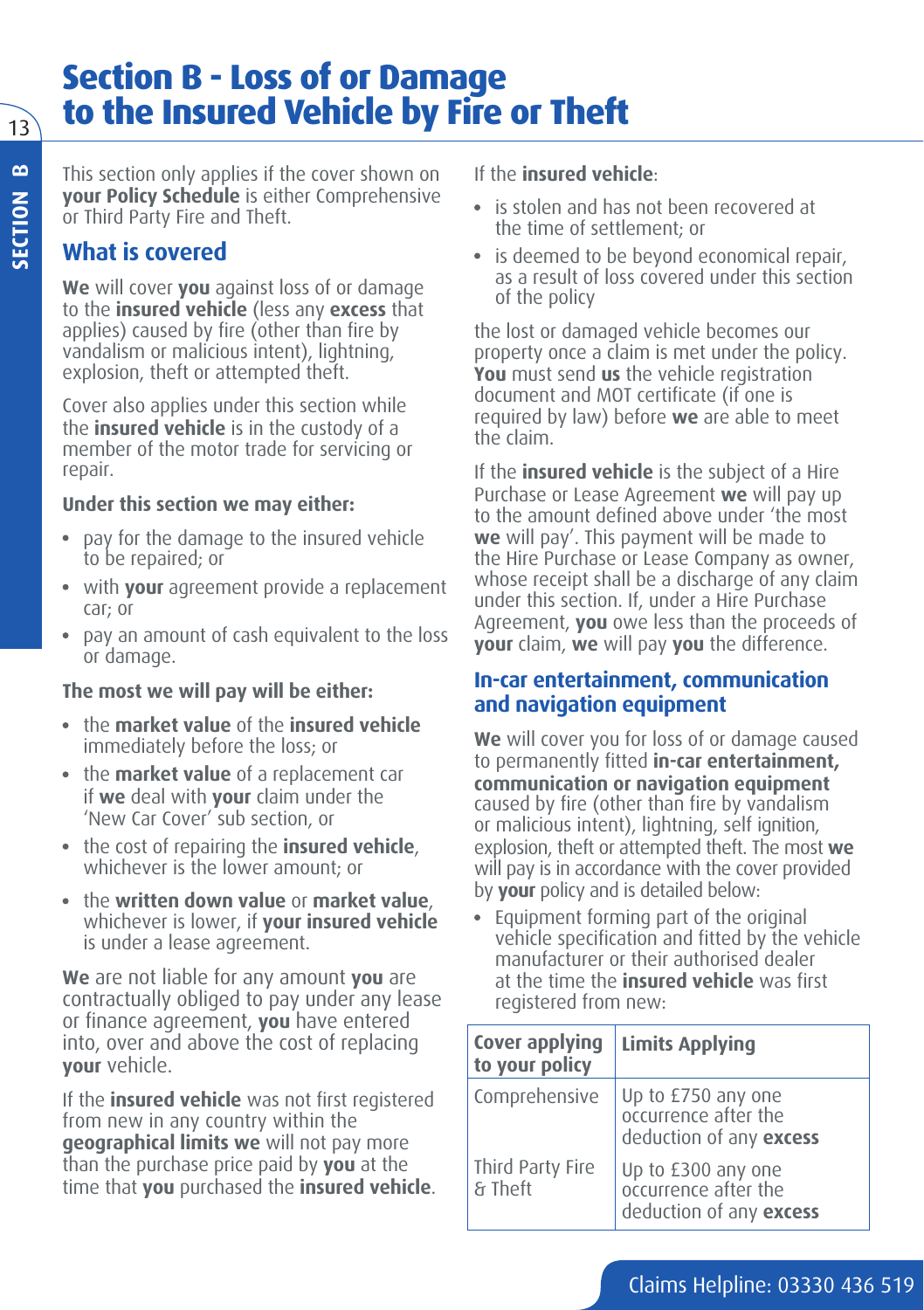$14$ 

• Equipment not forming part of the original vehicle specification:

| Cover applying<br>to your policy | <b>Limits Applying</b>                                                |
|----------------------------------|-----------------------------------------------------------------------|
| Comprehensive                    | Up to £300 any one<br>occurrence after the<br>deduction of any excess |
| Third Party Fire<br>& Theft      | Up to £300 any one<br>occurrence after the<br>deduction of any excess |

Any amount payable in respect of **in-car entertainment, communication and navigation equipment** will not exceed the value of the equipment at the time of the loss or damage after making a deduction for wear and tear.

#### **New car cover**

If the **insured vehicle** is less than one year old (calculated from the date of first registration) at the time of the incident leading to a claim under this policy, and:

- is stolen and not recovered; or
- is beyond economical repair, as a result of a loss covered under this section of the policy.

**we** will replace it with a new one of the same make, model and specification.

However, this new car cover only applies if:

- **you** have been the first and only registered keeper and owner of the **insured vehicle**; and
- a suitable replacement car is available in a country contained within the **geographical limits**; and
- anyone else who has an interest in the **insured vehicle** agrees; and
- the **insured vehicle** has covered less than 10,000 miles.

In the event that a vehicle of the same make, model and specification is unavailable **we** will settle the claim on the basis of the market value of the **insured vehicle** immediately before the loss.

Once a settlement has been agreed in accordance with this new car cover, the lost or damaged car becomes **our** property.

If the **insured vehicle** is the subject of a Hire Purchase or Lease Agreement **we** will only agree settlement on the basis of this new car cover if **we** have the agreement of the Hire Purchase or Lease Company as owner of the **insured vehicle**.

#### **Repairs**

Repairs are normally undertaken by **our approved repairer**.

If **you** choose to use an alternative repairer:

- **we** will not guarantee the work after **you** have signed a customer satisfaction note and the **insured vehicle** has been returned to **you** by the repairer; and
- the most **we** will pay toward the cost of labour to repair the **insured vehicle** will be the labour rate quoted by **our approved repairer**. In these circumstances **we** may at our option settle the claim for repairs to the **insured vehicle** by making a cash payment based on the labour rate quoted by our **approved repairer** less the **excess** which applies to the claim.

If parts required for repairing the **insured vehicle** are not available in any country contained within the **geographical limits our** liability for those parts shall not exceed the manufacturers' last United Kingdom list price or if not listed the price of those parts for the nearest comparable car available in any country contained within the **geographical limits**. **We** will not pay the cost of importing parts that are not available in any country contained within the **geographical limits**.

**We** may at **our** option use parts that have not been supplied by the original manufacturer to repair the **insured vehicle**. These parts will be subject to the **approved repairer's** guarantee.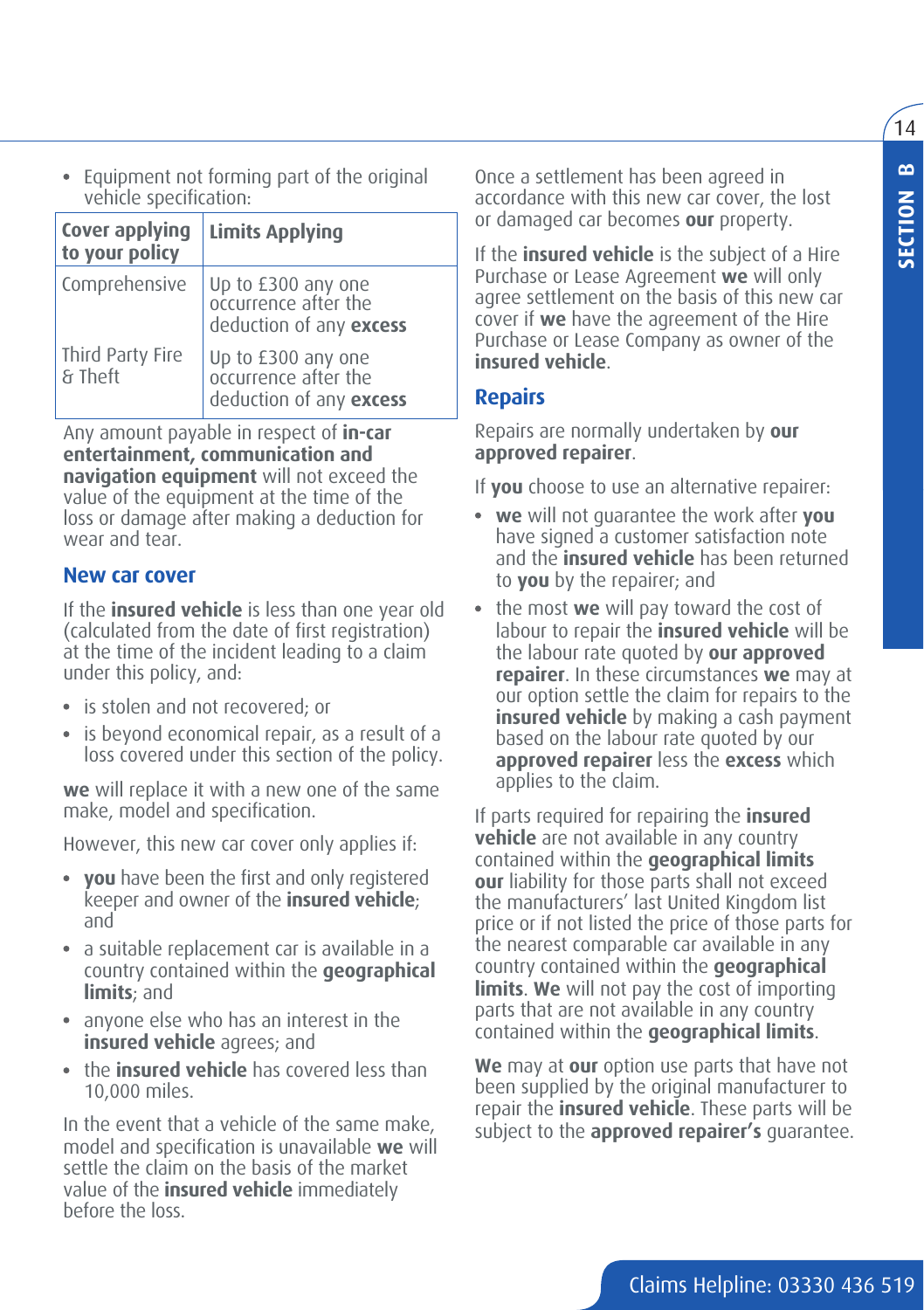## **Section B - Loss of or Damage to the Insured Vehicle by Fire or Theft (continued)**

**We** will not pay the cost of any repair or replacement which improves the **insured vehicle** to a better condition than it was in before the loss or damage. If this does happen **you** must make a contribution towards the cost of repair or replacement. **You** may be required to contribute to the cost of replaced items such as exhausts or tyres.

#### **Young and Inexperienced Driver Excesses**

**You** will be responsible for paying the following amounts in respect of any claim relating to loss of or damage caused by fire (other than by vandalism or malicious intent), lightning, self ignition, explosion, theft or attempted theft while the **insured vehicle** is being driven by or is in the charge or was last in the charge of the categories of driver listed:

| Age or experience of person<br>driving, in charge of or last in<br>charge of the insured vehicle                                                                                                                           | Amount<br>of Excess |
|----------------------------------------------------------------------------------------------------------------------------------------------------------------------------------------------------------------------------|---------------------|
| Aged 20 years and under                                                                                                                                                                                                    | £300                |
| Aged 21 to 24 years inclusive                                                                                                                                                                                              | £200                |
| Aged 25 years and over but:                                                                                                                                                                                                |                     |
| who holds a provisional driving<br>licence; or                                                                                                                                                                             |                     |
| • who holds an international<br>driving licence; or                                                                                                                                                                        |                     |
| • has held a full driving licence to<br>drive a private motor car issued<br>either in a country contained<br>within the geographical limits<br>or a member country of the<br>European Union but for less<br>than one year. | £150                |

The Young and Inexperienced Driver **Excess** applicable at the time of loss or damage is determined by the age or driving experience of the person driving/in charge of the **insured vehicle** at the inception date or last renewal date of the policy whichever is the later.

The amounts shown above are in addition to any other **excesses** shown elsewhere in this policy document or on **your Policy Schedule** or in any **endorsement**.

### **Protection and Recovery**

If the **insured vehicle** cannot be driven following an incident leading to a valid claim under this section, **we** will pay:

- the cost of its protection and removal to the nearest **approved repairer**, competent repairer or nearest place of safety; and
- the cost of re-delivery after repairs to **your** home address; and
- the cost of storage of the **insured vehicle** incurred with **our** written consent.

If the **insured vehicle** is damaged beyond economical repair **we** will arrange for it to be stored safely at premises of **our** choosing.

**You** should remove your personal belongings from the **insured vehicle** before it is collected from **you**.

In the event of a claim being made under the policy, **we** have the right to remove the **insured vehicle** to an alternative repairer, place of safety or make **our** own arrangements for re-delivery at any time in order to keep the cost of the claim to a minimum.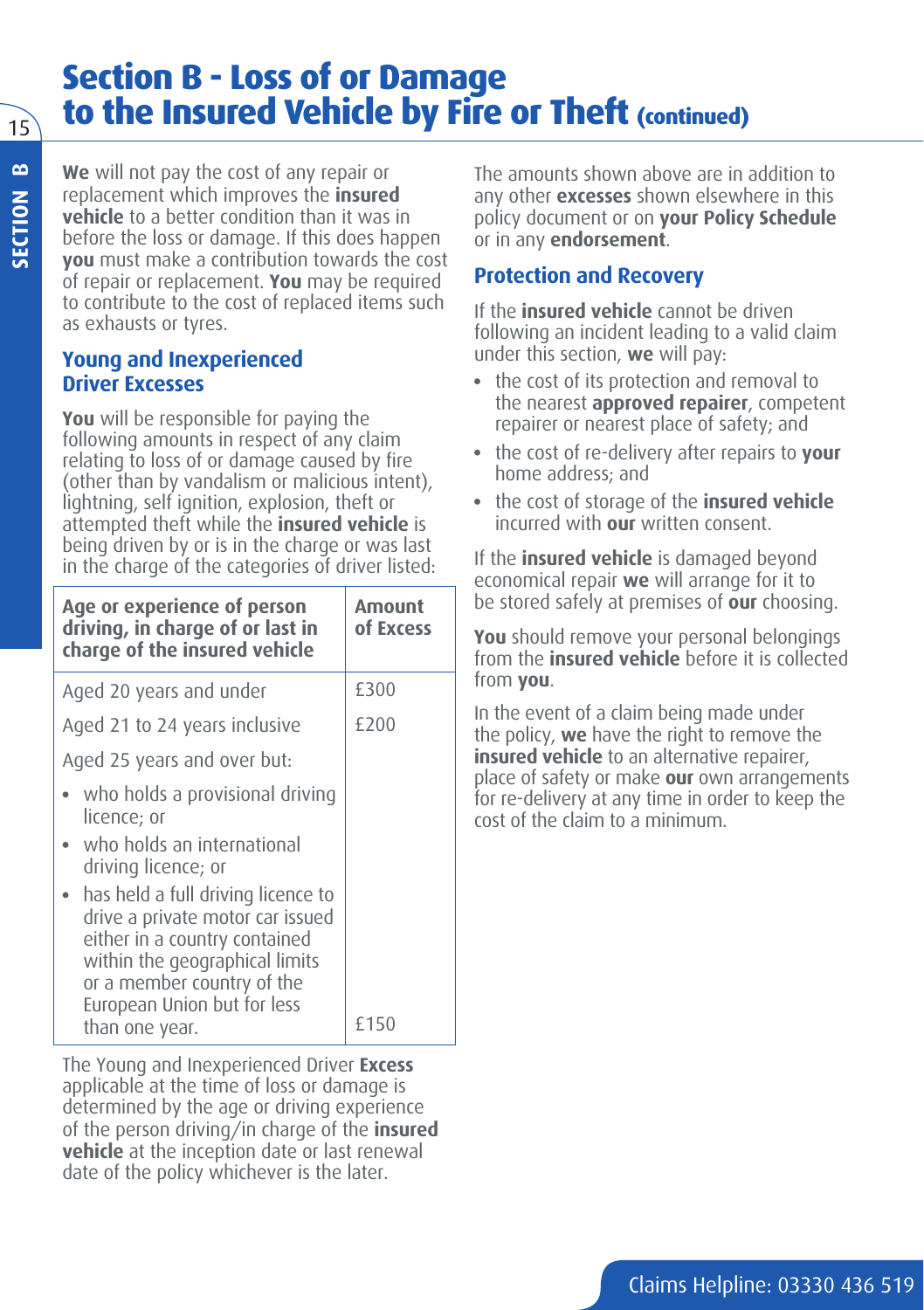$16$ 

### **Guidance Notes - Preventing Crime**

- Don't give criminals an easy ride. Car crime makes up 20% of all recorded crimes in the UK.
- Most thefts can be prevented and it's in your interest and ours to take some simple precautions. Most things are common sense.
- Lock your car and remove your ignition key/locking device when leaving it for even a short time e.g. at a petrol station or cashpoint machine.
- Vehicle thieves often steal the keys first especially if the vehicle has an immobiliser and break into houses just to access keys to steal the car. Always keep keys secure even inside your home (do not leave keys where a burglar can easily find them).
- Keys and locking devices should always be kept in a safe and secure place - do not leave them on a wall hook, windowsill or in a jacket pocket close to the vehicle.
- Take appropriate measures to safeguard the vehicle when showing it to prospective purchasers.
- Do not keep items such as the car registration document, service book, MOT certificate or certificate of insurance in the car and never leave any valuables on view in the car. You should remove items such as CD players, Radios/MP3 players and portable satellite navigation equipment whenever possible.
- Use good-quality locks and security devices.
- Park in a secure place if you can. If you have a garage, use it and lock it.

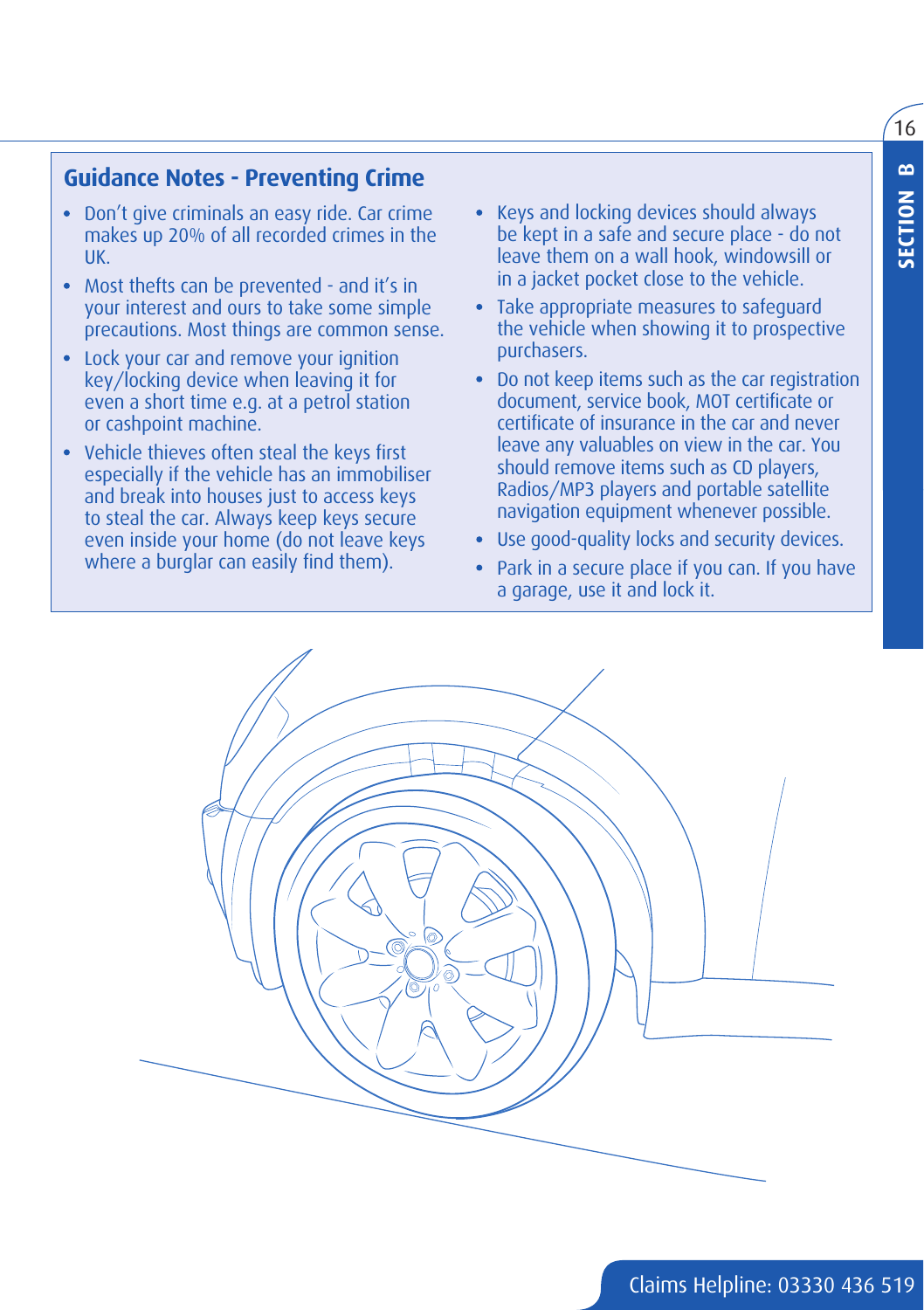## **What is not covered**

These sections of **your** insurance policy do not cover the following:

- The amount of any **excess** shown in the **Policy Schedule** or in this policy document or in any **endorsement** that applies.
- Indirect losses which result from the incident that caused **you** to claim, for example, **we** will not pay compensation for **you** not being able to use the **insured vehicle**.
- Wear and tear, mechanical or electrical breakdown including failure of any equipment, integrated circuit, computer chip, computer software or computer related equipment and failure or breakages of any part due to application of brakes or road shocks.
- Depreciation or loss of value following repairs.
- Loss of or damage to the **insured vehicle** arising from the vehicle being taken by a person:
	- 1. who is not permitted to drive under the **Certificate of Motor Insurance** or is excluded by **endorsement**; and
	- 2. who is also **your** employee or a member of **your** family or household or in a close personal relationship with **you** or a member of **your** family or household.
- Loss suffered due to any person obtaining any property by fraud or deception, for example a purchaser's cheque not being honoured by their bank.
- Loss or damage to the **insured vehicle** where possession of it is gained by deception on the part of someone pretending to be a buyer or someone pretending to act on behalf of a buyer.
- Loss or damage to the **insured vehicle** as a result of:
	- 1. lawful repossession
	- 2. return to its rightful owner
	- 3. seizure by the police or their authorised representatives.
- Loss or damage caused by pressure waves from aircraft or any flying object.
- Loss of or damage to keys, lock or ignition activators, alarm or immobiliser activators (except as insured under Section I of this insurance - Replacement Locks).
- Repairs, re-programming or replacement of any component, including locks on the **insured vehicle**, resulting from the loss of or damage to the insured vehicle keys, lock or ignition activators or alarm or immobiliser activators (except as insured under Section I of this insurance - Replacement Locks).
- Loss of or damage to the **insured vehicle** and/or **in-car entertainment, communication and navigation equipment** while the insured vehicle is left **unattended** arising from theft or attempted theft when:
	- 1. ignition keys have been left in or on the **insured vehicle**; or
	- 2. the **insured vehicle** has not been secured by means of door and boot lock; or
	- 3. any window or any form of sliding or removable roof or hood have been left open or unlocked; or
	- 4. the **insured vehicle** is fitted with a manufacturer's standard security device and the device is not operational or is not in use.
- Loss or damage caused by an inappropriate type or grade of fuel being used.
- Confiscation, requisition or destruction by or under the order of any Government or Public or Local Authority.
- Damage to tyres caused by braking, punctures, cuts or bursts.
- Damage caused by frost unless **you** took precautions to protect the **insured vehicle**.
- Fire damage resulting from malicious acts or vandalism if the cover shown on **your** policy schedule is TPFT.
- Loss or damage caused deliberately by **you** or by any person who is in charge of the **insured vehicle** with **your** permission.
- any amount **you** are contractually obliged to pay under any lease or finance agreement, **you** have entered into, over and above the cost of replacing the **insured vehicle**.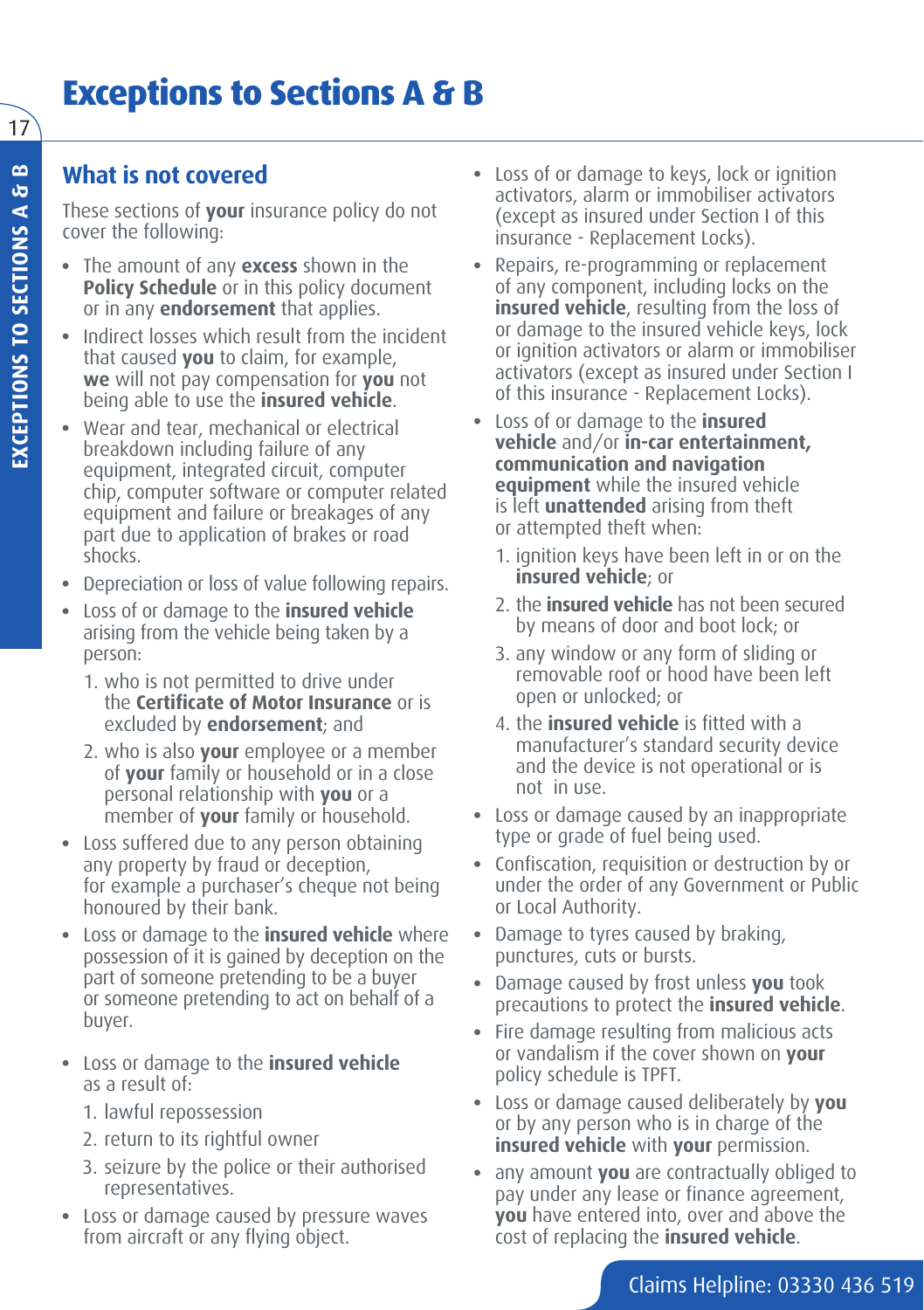$18$ 

 $\cup$ 

**SECTION C**

**SECTION** 

## **What is covered**

### **Use of the insured vehicle**

**We** will cover the categories of people listed below for their legal liability for death, bodily injury or damage to property arising out of the use of the **insured vehicle** including the towing of any single trailer, trailer-caravan or broken down vehicle while it is attached to the **insured vehicle** provided he/she follows all applicable laws and regulations for the towing of vehicles and it is not being towed for hire or reward

- **You**; and
- any person permitted to drive the **insured vehicle** under the **Certificate of Motor Insurance** who is driving with **your** permission; and
- any passenger in the **insured vehicle**; and
- any person using (but not driving) the **insured vehicle** for social domestic and pleasure purposes with **your** permission; and
- the employer or business partner of any person named as a permitted driver on **your Certificate of Motor Insurance** in the event of an accident occurring while the **insured vehicle** is being used for business by that named person as long as **your Certificate of Motor Insurance** allows business use by such person; and
- the legal representatives of any person who would have been covered under this section.

### **Third Party Property Damage Limit**

The most **we** will pay for property damage for any one claim, or series of claims arising out of any one event is £20,000,000. The most **we** will pay in costs for any one property damage claim or series of property damage claims arising out of any one event is £5,000,000.

### **Legal Costs**

If there is an accident that is covered under this insurance **we** may at **our** absolute discretion consider payment in respect of the following legal costs:

• solicitors fees for representing **you** at any

fatal accident enquiry, Coroner's, Magistrates or similar court; and

• the cost of legal services to defend **you** against a charge of manslaughter or causing death by dangerous or reckless driving.

If **we** agree to pay these costs under this policy the choice and appointment of legal representation and the extent of any assistance that we provide will be entirely at our discretion. There will be no agreement to pay these costs unless we have confirmed this to **you** in writing.

### **Driving Other Cars**

If it is stated on **your Certificate of Motor Insurance** that **you** may drive any private car which is not owned by **you** or hired to **you** under a rental, hire purchase or lease agreement then **we** will provide cover, under this section of the policy only, whilst **you** are driving that car.

This extension applies to the policyholder only. Cover does not apply in respect of any other driver named under this policy.

Additionally, Driving Other Cars cover will not apply if:

- **you** do not have the car owners permission to drive the car; or
- this policy is issued in the name of a company or firm; or
- the **insured vehicle** is sold, disposed of, declared a total loss or is stolen and not recovered; or
- the car **you** are driving is owned by or provided by an employer or business partner; or
- **you** drive the car outside of the geographical limits of this policy; or
- the car does not have valid cover in force under another insurance policy; or
- the car is not registered within the **geographical limits** of the policy; or
- the car **you** want to drive has been seized or confiscated by or on behalf of, any government or public authority; or
- the car is over 3,500 kg Maximum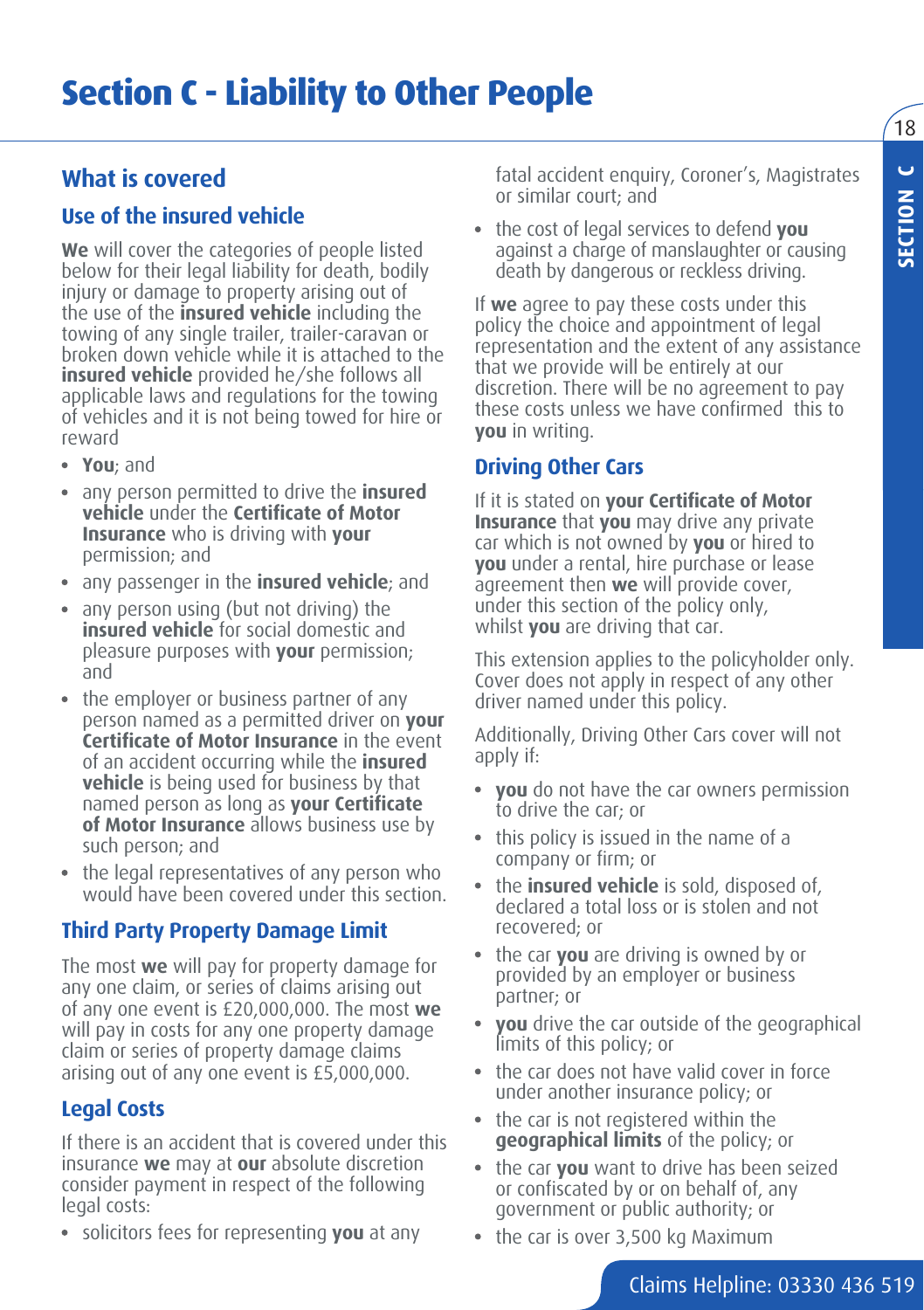## **Section C - Liability to Other People (continued)**

Authorised Mass (MAM); or

- the car is being used in respect of **your** business or profession; or
- the car is fitted with more than 7 seats in total.

#### **Guidance Notes – Driving Other Cars**

The driving other cars benefit is supplied by us (if shown on your certificate of motor insurance) to allow you to drive a car owned by somebody else, with their permission, on a temporary one off basis due to necessity and not to cover you to drive another car regularly. If that is your intention then ask the car owner to get you added onto their insurance policy.

You must bear in mind that you are only covered for Third Party Only benefits under this section of the policy which means that if the car is damaged or stolen we will not pay the cost to repair or replace it. Also, there is no cover under this section of the policy for anyone else you have named to drive under this policy including your spouse, nor if you take the car abroad or want to use it in connection with your business or profession.

The car you want to drive must be registered, and already have insurance that is valid, within the geographical limits of the policy. We define a private car, under this section of the policy, as a Category M1 vehicle as shown on the V5c Registration Certificate but with no more than 7 seats in total and with a Maximum Authorised Mass (MAM) of no more than 3,500 kg. This is the same maximum MAM as you are allowed to drive under category B of your driving licence as issued by the DVLA or DVANI.

Driving Other Cars cover does not allow you to secure the release of a private car, other than the vehicle identified on the certificate of motor insurance by its registration mark, which has been seized by, or on behalf of, any government or public authority.

If you are in doubt as to whether you qualify for the Driving Other Cars benefit or that you have entitlement to drive a specific vehicle or under specific circumstances then please consult your insurance intermediary prior to driving the car otherwise you run the risk of driving uninsured.

#### **Emergency Medical Treatment**

**We** will pay emergency treatment charges required by the Road Traffic Acts. If this is the only payment **we** make, it will not affect **your** No Claim Discount.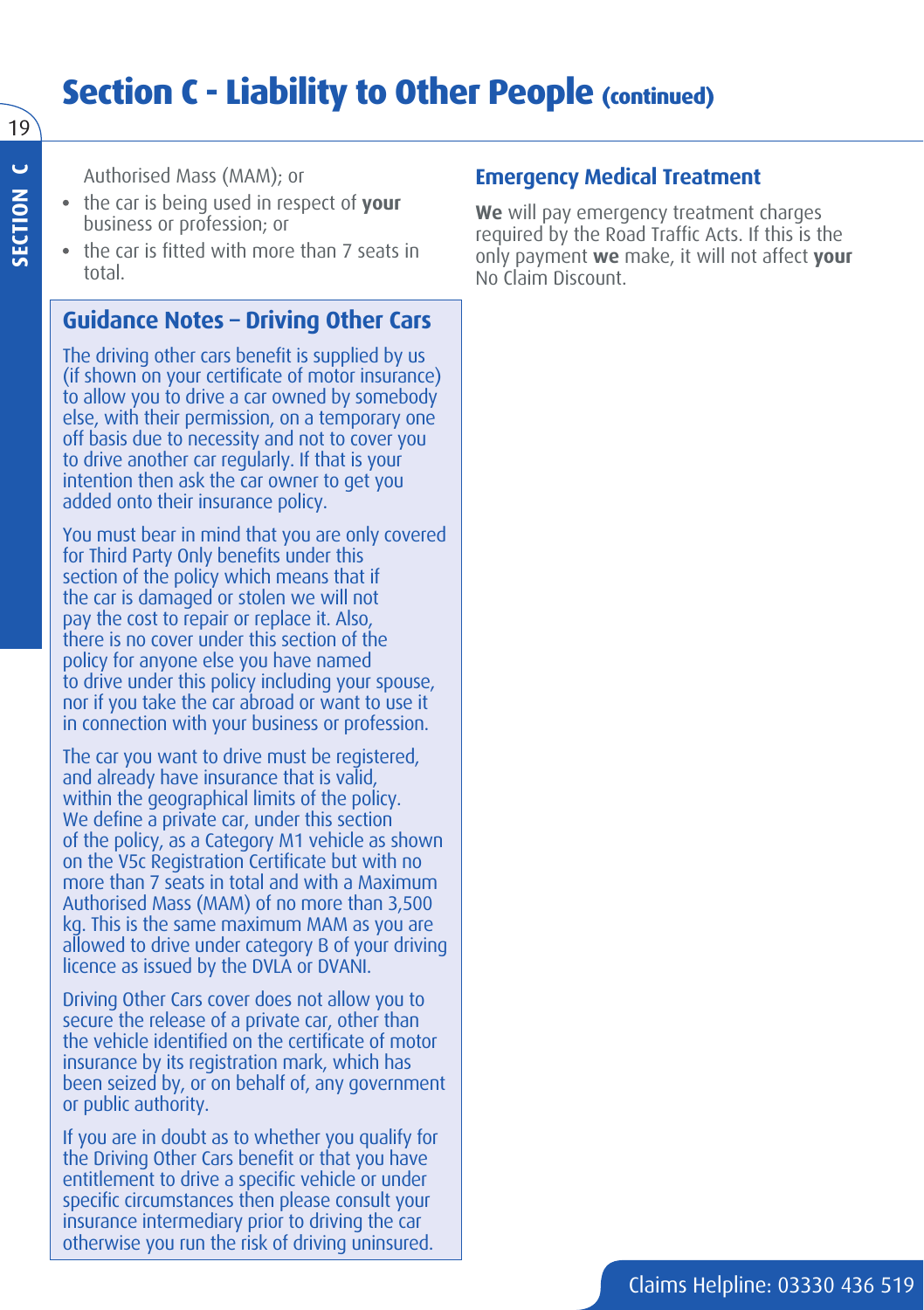## **Exceptions to Section C**

## **What is not covered**

**We** shall not be liable:

- if the person claiming is otherwise insured; or
- for loss or damage to property belonging to or in the care of any person insured under this section or for not being able to use any such property; or
- for damage to the **insured vehicle** or property in it or being conveyed in it or for not being able to use any such property; or
- for loss or damage to any trailer or caravan being towed by the **insured vehicle** or for any property carried in or on that trailer or caravan or for not being able to use any such trailer or caravan; or
- if the death of or bodily injury to any person covered under this section arises out of or in the course of his/her employment except where such liability must be covered under the Road Traffic Acts; or
- for death or bodily injury to any person being carried in or on any trailer or caravan; or
- if a person who was not driving makes a claim and he/she knew that the person driving did not hold a valid driving licence; or
- for any loss, damage, death or injury arising as a result of a 'road rage' incident or caused deliberately by **you** or any other person claiming under this policy.

 $\overline{20}$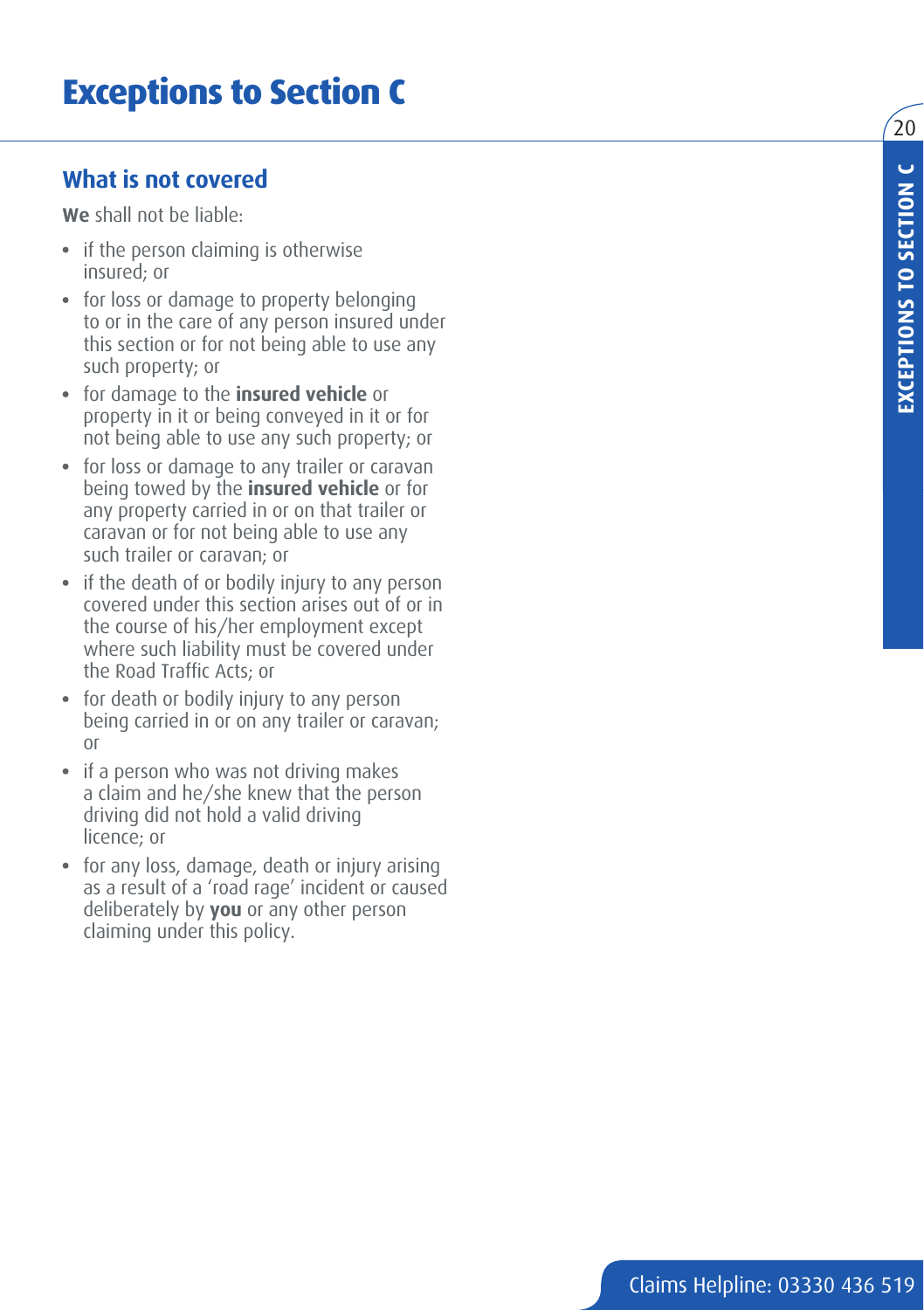## **Section D - Provision of a Courtesy Car**

This section applies only if the cover shown on **your Policy Schedule** is Comprehensive.

## **What is covered**

If a valid claim is made under this policy, and the **insured vehicle** is to be repaired by one of **our approved repairers**, **we** will provide **you** with a **courtesy car** (subject to availability) for the duration of the repairs.

If the parts required to repair the **insured vehicle** are not immediately available to **our approved repairer we** reserve the right to withhold the provision of a **courtesy car** until such time as the necessary parts are available and repair work can proceed.

If the **insured vehicle** is accepted by **our approved repairer** as being a repairable proposition, but it is subsequently deemed by **us** to be beyond economical repair, **we** reserve the right to withdraw the courtesy car immediately.

The courtesy car can only be provided subject to availability and will be supplied subject to our **approved repairer's** standard terms and conditions, for use in any country contained within the **geographical limits** only. **Our** aim is to keep **you** mobile rather than the **courtesy car** being a replacement for the **insured vehicle** in terms of status or performance. The **courtesy car** will normally be a small hatchback of less than 1200cc.

While **you** are in possession of the **courtesy car**, cover for loss of or damage to the car will be provided by this policy in accordance with its terms, **endorsements** and conditions, including **excesses** for which **you** will be responsible. We will not make a charge for this cover.

Any accidents or losses while **you** are in possession of the **courtesy car** must be reported to **us** immediately, and may affect **your** No Claim Discount.

Driving of the courtesy car will be limited solely to those persons named on **your Certificate of Motor Insurance**, and the use of the car will be restricted to the use described on that certificate.

**You** are not required to inform **us** when **you** are supplied with a **courtesy ca**r from our **approved repairer**.

**You** must return the **courtesy car** to **our approved repairer** either when **we** ask **you** to do so or if this insurance falls due for renewal and **you** fail to renew it with **us**.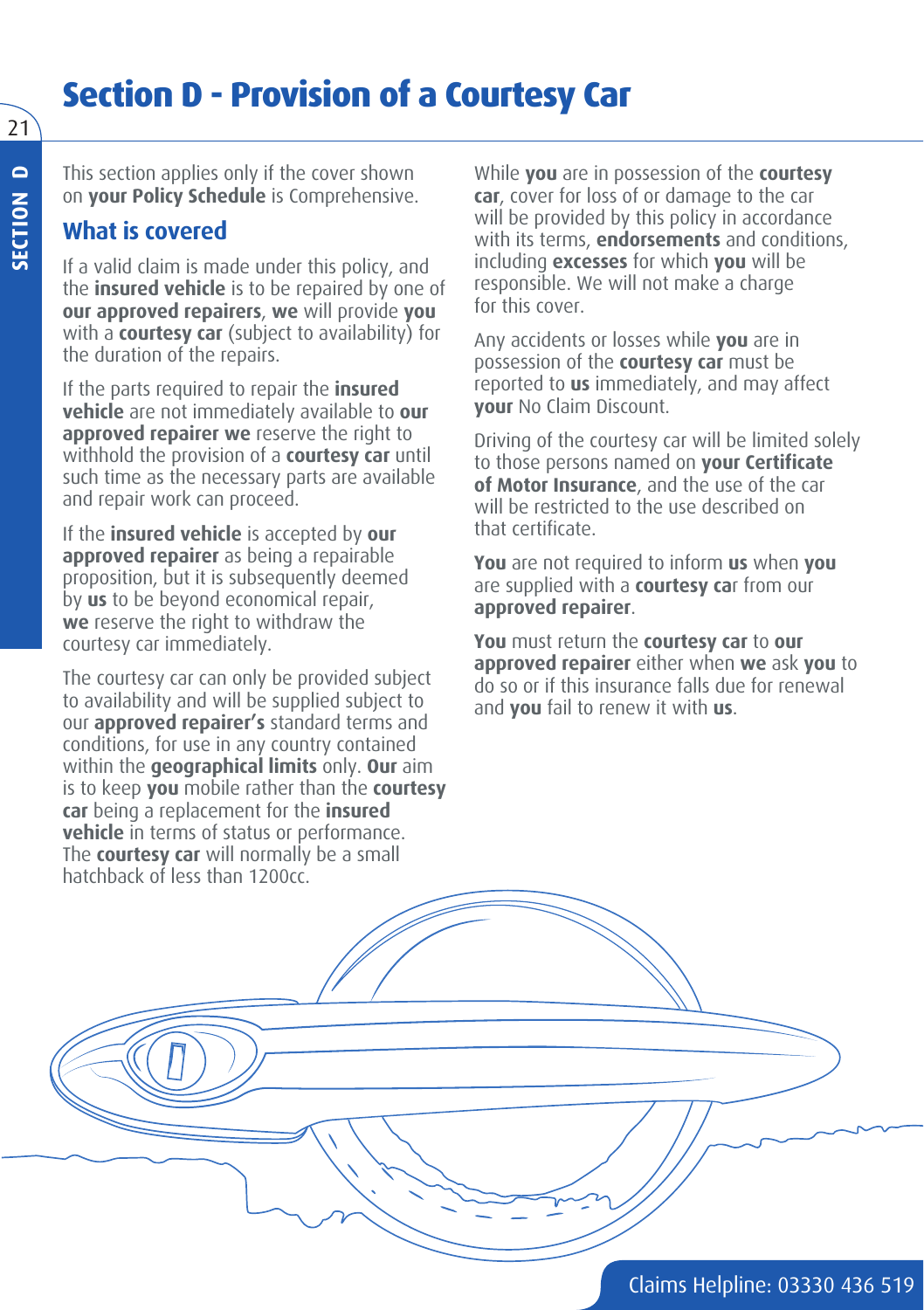## **Section E - Personal Accident Benefits**

This section applies only if the cover shown on **your Policy Schedule** is Comprehensive.

### **What is covered**

**We** will pay the following amounts for each person if **you**, **your** legally married spouse or civil partner accidentally receives an injury as detailed below. Payment will only be made if the injury, independently of any other cause, and within 3 months of the accident results in:

| Death                                                          | £5,000 |
|----------------------------------------------------------------|--------|
| Complete and permanent<br>loss of sight of one or<br>both eyes | £2,000 |
| Complete and permanent<br>loss of one or more limbs            | £2,000 |

Payment will only be made where the injury or death directly results from an accident while getting into, out of or travelling in the **insured vehicle** (or any other private motor car which you do not own).

**We** will make payment to **you** or **your** legal representatives. Payment made under this section will be limited to a maximum amount of £5,000 in any one year of insurance regardless of the number of persons injured or the types of injury sustained.

#### **What is not covered**

This personal accident benefit does not apply:

- to policies issued in the name of a company or firm; or
- where death or bodily injury is caused by suicide or attempted suicide, natural disease or pre-existing physical defect; or
- in respect of death of or bodily injury to the driver at the time of the accident if such person was convicted for driving under the influence of drugs or alcohol at the time of the accident; or
- for death or bodily injury to any person in the **insured vehicle** if such person had not complied with the law relating to the use of seat belts.

 $\mathcal{L}$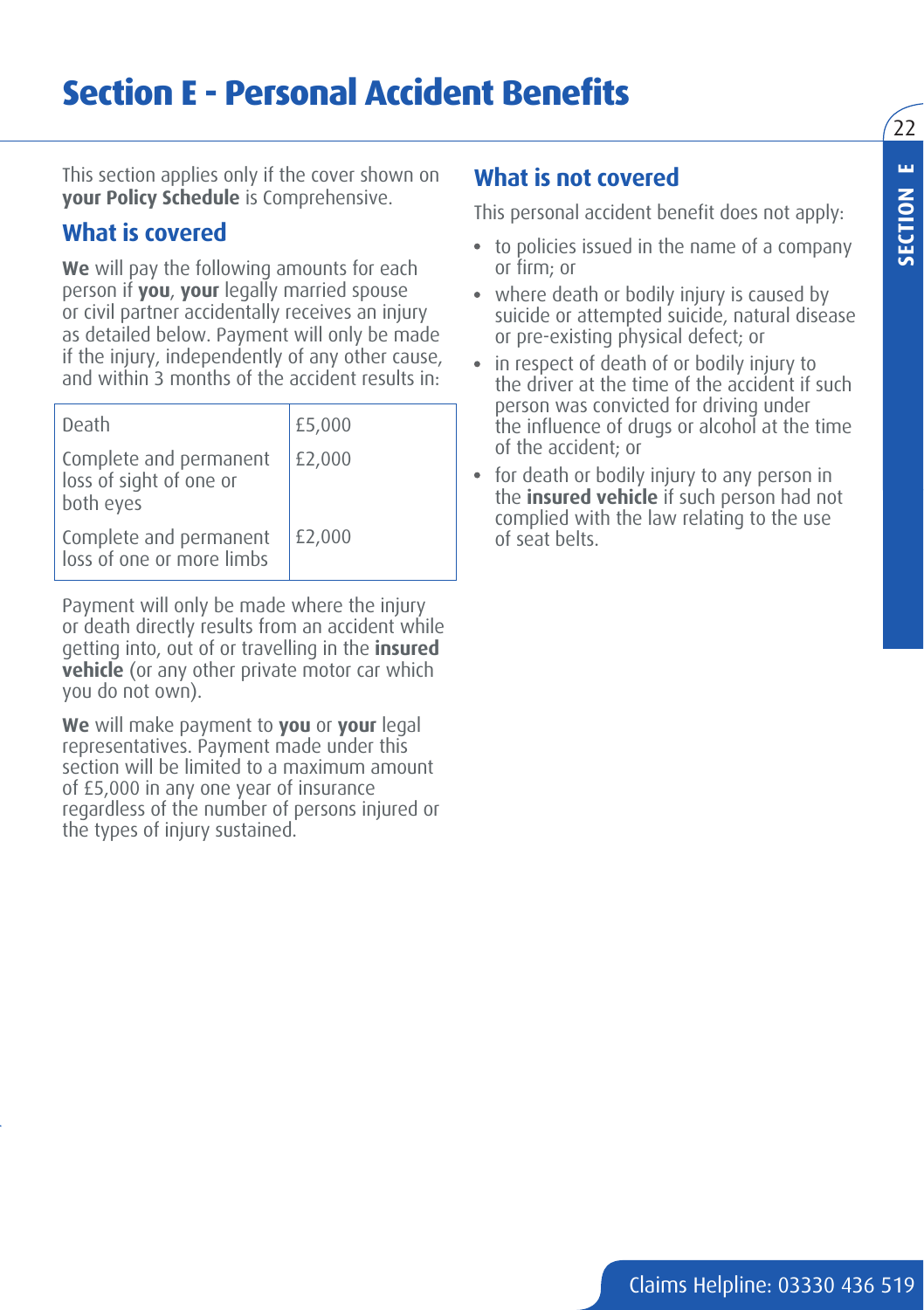## **Section F - Personal Belongings**

## **Section G - Medical Expenses**

This section applies only if the cover shown on **your Policy Schedule** is Comprehensive.

## **What is covered**

**We** will pay a total amount no greater than £100 for personal belongings while in the **insured vehicle**, if they are lost or damaged because of any accident, fire, theft or attempted theft or by malicious means.

## **What is not covered**

Personal belongings cover does not apply:

- to policies issued in the name of a company or firm; or
- to money, stamps, lottery tickets, vouchers, credit, debit or payment cards, tickets or securities; or
- to jewellery or furs; or
- to radar detection equipment; or
- to goods or samples, tools or equipment connected with any trade or business; or
- in respect of theft of property from the unattended **insured vehicle** if:
	- 1. ignition keys have been left in or on the insured vehicle; or
	- 2. the **insured vehicle** has not been secured by means of door and boot lock; or
	- 3. any window or any form of sliding or removable roof or hood have been left open or unlocked; or
	- 4. the **insured vehicle** is fitted with a manufacturer's standard security device and the device is not operational or is not in use.
- in respect of theft of property from an opentopped or convertible car unless the property was being kept in a locked boot or locked glove compartment; or
- in respect of any permanently fitted audio, navigation or telephone equipment (except as insured under Section A or Section B of this insurance).

This section applies only if the cover shown on **your Policy Schedule** is Comprehensive.

## **What is covered**

**We** will pay up to £200 per person for medical expenses for anyone who is injured while they are in the **insured vehicle**.

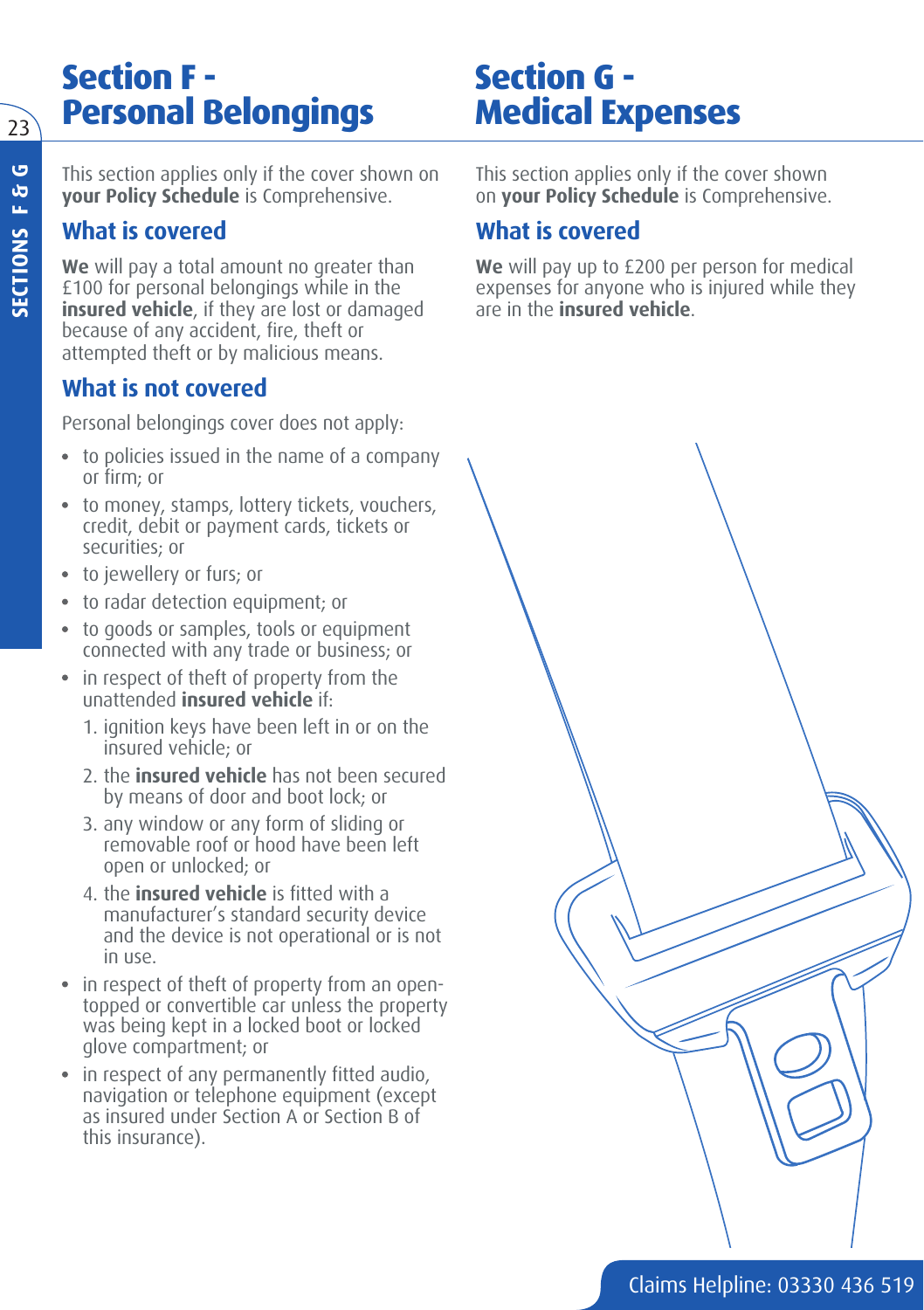This section applies only if the cover shown on **your Policy Schedule** is Comprehensive.

## **What is covered**

**We** will pay the cost of repair/replacement of broken glass windscreens or glass windows, without loss of No Claim Discount providing the work is carried out by **our** approved replacement service.

**We** may at **our** option use parts that have not been supplied by the original manufacturer. If **you** insist that **we** use parts supplied by the original manufacturer even though alternative non-original manufacturer parts are available **you** will be required to pay us any difference in the cost of such parts.

If an incident occurs involving the breakage of multiple items of glass **we** will only pay for one piece of glass under this extra benefit.

In the event of an incident likely to give rise to a claim for damaged glass please call the 24 hour Claims Helpline on 03330 436 519.

If **you** do not use **our** approved replacement service cover is limited to an amount of £75 (after the deduction of any **excess** that applies) in any one annual **period of insurance**, without loss of No Claim Discount.

## **What is not covered**

- **You** will be required to pay the first £100 of each claim under this section in respect of a replacement windscreen or window. Where the windscreen or window can be repaired and does not require replacement, any claim for repair will not be subject to payment of an **excess**.
- **We** will not pay claims for mechanical items associated with the window mechanisms of the **insured vehicle** under this section.
- **We** will not pay the cost of importing parts or items of replacement glass that are not available in any country contained within the **geographical limits**
- **We** will not pay claims for the repair or replacement of sunroofs, glass roofs, panoramic windscreens, lights/reflectors or folding rear windscreen assemblies under this section.
- Loss or damage caused deliberately by you, or any person who is in charge of the insured vehicle with **your** permission.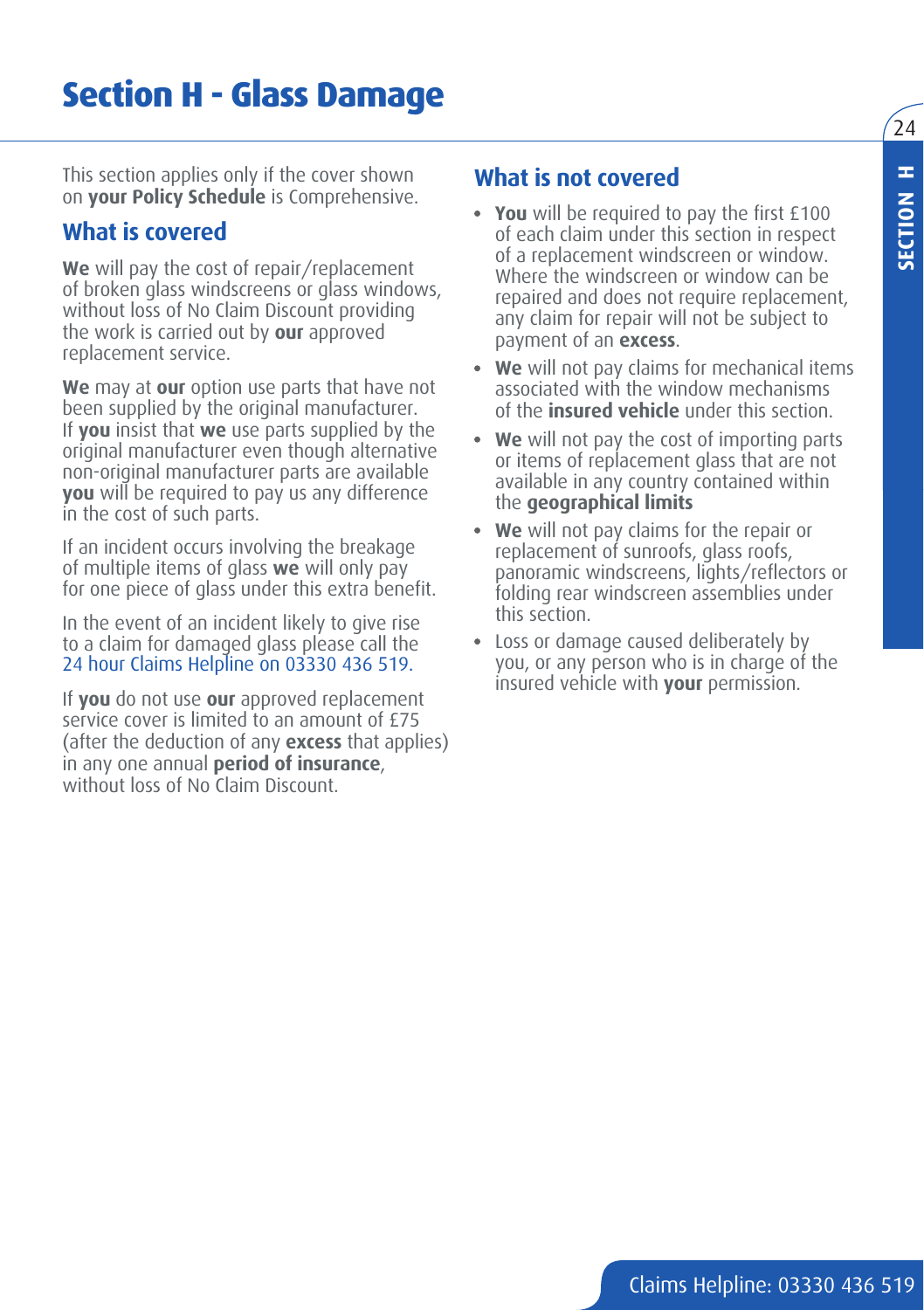## **Section I - Replacement Locks**

This section applies only if the cover shown on **your Policy Schedule** is Comprehensive.

## **What is covered**

In the event that:

- one or more of the keys or lock transmitters or entry cards for a keyless entry system for the **insured vehicle** is stolen; and
- it can be established that the identity or garaging address of the **insured vehicle** is known to any person who may have **your** keys or transmitter or entry card, then

**we** will pay an amount of no greater than £300 for any one occurrence (after the deduction of the **excess** that applies to this section) towards the cost of replacing:

- the door locks and/or boot or tailgate lock; and
- the ignition/steering lock; and
- the lock transmitter and/or central locking system.

## **What is not covered**

**We** will not pay:

- any claim resulting from the keys, lock transmitters or entry cards being left in or on the **insured vehicle**; when **unattended**, or
- the first £150 of each claim under this section; or
- the cost of replacing alarms or other security devices used in connection with the **insured vehicle** under this section of the policy.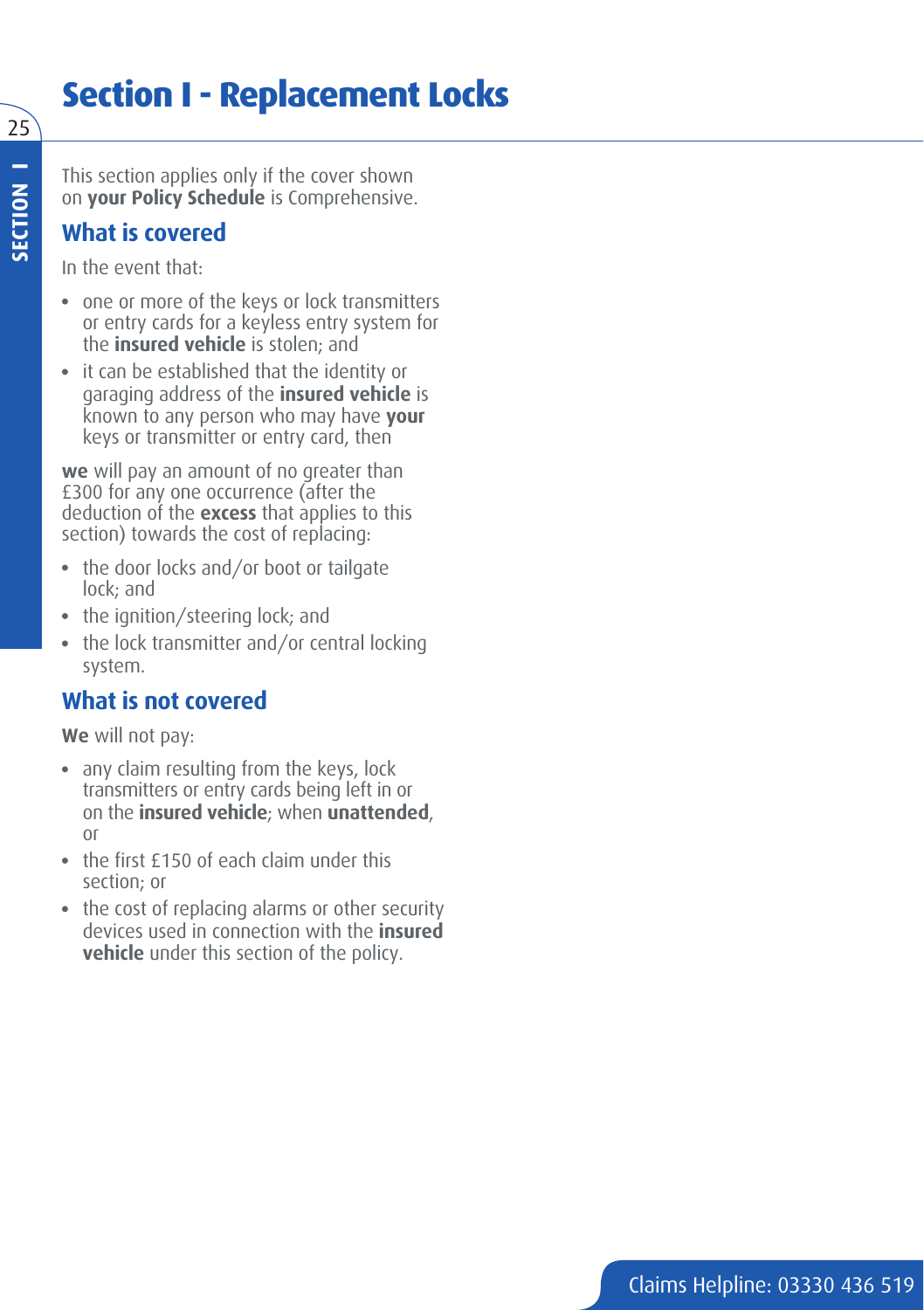## **What is covered**

### **Legal minimum insurance**

While the **insured vehicle** is in:

- any country which is a member of the European Union (EU); or
- Any country which the Commission of the European Communities is satisfied has made arrangements of Article (8) of EC Directive 2009/103/EC relating to civil liabilities arising from the use of a motor vehicle.

this policy provides the minimum level of cover in respect of liability which is legally insurable in the country concerned. This legal minimum insurance does not include cover for loss of or damage to the **insured vehicle**.

### **Full policy cover**

In addition to the legal minimum cover shown above, this policy is automatically extended to provide the cover shown in **your Policy Schedule** to any member country of the EU and also Andorra, the Channel Islands, Gibraltar, Iceland, Liechtenstein, Monaco, Norway, San Marino and Switzerland provided that:

- **you** notify **your insurance intermediary** before **your** journey abroad; and
- the use of the **insured vehicle** abroad is limited to no more than 30 days in total in any one annual **period of insurance**; and
- **you** or any permitted driver are normally resident within the **geographical limits** of this policy; and
- **your** visit abroad is for social, domestic or pleasure purposes.

A Green Card is not required for the countries listed above and no additional premium will be payable as long as the qualifying conditions are met. Driving Other Cars cover does not apply while the **insured vehicle** is being used abroad.

If the policy is extended to provide the cover shown on **your Policy Schedule** whilst abroad:

- insurance is automatically provided on the **insured vehicle** while it is being transported (including loading and unloading) between ports in countries where **you** have cover, provided the **insured vehicle** is being transported by rail or a recognised sea route of not more than 65 hours duration; and
- **we** will pay the cost of delivery of the **insured vehicle** to **you** after repairs in the country in which damage was sustained, or to **your** home address if the damage cannot be repaired economically by the intended time of **your** return to any country contained within the **geographical limits** or if the car is stolen and recovered after **your** return to any country contained within the **geographical limits**; and
- **we** will pay the amount of foreign customs duty for which **you** are liable as a direct result of loss or damage to the **insured vehicle** preventing its return to any country contained within the **geographical limits**.

If **you** wish to extend full policy cover outside of the countries, scope and period limitations shown above **you** must contact **your** insurance intermediary to obtain **our** agreement to provide cover in advance of **your** intended trip abroad.

Any agreement by **us** to extend full policy cover beyond the limits above may be subject to an additional premium and policy restrictions.

The exceptions applying to sections A, B & C of this insurance also apply to this section.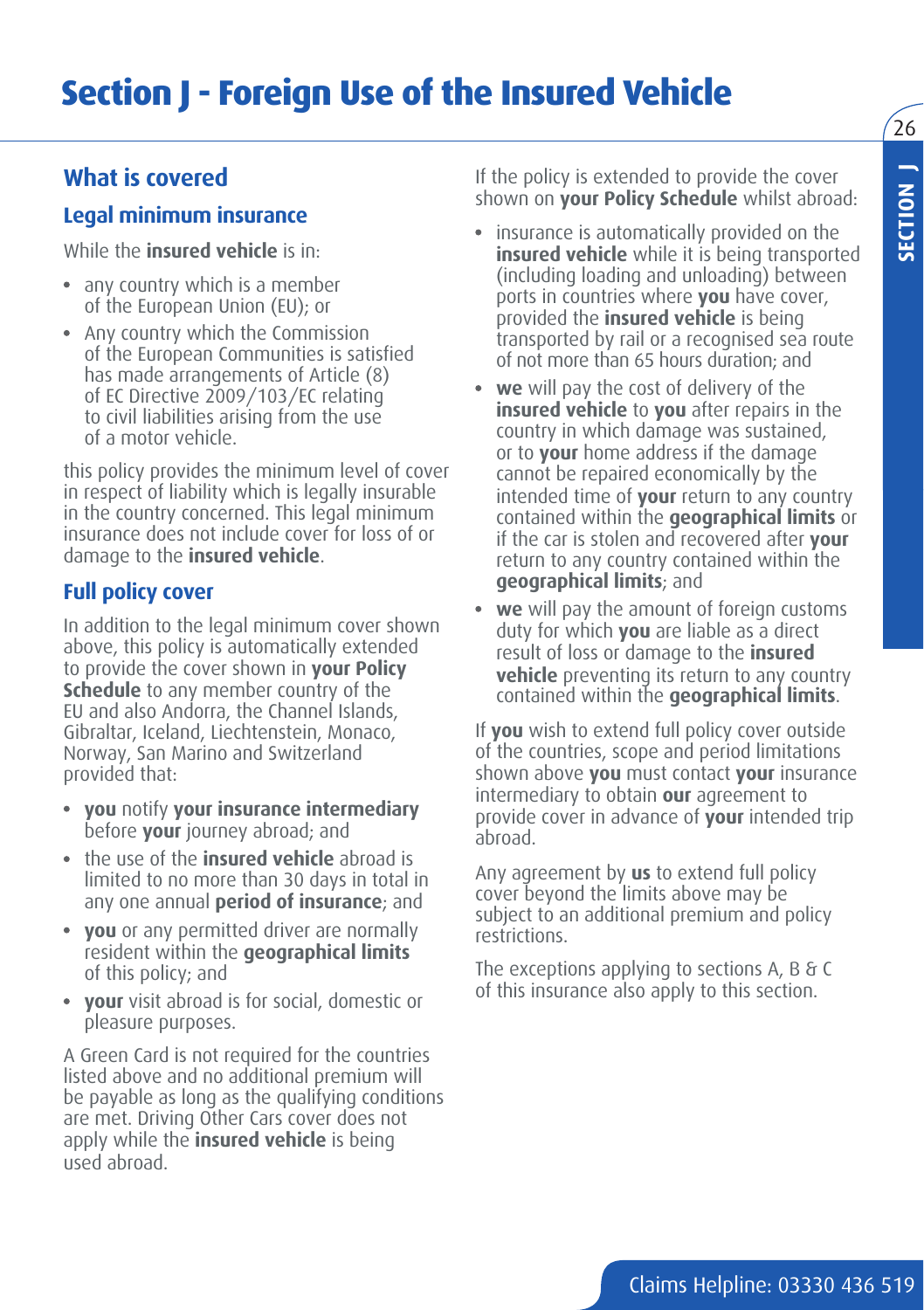## **Section I - Foreign Use of the Insured Vehicle (continued)**

#### **Guidance Notes - Going Abroad**

The policy does not automatically provide full cover abroad so, before travelling, please contact your insurance intermediary to arrange cover. The extended full insurance will then cover you in the countries for which we have agreed to provide cover and when your vehicle is travelling by rail or sea between those countries.

Unless you notify your insurance intermediary in advance of a trip abroad, the cover may be limited to the minimum cover you need under the law of the relevant country (EU minimum insurance). This minimum insurance will not provide any cover for damage to or theft of your insured vehicle.

Take your certificate as evidence of insurance when you travel abroad.

Important: Driving Other Cars cover does not apply abroad.

If your insured vehicle suffers any loss or damage that is covered by this insurance and the insured vehicle is in a country where you have cover, we will refund any customs duty you pay to temporarily import your insured vehicle.

Although full policy cover abroad is automatically available for up to 30 days in any one annual period of insurance we may, on request, agree to extend cover up to a maximum of 90 days. A charge may apply. Please contact your intermediary for further information.

We will only consider extending this insurance to countries which are covered by the International Green Card system.

If you are involved in any accident or incident whilst abroad please call the 24 hour Claims Helpline using the international dialling code for the UK: 0044 3330 436 519.

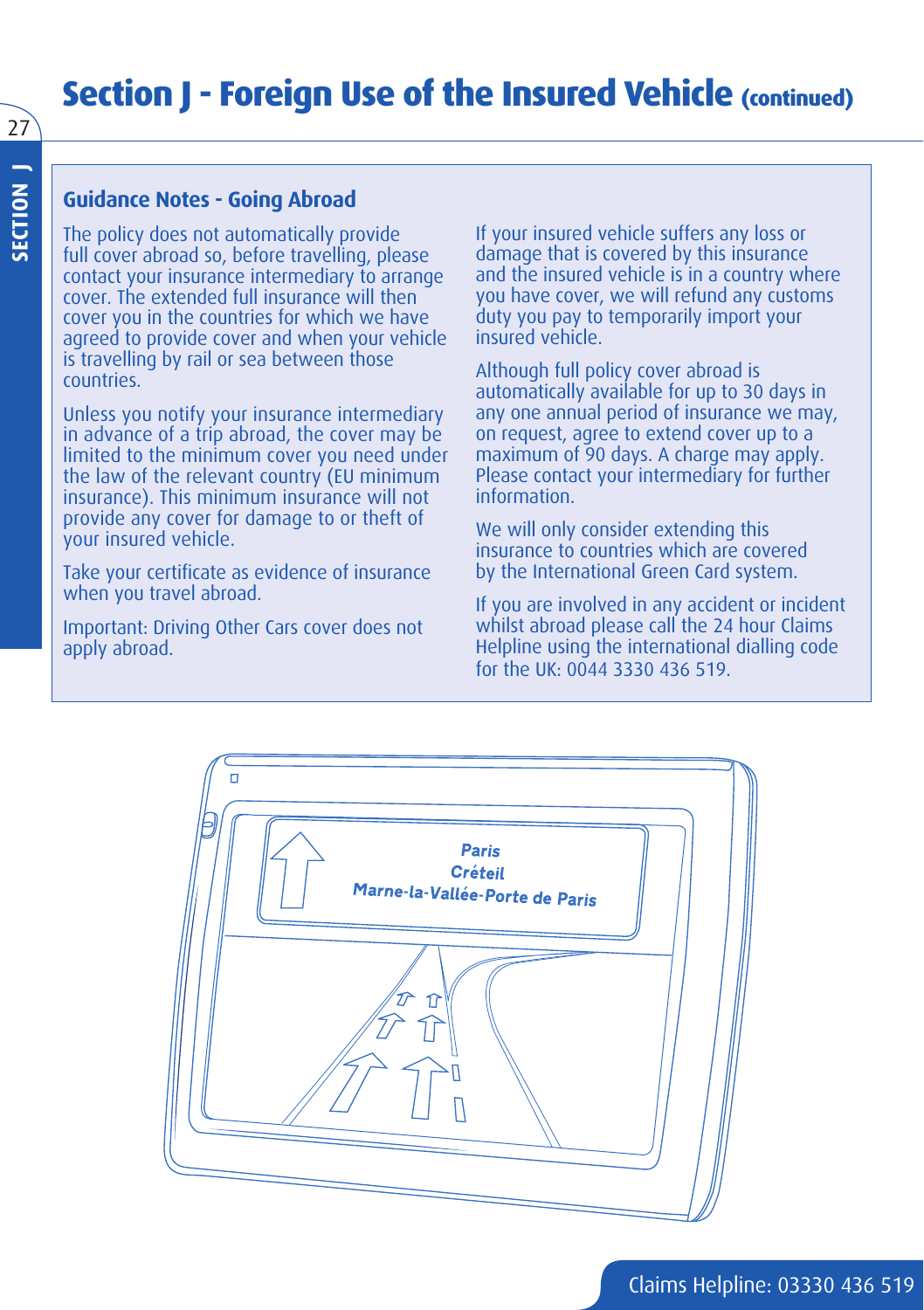$28$ 

## **Section K - No Claim Discount**

## **Section L - Protected No Claim Discount**

As long as no claim is made under this policy during any annual **period of insurance**, **we** will give you a discount when **you** renew **your** insurance. The discount **you** will receive will be in accordance with **our** No Claim Discount scale applicable at the time **your** policy is due for renewal. However, **your** entitlement will be affected in the event of a claim or multiple claims being made under this policy.

**Your** No Claim Discount will not be affected in the following circumstances:

- if **we** make a full recovery of all payments made by **us** in connection with the claim; or
- if **you** only claim for a broken windscreen or window under Section H of this policy and use **our** approved replacement service; or
- if **we** only have to pay for an emergency treatment fee.

If **you** make a claim or if a claim is made against **you** for an event which **you** may not consider to be **your** fault and **we** have to make a payment this will affect **your** No Claim Discount unless we can recover **our** outlay in full from the responsible party.

If **you** decide to cancel **your** policy and premiums remain outstanding **we** will not be able to issue proof of No Claim Discount until the outstanding premiums are paid.

**You** cannot transfer **your** No Claim Discount to somebody else.

### **Guidance Notes – No Claim Discount**

There may on occasions be incidents (possibly involving a cyclist or pedestrian) where, although you are not claiming for damage to your vehicle, there is a potential for a claim against your policy by the third party.

In these circumstances we may disallow your No Claim Discount for up to twelve months until we are confident that a third party claim is unlikely to materialise.

This section only applies if shown on **your Policy Schedule**.

**You** must have proved that you have an entitlement to at least four years' No Claim Discount.

**You** will not lose any of **your** No Claim Discount as long as you make no more than two claims in any three year **period of insurance**.

If three claims are made in any three year **period of insurance we** will reduce the discount you receive to a one year entitlement in accordance with **our** no claim discount scale applicable at the time **your** policy is due for renewal.

If more than three claims are made in any three year period of insurance **we** will reduce the discount **you** receive to nil.

Regardless of the number of years No Claims Discount to which **you** are entitled **our** agreement to protect **your** No Claim Discount does not mean that the premium cannot be increased at renewal of **your** policy to reflect an adverse claims record or driving history.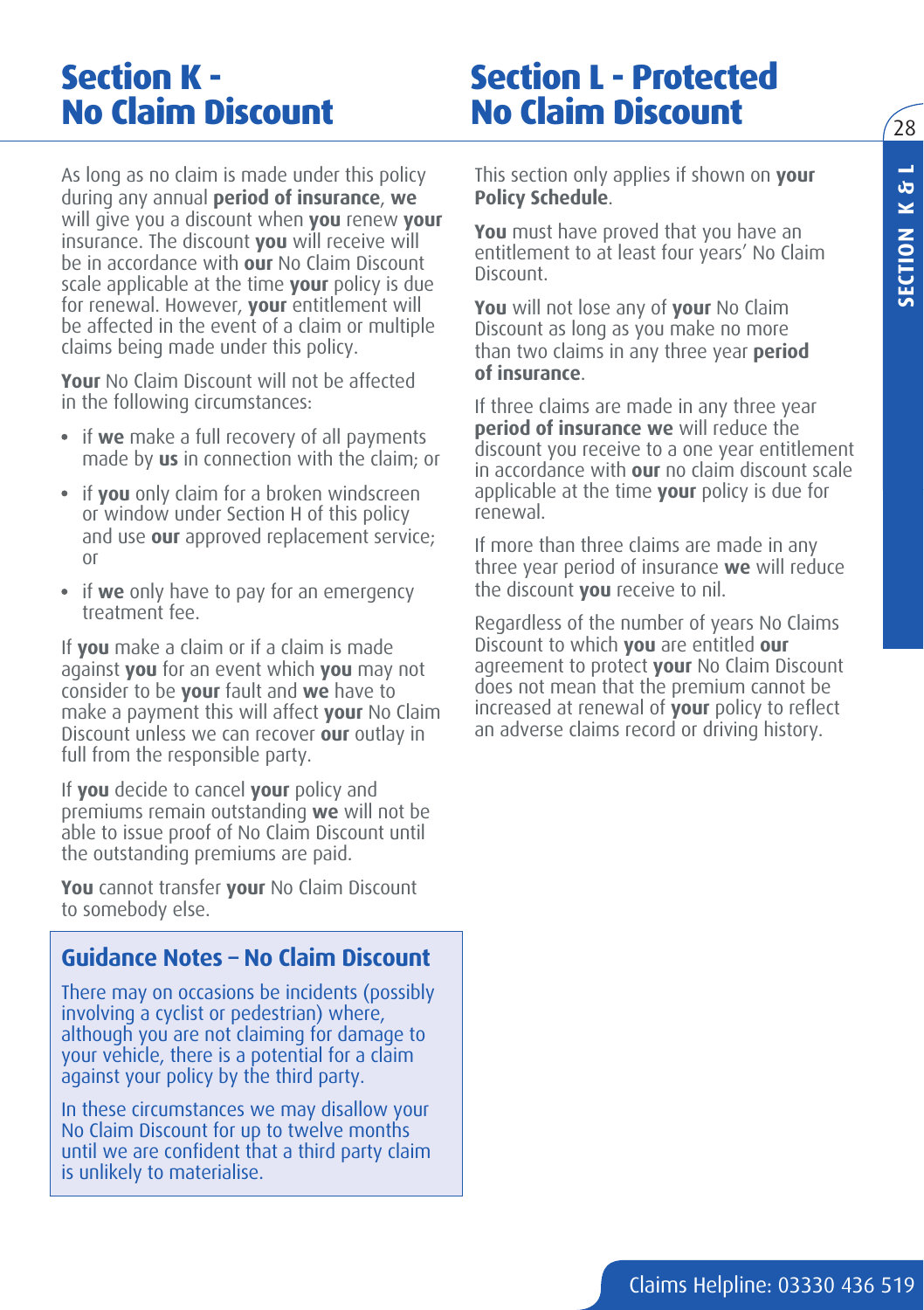## **General Exceptions**

**GENERAL EXCEPTIONS GENERAL EXCEPTIONS**

29

These General Exceptions apply to the whole of the insurance policy.

## **What is not covered**

## **1. Excluded uses and excluded drivers**

**We** will not cover any liability, loss or damage arising while any vehicle covered by this insurance is being:

- 1.1 used for a purpose which is not permitted or is excluded by the **Certificate of Motor Insurance**; or
- 1.2 used on the Nurburgring Nordschleife or deregulated/deristricted toll roads or any race track, racing circuit or prepared course unless **you** have told **us** about this and **we** have agreed to provide cover; or
- 1.3 driven by, is in the charge of or was last in the charge of anyone not permitted to drive by **your Certificate of Motor Insurance** or temporary cover note or who is excluded by **endorsement**; or
- 1.4 driven by, is in the charge of or was last in the charge of anyone including **you** who is disqualified from driving or has never held a licence to drive a vehicle or is prevented by law from having a licence; or
- 1.5 driven by any person who holds or last held a provisional driving licence unless that person is accompanied by a full licence holder aged 21 years or over and the accompanying full licence holder has held a full driving licence for at least 3 years; or
- 1.6 driven by, is in the charge of or was last in the charge of any person who does not meet the terms or conditions of his/her driving licence; or
- 1.7 used in an unsafe condition or while carrying an insecure load or while carrying a number of passengers that is likely to affect the safe driving of the vehicle; or
- 1.8 driven by **you** or any person insured to drive, should it be proved to **our** satisfaction that the driver was under the influence of alcohol or drugs at the time of such loss or damage occurring. A conviction under the relevant law (including a conviction for failing to supply a specimen of breath, blood or urine) shall be deemed to be conclusive evidence that the driver at the time of the loss or damage was under the influence of alcohol or drugs. In addition, you or any insured driver must repay all the amounts we have paid arising from the incident including any claimants' damages and costs.
- 1.9 driven by any person who fails to take medication as prescribed or carry out prescribed treatment or report for a medical examination recommended by a doctor where this inaction contributes to an accident.

General Exception 1 will not apply:

- if the **insured vehicle** has been stolen or taken away without **your** permission; or
- if the **insured vehicle** is in custody of a garage for repair or servicing; or
- under General Exception 1.1 only, while the **insured vehicle** is being used for car sharing purposes as defined in General Condition 9 of this policy.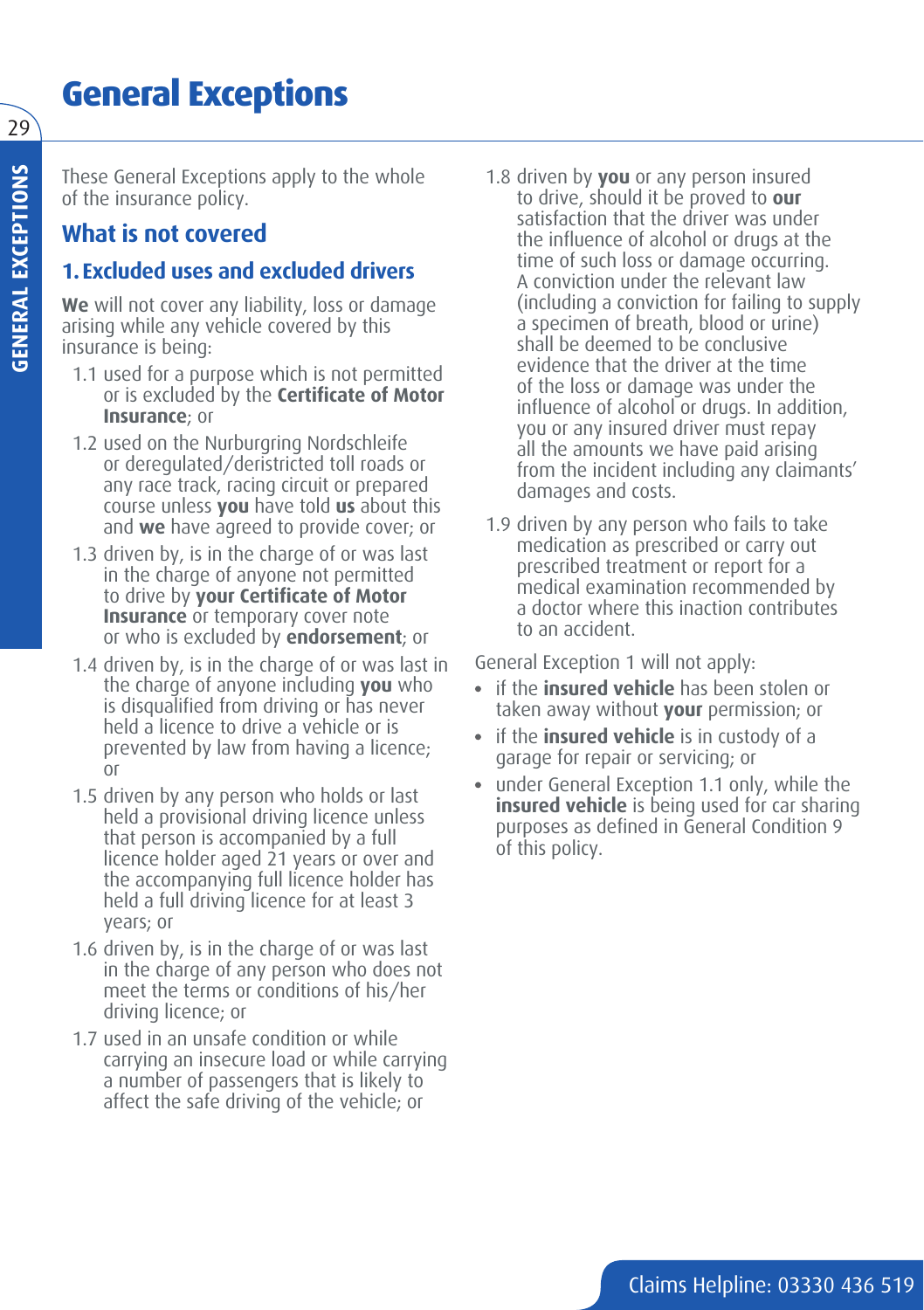$\overline{30}$ 

#### **2.Overseas use**

**We** will not make any payments for any liability loss or damage that occurs outside of the **geographical limits** of this policy unless extended under the terms of Section J - Foreign Use (apart from the minimum cover required by law).

Additionally **we** will not make any payments in respect of any proceedings brought against **you** or judgement passed in any court outside of the **geographical limits**, unless the proceedings or judgement arise out of the **insured vehicle** being used in a foreign country which **we** have agreed to extend this insurance to cover and the proceedings or judgement are brought in such country.

## **3. Contractual liability**

**We** will not cover any liability you have accepted under an agreement or contract unless **you** would have had that liability anyway.

### **4.Radioactivity**

**We** will not cover any legal liability of whatsoever nature directly or indirectly caused by or contributed to or arising from:

- ionising radiations or contamination by radioactivity from any irradiated nuclear fuel or from any nuclear waste from the combustion of nuclear fuel; or
- the radioactive toxic explosive or other hazardous properties of any explosive nuclear assembly or nuclear component.

#### **5.War**

**We** will not pay for any loss, damage or liability arising as a consequence of war invasion or act of foreign enemy, hostilities (whether war be declared or not), civil war, rebellion, revolution, insurrection or military or usurped power.

### **6. Earthquake, riot and civil commotion**

**We** will not pay for death, bodily injury, loss, damage and/or liability arising during (unless **you** prove that it was not occasioned thereby) or in consequence of:

- earthquake; or
- riot or civil commotion occurring elsewhere other than in Great Britain, the Isle of Man or the Channel Islands.

### **7.Use on airfields**

**We** will not cover any liability in respect of:

- any accident, loss or damage to any aircraft; or
- death or bodily injury arising in connection with any accident loss or damage to any aircraft; or
- any other loss indirectly caused by such accident, loss or damage to any aircraft

incurred, caused or sustained while any vehicle covered by this insurance is in or on any airport or airfield.

### **8.Pollution**

**We** will not pay for any liability, loss or damage resulting from pollution or contamination however caused, other than as required by the law of any country in which **we** have agreed to provide cover under this policy.

### **9. Terrorism**

**We** will not cover any liability, loss or damage caused by acts of **terrorism** apart from the minimum level of cover **we** must provide by law.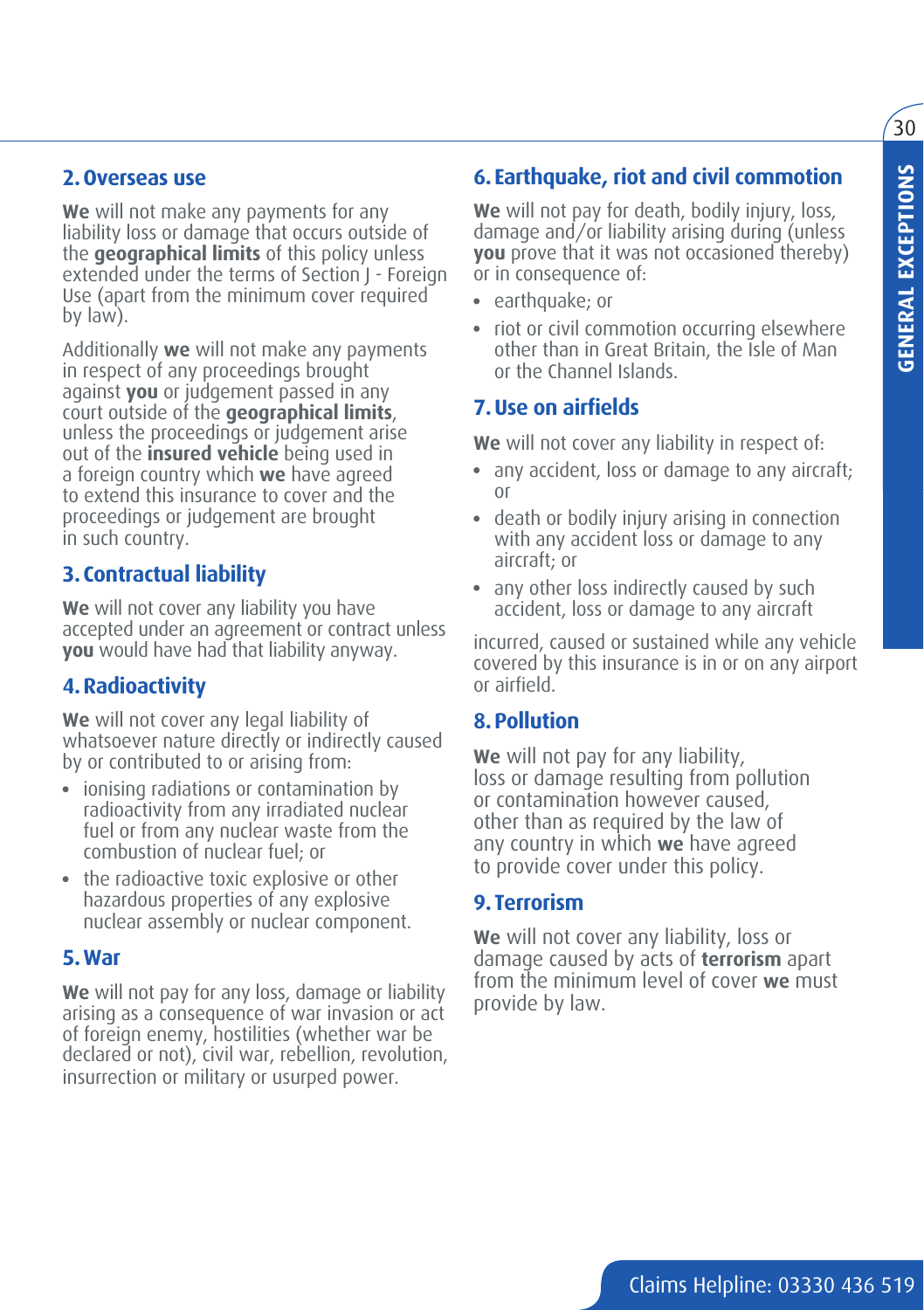## **General Conditions**

These General Conditions apply to the whole of the insurance policy.

#### **1.Payment of Premium, Keeping to the Policy Terms & Avoiding Misrepresentation**

**We** will only provide the cover described in this insurance policy if:

- **you** have paid or agreed to pay the premium for the current **period of insurance**, and
- **you** or any person claiming protection has kept to all of the terms and conditions of this policy (including those applied by **Endorsement**) as far as they can apply, and
- in entering into this contract **you** have taken all reasonable care in answering all questions in relation to this insurance honestly and to the best of **your** knowledge.

**Your** premium is based on information **you** supplied at the start of the insurance, subsequent alteration or renewal. **You** must tell us via your **insurance intermediary** immediately of any change to that information, some examples are any changes to the **insured vehicle** which improve its value, attractiveness to thieves, performance or handling, any change of car, change of occupation (including part-time), change of address (including where car is kept), change of drivers, if **you** or any drivers pass **your** driving test or sustain a motoring or nonmotoring conviction or there is a change of main driver.

If **your** premium has been calculated on a limited annual mileage basis **we** will seek evidence at the time of a claim to prove that **your** estimated annual mileage has not been exceeded. If **you** fail to supply appropriate evidence or evidence is provided by **you** which shows that the estimated annual mileage has been exceeded **you** will be required to pay the additional amount of **excess** shown on the endorsement applying to **your** policy.

Under the Consumer Insurance (Disclosure and Representations) Act 2012 **your** failure to take reasonable care to avoid misrepresentation in relation to the information provided could result in **your** policy being cancelled or **your** claim being rejected or not fully paid.

**If you or anyone acting on your behalf knowingly commit a fraudulent act or submit a fraudulent document or make a fraudulent statement or exaggerate any claim made under the policy, we will not pay the claim and cover under this and all other insurances currently in force with us with which you are connected will cease immediately. You will not be entitled to any refund of premium under any policy.**

## **2.Looking after your car**

**You** or any permitted drivers are required to maintain the **insured vehicle** in a roadworthy condition. **You** or any person in charge of the **insured vehicle** are required to take all reasonable care to safeguard it and its contents from loss or damage, for example the car should not be left unlocked.

**We** shall at all times be allowed free access to examine the **insured vehicle**.

## **3.Having an MOT certificate**

There must be a valid Department for Transport test certificate (MOT) in force for the **insured vehicle** if one is needed by law. In the absence of a valid Department for Transport test certificate (MOT) all cover under sections A and B of this insurance is cancelled and of no effect.

### **4.Accidents or losses**

In the event of an accident or incident likely to give rise to a claim which is covered under the policy, **you** must as soon as possible telephone the 24 hour Claims Helpline (this must be within 24 hours of the incident occurring). Please also refer to Page 4 of this policy booklet 'What to do in the Event of an Accident' for further guidance.

If the loss or damage is covered under the policy, the Claims Helpline operator will make arrangements to remove the **insured vehicle** to the nearest **approved repairer**, competent repairer or place of safety, and safeguard the **insured vehicle** and its contents.

**We** will not pay for further damage to the **insured vehicle** if **you** drive it or attempt to drive it in a damaged condition.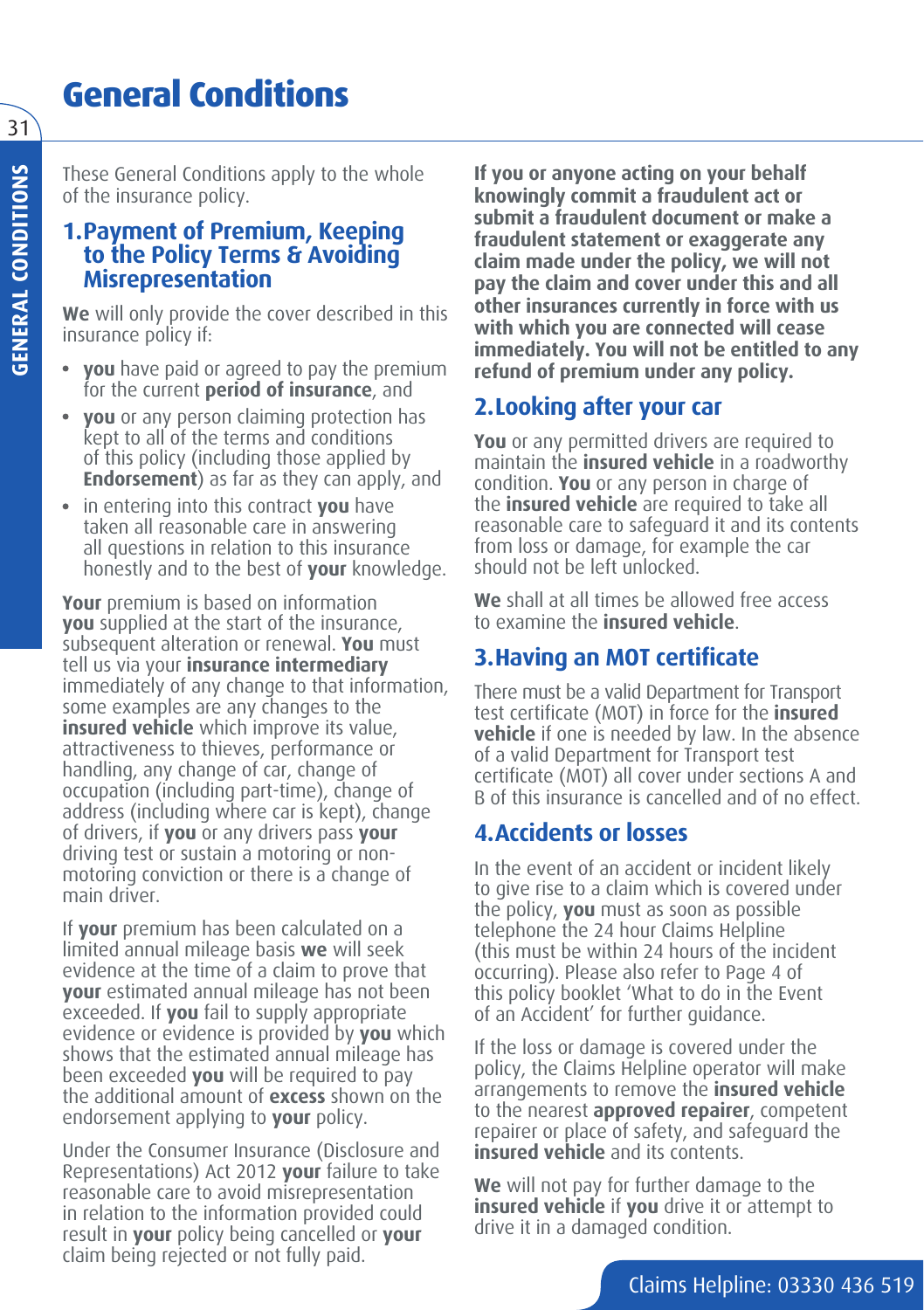$32$ 

**If your claim is due to theft, attempted theft, malicious damage or vandalism, you must also notify the police within 24 hours of discovery of the loss or as near as practical and obtain a crime report number.**

If the insured vehicle is stolen and is no longer under your control we will remove it from the Motor Insurance Database (MID) until such time as it is recovered.

**Important: If you are advised that your stolen vehicle has been recovered following its theft and it is roadworthy, it is important that you notify your insurance intermediary immediately and before you drive the vehicle, so that we can reinstate it onto the Motor Insurance Database otherwise you run the risk of being stopped by the police as they may suspect the vehicle is not insured.**

**We** have the right to remove the **insured vehicle** at any time to keep claims costs to a minimum. If the **insured vehicle** is damaged beyond economical repair **we** will arrange for it to be stored safely at premises of **our** choosing.

If **we** ask to examine driving licences and vehicle documentation before agreeing to settle a claim under this policy **you** must supply this documentation before **we** can proceed with the settlement.

Any indication of a claim against **you** must be notified to **us** as soon as possible. Any writ, or notification of civil or criminal proceedings should be sent to **us** by recorded delivery immediately.

**We** shall be entitled to take over and conduct the defence or settlement of any claim or prosecute any claim in the name of any person covered by this insurance.

### **5.Claims procedures**

No admission of liability, payment or promise of payment shall be made or given by **you** or any person on **your** behalf. No proceedings may be commenced against, or settlement accepted from, any other party without **our** written consent.

**We** shall have discretion in the conduct of any proceedings or in the settlement of any claim.

**You** must give us whatever co-operation, information and assistance **we** require in dealing with any claim under this policy.

If there is any other insurance in force which covers the same loss, damage or liability as this insurance, **we** will only pay **our** proportionate share of the claim.

### **6.Cancellation**

#### **Cancelling the policy within the reflection period**

This insurance provides **you** with a reflection period to decide whether **you** wish to continue with the full policy. The reflection period is for 14 days from the date you receive **your** policy documentation.

If a period of less than 14 days has elapsed since **you** received **your** policy documentation, and **you** have not made a total loss claim, you have the right to cancel the policy and receive a refund of premium.

- If at the date of cancellation **your** policy has not yet commenced **you** will receive a full refund from **us**; or
- If **your** policy has already commenced, **we** will refund the premium relating to the remaining **period of insurance** calculated on a proportionate basis dependent on the number of days left to run under the policy less a charge of £25 plus Insurance Premium Tax if applicable to cover **our** administration costs.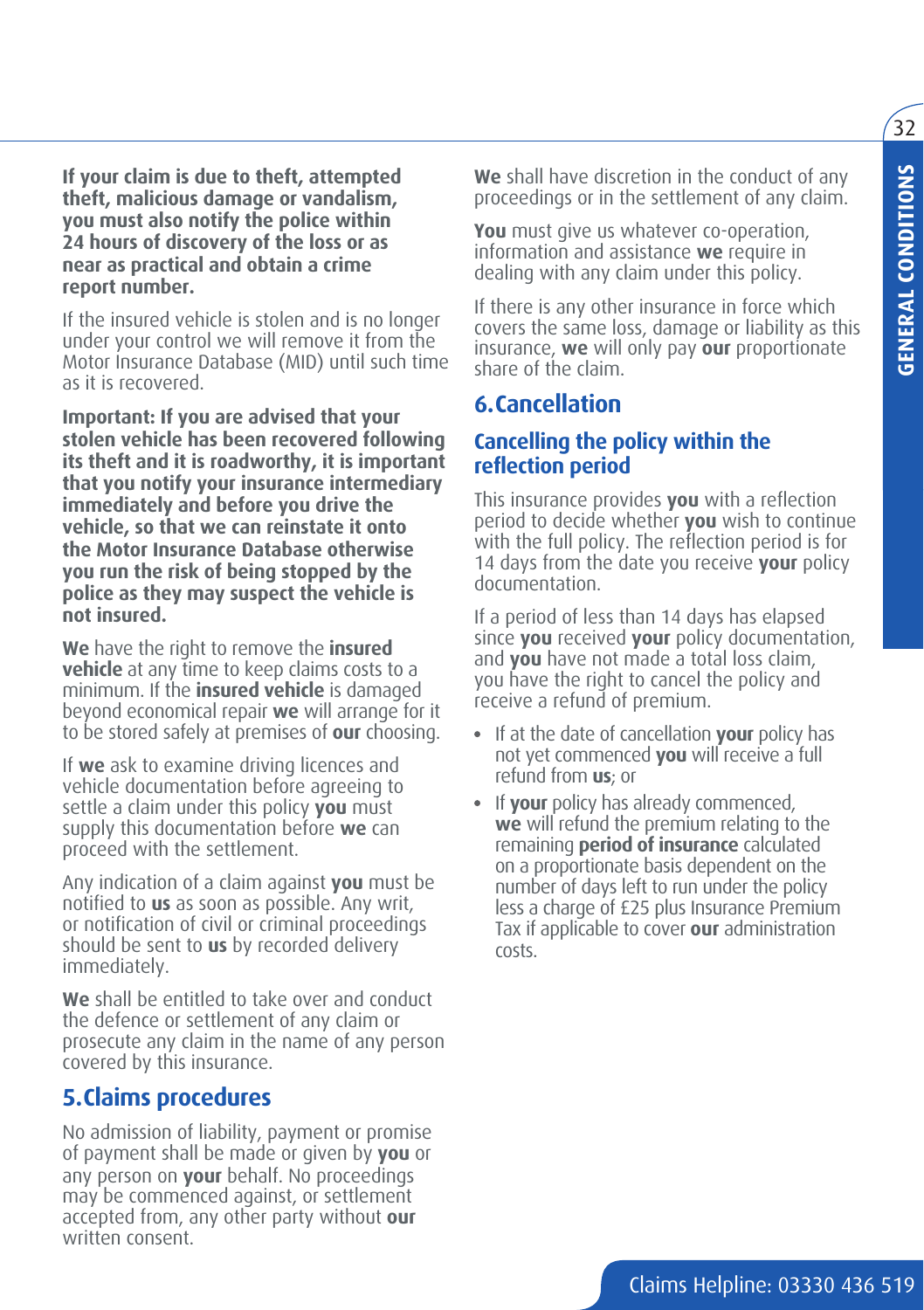## **General Conditions (continued)**

#### **Cancelling the policy after the reflection period**

#### **Cancellation by you**

**You** or **your Insurance Intermediary** can cancel this policy either from the date **we** are notified, in writing, or a later date as requested by **you**. Providing there have been no claims in the current **period of insurance we** will refund the premium relating to the remaining **period of insurance** calculated on a proportionate basis dependent on the number of days left to run under the policy less an administration fee of no more than £50 plus Insurance Premium Tax if applicable to take into account **our** costs in providing **your** policy.

### **Cancellation by Us**

**We** can cancel this policy at any time if there are serious grounds to do so, including but not limited to the following examples:

- where **your insurance intermediary** has been unable to collect a premium payment (payment terms including the procedures in the event of non-payment of the premium will have been agreed between **you** and **your insurance intermediary** when **you** took out this policy); or
- **you** have failed to take reasonable care in providing information in relation to this insurance as required by General Condition 1 of this policy; or
- **you** have failed to supply requested validation documentation (evidence of No Claim Discount, copy driving licence, etc.); or
- **you** have failed to co-operate or provide information and assistance in relation to any claim under this policy or with regards to the administration or operation of this policy; or
- where **you** fail to maintain the **insured vehicle** in a roadworthy condition or **you** fail to look after it in accordance with General Conditions 2 and 3 of this policy; or
- where **we** have grounds to suspect fraud or misrepresentation; or

• where **you** use threatening or abusive behaviour towards a member of **our** staff or a member of staff of **your insurance intermediary** or **our** supplier.

**We** will do this by giving **you** 7 days' notice in writing to **your** last address notified to **us**. **Your** last notified address may include an email address nominated by **you** to accept correspondence.

**We** will refund the premium relating to the remaining **period of insurance** calculated on a proportionate basis dependent on the number of days left to run under the policy less an administration fee of no more than £50 plus Insurance Premium Tax if applicable to take into account **our** costs in providing **your** policy. The pro rata refund of premium (less the administration fee) is only available as long as:

- the **insured vehicle** has not been the subject of a total loss claim (i.e. written-off or stolen and not recovered); and/or
- cancellation is not due to any fraudulent act by **you** or anyone acting on **your** behalf.

**We** also reserve the right to retain all premium paid for the current **period of insurance** in the event that a fault claim has been made against the policy during this period.

### **Non-payment of premium**

In the event that there has been a loss or incident likely to give rise to a claim during the current **period of insurance** and premium amounts are outstanding **we** may at **our** discretion reduce any claims payment by the amount of outstanding or overdue premiums that **you** owe **us**.

### **Guidance Notes - Policy Cancellation**

Please note that any refund from us whether during or after the reflection period may be subject to a further charge levied by your insurance intermediary. Any charges levied by your insurance intermediary will be in accordance with the terms and conditions agreed between you and them at the time you arranged this insurance.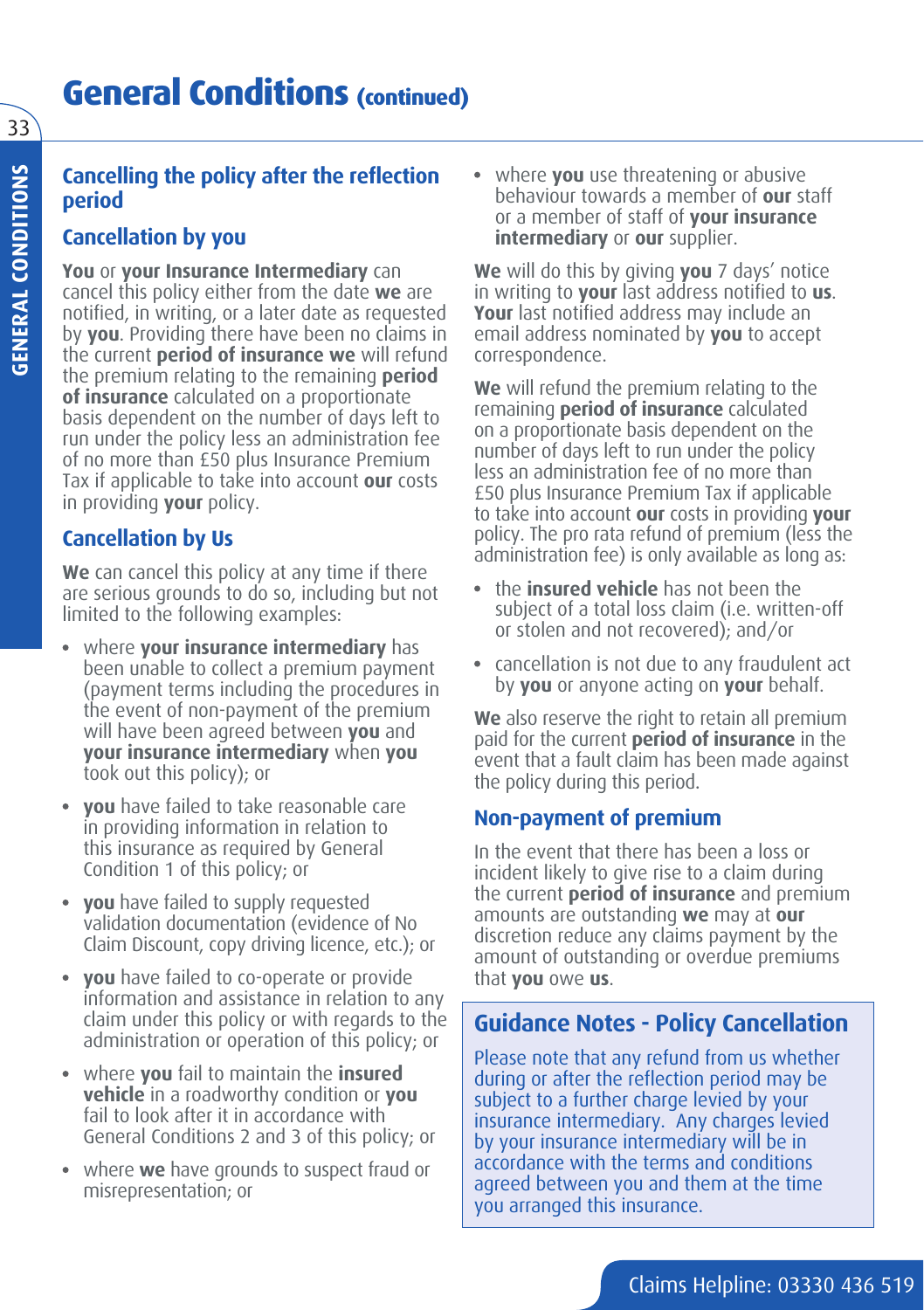$34$ 

## **7.Total losses and stolen vehicles**

If as a result of a claim the **insured vehicle** is determined to be a total loss or **your** vehicle has been stolen and not recovered, this policy will be cancelled without refund of premium unless **you** change **your** vehicle to another that would normally be acceptable to **us** or the stolen vehicle is recovered and is not a total loss.

In the event of the policy being cancelled due to the **insured vehicle** being a total loss or stolen and not recovered, and there being no replacement vehicle to insure (or if there is a replacement vehicle to insure which is unacceptable to us), all outstanding or overdue premiums, including any administration charge due, must be paid immediately. **We** may at **our** discretion reduce the claims payment by the amount of outstanding or overdue premiums that **you** owe **us**.

## **8. Right of recovery**

If under the laws of any country in which this insurance applies, **we** have to make payments which but for those laws would not be covered by this policy, **you** must repay the amounts to us.

**You** or the person who caused the accident must also repay **us** any money **we** have to pay because of any agreement **we** have with the Motor Insurers' Bureau.

Any payment **we** have to make because **we** are required to do so by compulsory insurance law or an agreement with the Motor Insurers' Bureau will prejudice **your** No Claim Discount and will also mean that there will be no entitlement to a return of premium if the policy is cancelled or declared void.

## **9.Car sharing**

This policy allows **you** to carry passengers for social or similar purposes and **your** receipt of a mileage allowance or a payment by a passenger towards the cost of fuel will not invalidate cover as long as:

- **you** do not make a profit from the car sharing arrangement; and
- **your** insured vehicle is not adapted to carry more than eight people (including the driver); and
- **you** are not carrying passengers as customers of a passenger-carrying business.

## **10. Fraudulent claims**

If:

- i) **You** make a claim that is false, fraudulent or deliberately exaggerated; or
- ii) **You** have made a false declaration or statement in support of any such claim;

**We** can at our sole discretion:

- 1)Deny the claim in its entirety and will not pay any legitimate part of Your claim;
- 2)Recover any payment already made under the claim;
- 3)Cancel the policy with effect from the date you made the false claim or representations without returning your premium.

## **11. Tax and registration**

Your insured vehicle must be taxed where applicable and registered within the **territorial limits**.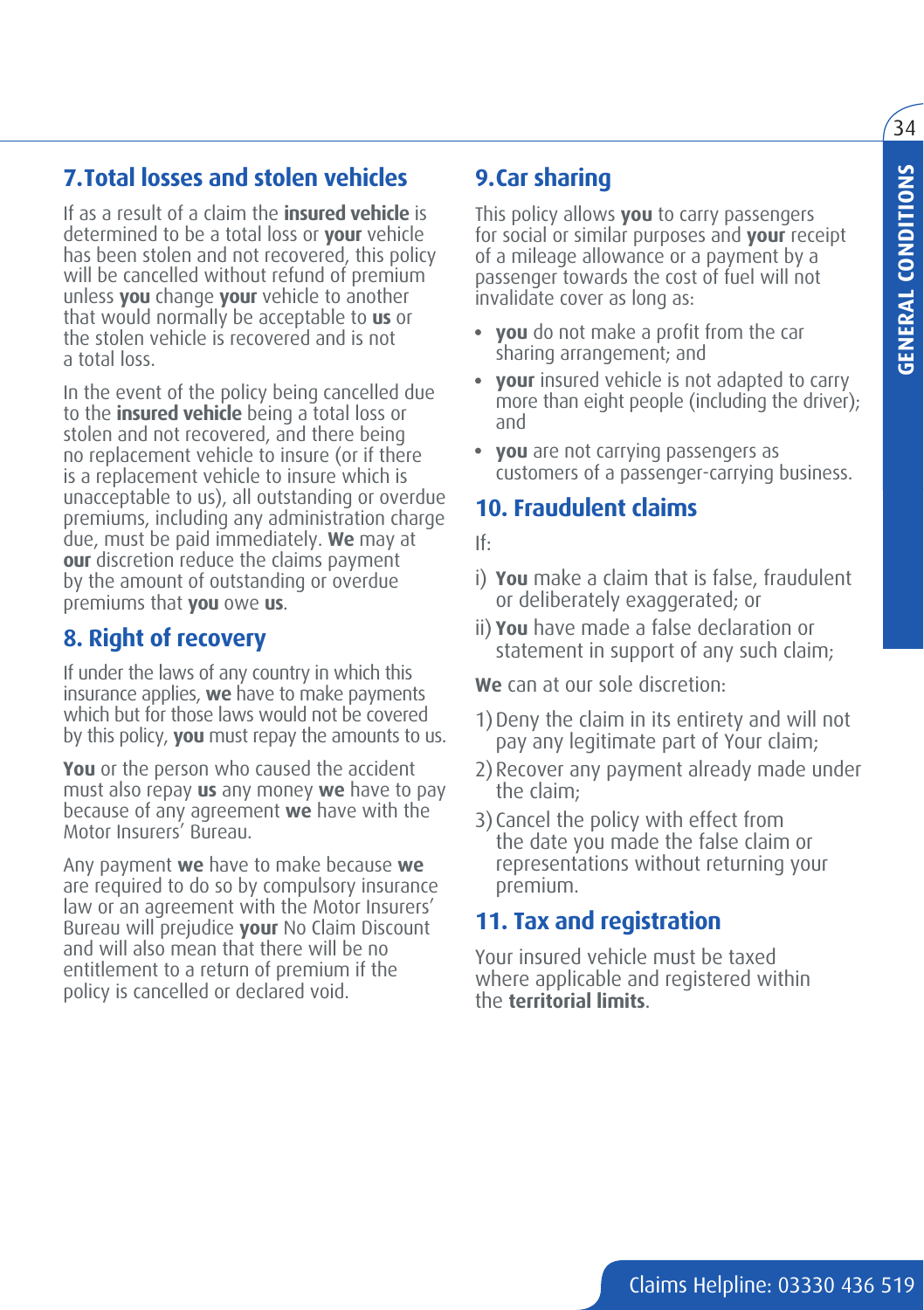## **Our Service Commitment**

## **What to do if you have a complaint**

**We** are dedicated to delivering a first class level of service to all of **our** policyholders. However, **we** accept that things can occasionally go wrong and would encourage you to tell us about any concerns **you** have so that **we** can take steps to make sure the service **you** receive meets **your** expectations in the future.

**If a dispute regarding your policy or claim arises and cannot be resolved by reference to your insurance intermediary the following explains the procedures for resolving your complaint:**

The resolution of complaints in relation to **your** policy (or any claim made under it) is delegated to **our** service providers in the United Kingdom, Zenith Insurance Management UK Limited.

If **you** have a complaint, please contact **our** service providers at the address below:

Zenith Customer Relations Zenith Insurance Management UK Limited PO Box 730 Chesterfield S40 9LL Tel: 0344 705 0630 Email: complaints@zenith-insurance.co.uk

When contacting Zenith Insurance Management UK Limited please provide:

- A policy number and/or claim number.
- An outline of **your** complaint.
- A contact telephone number.

**Our** service providers will make every effort to resolve **your** complaint by the end of the third working day after receipt. If they cannot resolve **your** complaint within this timeframe they will acknowledge **your** complaint within five working days of receipt and do their best to resolve the problem within four weeks by sending **you** a final response letter. If they are unable to do so, they will write to advise **you** of progress and will endeavour to resolve **your** complaint in full within the following four weeks.

If they are still unable to provide **you** with a final response at this stage, they will write to **you** explaining why and advise when **you** can expect a final response. At this point **you** may refer **your** complaint to The Financial Ombudsman Service at the following address:

The Financial Ombudsman Service Exchange Tower Harbour Exchange Square London E14 9SR Email: complaint.info@financial-ombudsman. org.uk

### **What you should know**

**You** may go directly to the Financial Ombudsman Service when **you** first make **your** complaint, but the Ombudsman will only review **your** complaint at this stage with **our** consent. However, **we** are still required to follow the procedure stated above.

If **you** have received a final response but are dissatisfied, **you** have the right of referral to the Financial Ombudsman Service within six months of the date of your final response letter. **You** may only refer to the Ombudsman beyond this time limit if **we** have provided **our** consent.

Whilst **we** and **our** UK service providers are bound by the decision of the Financial Ombudsman Service, **you** are not. Following the complaints procedure above does not affect **your** right to take legal action.

### **Customer feedback**

If **you** have any suggestions or comments about **our** cover or the service **we** have provided please write to **our** UK service providers:

Operational Standards Zenith Insurance Management UK Limited Chester House Harlands Road Haywards Heath West Sussex **RH16 1LR**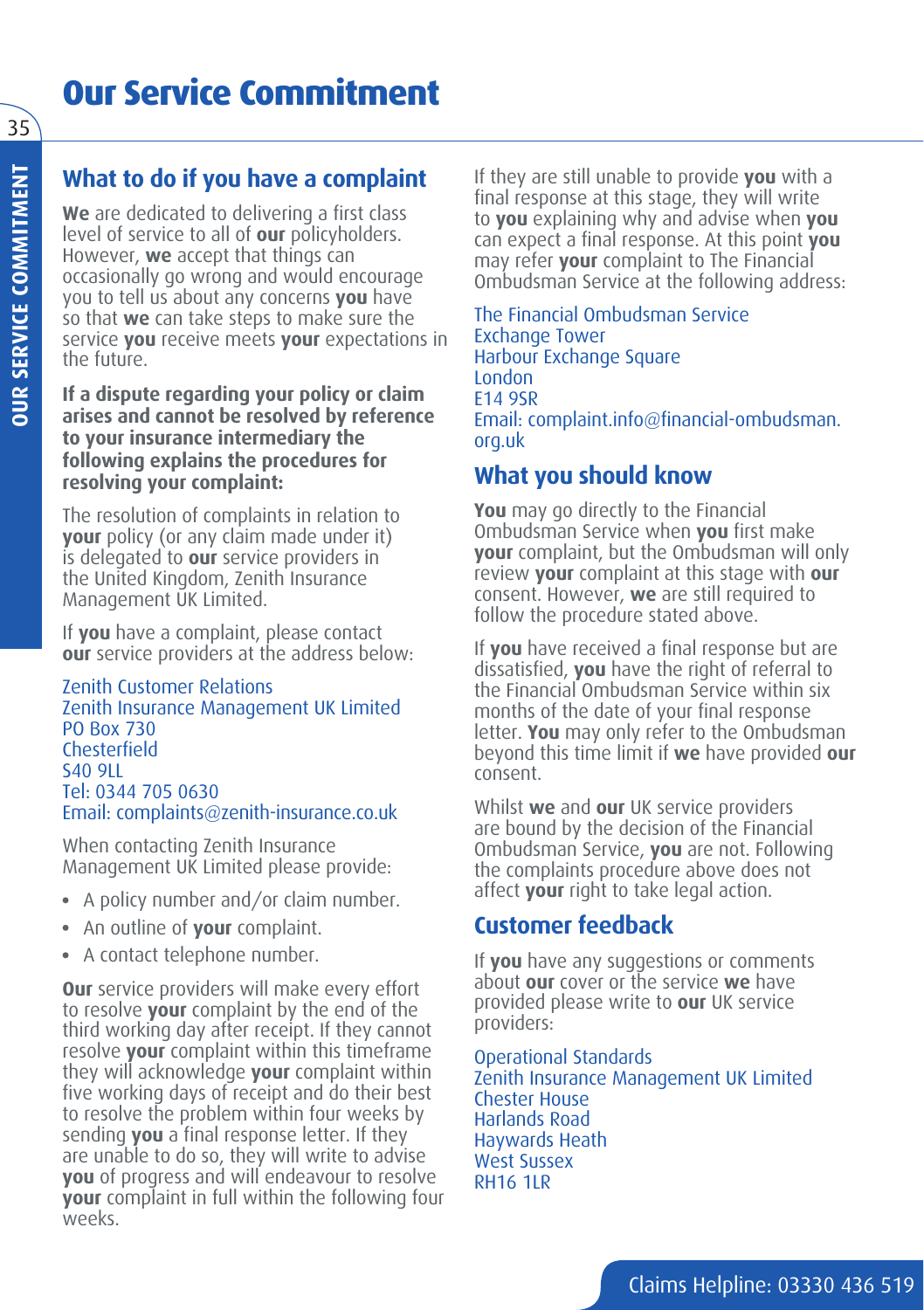$36$ 

**We** always welcome feedback to enable **us** to improve **our** products and services.

## **Telephone Recording**

For **our** joint protection telephone calls may be recorded and monitored by **us**.

#### **Financial Services Compensation Scheme**

Zenith Insurance Plc is a member of the Financial Services Compensation Scheme (FSCS). **You** may be entitled to compensation from this scheme if **we** cannot meet **our** liabilities under this policy.

Further information about the scheme is available on the FSCS website at www.fscs.org.uk or by writing to:

**FSCS** 10th Floor Beaufort House 15 St Botolph Street London EC3A 7QU

## **Your insurance intermediary**

In the event that **we** are unable to continue to trade with **your insurance intermediary** because they have ceased to trade through bankruptcy or liquidation or in the event that their relevant FCA authorisation is revoked **we** reserve the right to pass **your** policy and all details on to another intermediary. If **you** do not wish this to happen then please put **your** request in writing to us.

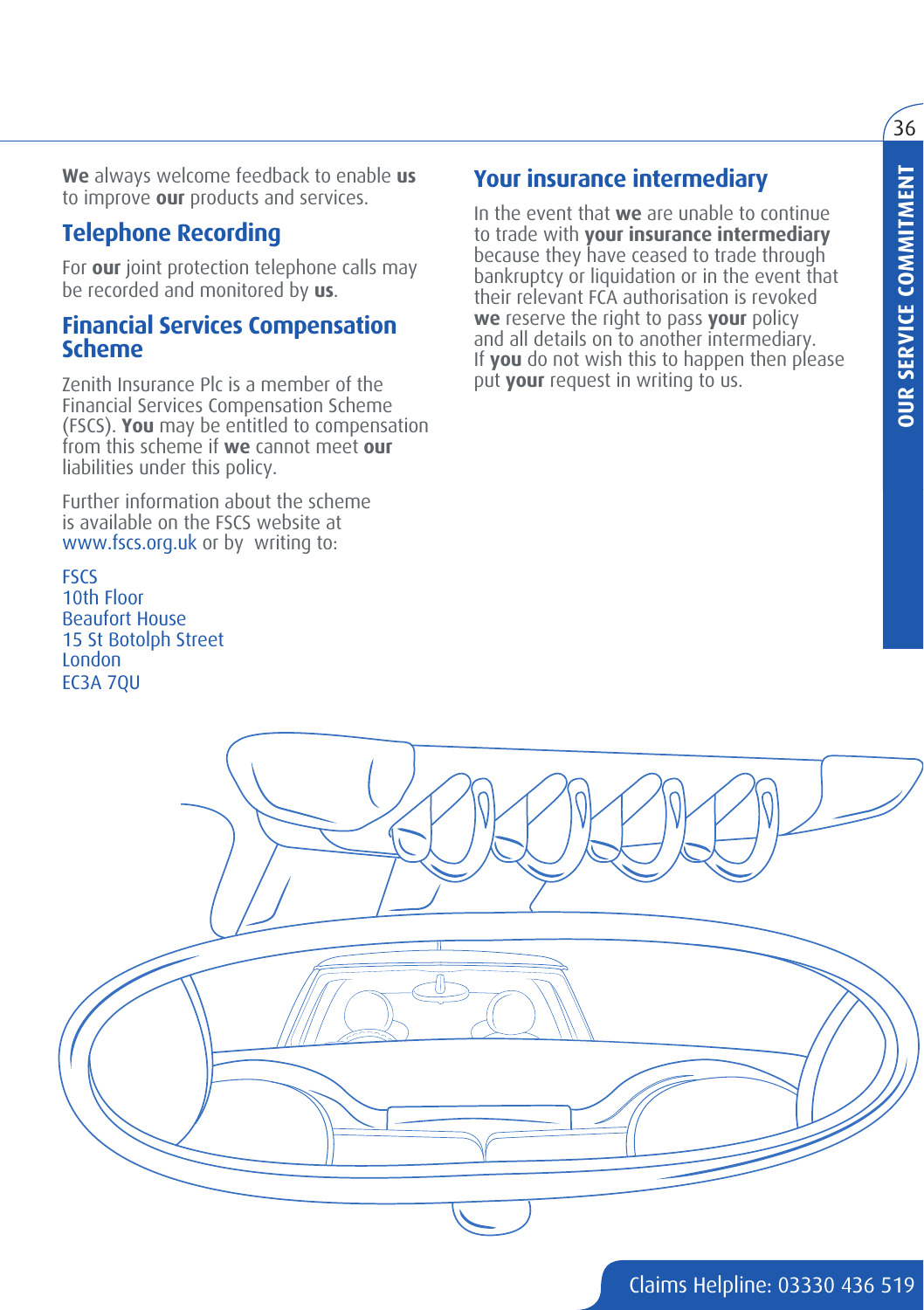## **How we use your information**

## **Introduction**

We believe in keeping your information safe and secure. This section explains:

- What we do with your information
- How we may check the information you have provided to us against other sources such as databases
- Who we share your information with, and
- How we may use your information.

We take steps to make sure we keep your information safe and secure. We are governed by the Data Protection legislation applicable in both the United Kingdom and Gibraltar. In this section we tell you about the systems we have in place that allow us to detect and prevent fraudulent applications and claims.

#### **How we may collect your information**

We may collect details about you from

- Information you give to brokers
- Information you give us in online forms and other forms
- Other sources such as Google Earth and social media
- Third parties and other sources
- Telematics systems.

### **What information we may collect about you**

We collect details including details about your health, personal circumstances, claims history, credit history, motoring history and other relevant details. We may collect information on you from databases such as the electoral roll and county court judgment records.

### **How we may share your information**

In order to provide our services to you, we may share your information with other insurance companies, solicitors, regulators, business partners and suppliers. We may also have a legal obligation to provide your information, in certain circumstances, with regulators, police and other public bodies.

Information you supply may be used for the purposes of insurance administration by us and third parties. These third parties may share your information with their own agents.

### **How we may use your information**

We may use your information for a number of purposes. These include:

- Providing you with our services
- Dealing with your claim
- Carrying out checks such as fraud checks and credit checks
- Providing you with information about our products and services.

We give details about some of these processes below.

## **Driving Licence checks**

We may also provide your (or any named third party) driving licence number (DLN) and other details to the DVLA to confirm licence status, entitlement and relevant restriction information and endorsement/conviction data.

Searches may be carried out prior to your policy commencing and at any point during your insurance policy including any mid-term adjustment and renewal stage. For details relating to information held about you by the DVLA please visit www.dvla.gov.uk.

The DVLA may also be used to search your (or any named third party's) no claims discount (NCD) details against a no claims discount database to obtain information in relation to your NCD entitlement.

We may pass details of your no claims discount to certain organisations to be recorded on a NCD database.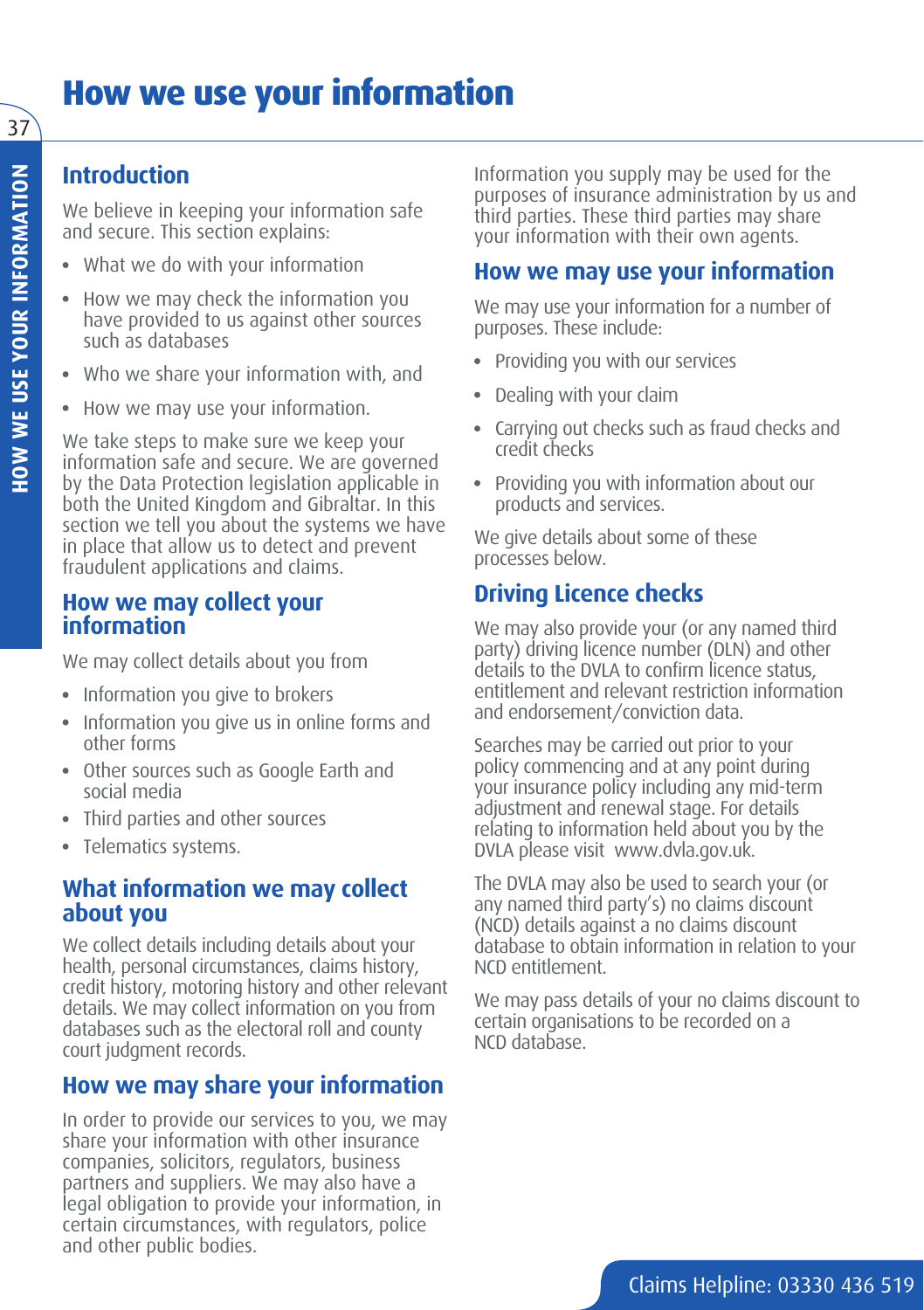#### **Providing you with details on our Products and Services**

We would like to send you information about products and services of ours and other companies in our Group which may be of interest to you. We may contact you by telephone, letter or email. If you have consented to receive marketing you may opt out at a later date. You have a right at any time to stop us from contacting you for marketing purposes or giving your information to other members of the Group.

If you no longer wish to be contacted for marketing purposes then please contact us at

Business Assurance Team Zenith Insurance Plc 45 Westerham Road Bessels Green Sevenoaks Kent TN13 2QB

#### **Motor Insurance Database**

Your policy details will be added to the Motor Insurance Database (MID), run by the Motor Insurers' Bureau (MIB). MID and the data stored on it, including your personal details, may be looked at and used by certain statutory and/or authorised bodies including the Police, the DVLA, the Insurance Fraud Bureau and other bodies permitted by law.

If you are involved in an accident (in the UK or abroad), insurers and/or the MIB may search the MID to obtain relevant information.

Persons pursuing a claim in respect of a road traffic accident (including citizens of other countries) may also obtain relevant information which is held on the MID.

It is vital that the MID holds your correct registration number. If it is incorrectly shown on the MID you are at risk of having your vehicle seized by the Police. You can check that your correct registration details are shown on the MID at www.askmid.com

### **Fraud Prevention and Detection**

We carry out fraud checks on our customers. We do this in order to prevent fraud and also to help us make decisions about the provision, pricing and administration of insurance.

When carrying out these checks, we will search against fraud detection databases.

We may pass details about you to some of these databases.

Law enforcement agencies, financial service providers, fraud prevention agencies, police and other organisations may also access these databases.

#### **Claims History**

We may process data relating to your claims history for the purposes of assessing any claim you may make.

The aim is to help us to check information provided and also to prevent fraudulent claims. When you tell us about an incident we will pass information relating to it to these databases. We may search these databases when you apply for insurance, in the event of any incident or claim, or at time of renewal.

### **Credit Searches and Accounting**

In assessing an application for insurance or policy renewal, we may search files made available to us by credit reference agencies. They keep a record of that search.

Credit reference agencies share information with other organisations, enabling applications for financial products to be assessed or to assist the tracing of debtors, or to prevent fraud.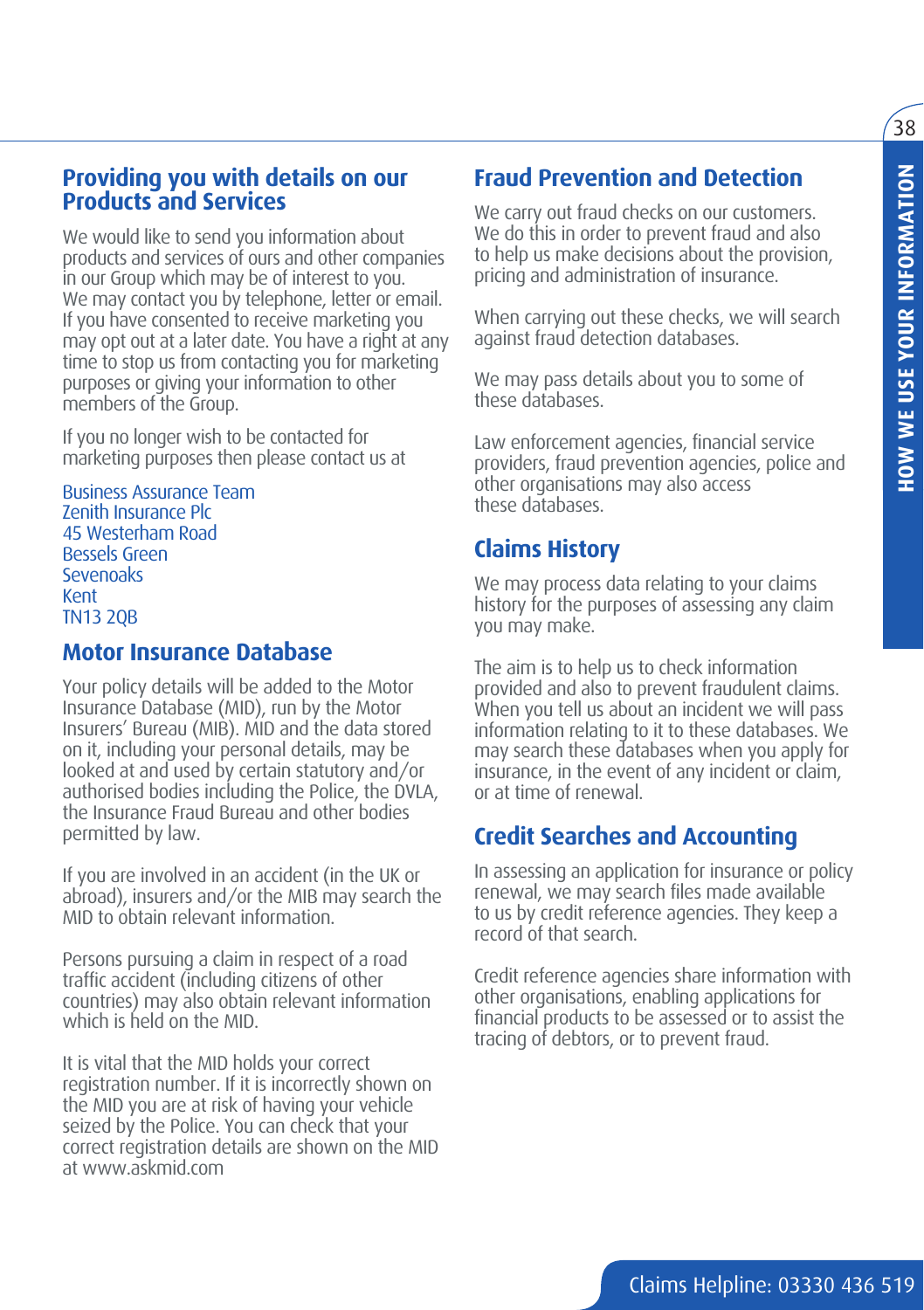## **How we use your information (continued)**

39

## **Transfers**

Sometimes your information may be transferred outside the European Economic Area by us, by the organisations with whom we share your information or by the servants and agents of these organisations. If we do this we will seek to ensure that anyone to whom we pass it provides an adequate level of protection.

## **Obtaining a copy of your data**

On payment of a £10 fee you are entitled to receive a copy of the information we hold about you. If you have any questions, or you'd like to find out more about this notice please write to

Business Assurance Team Zenith Insurance Plc 45 Westerham Road Bessels Green Sevenoaks Kent TN13 2QB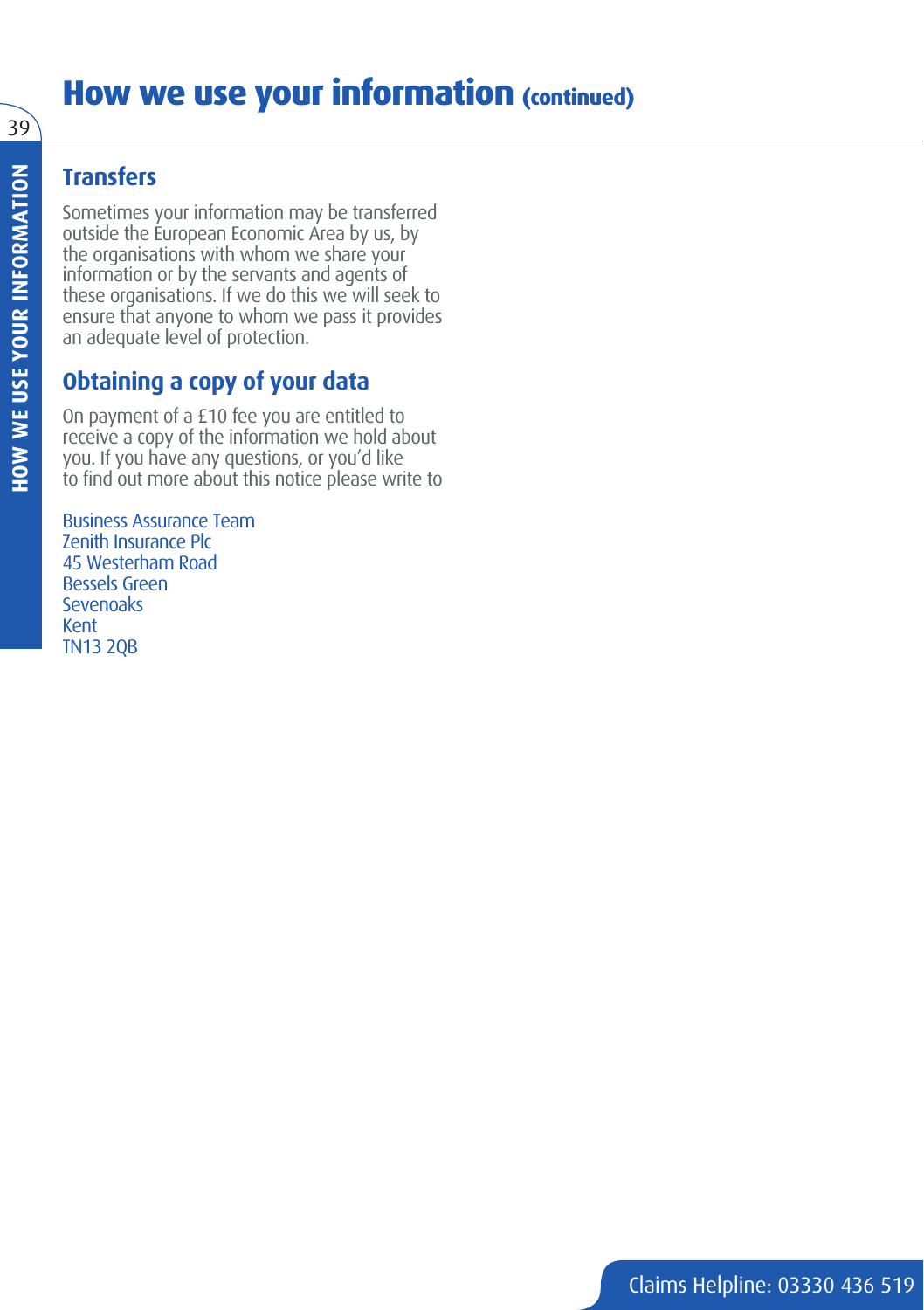## **Notes**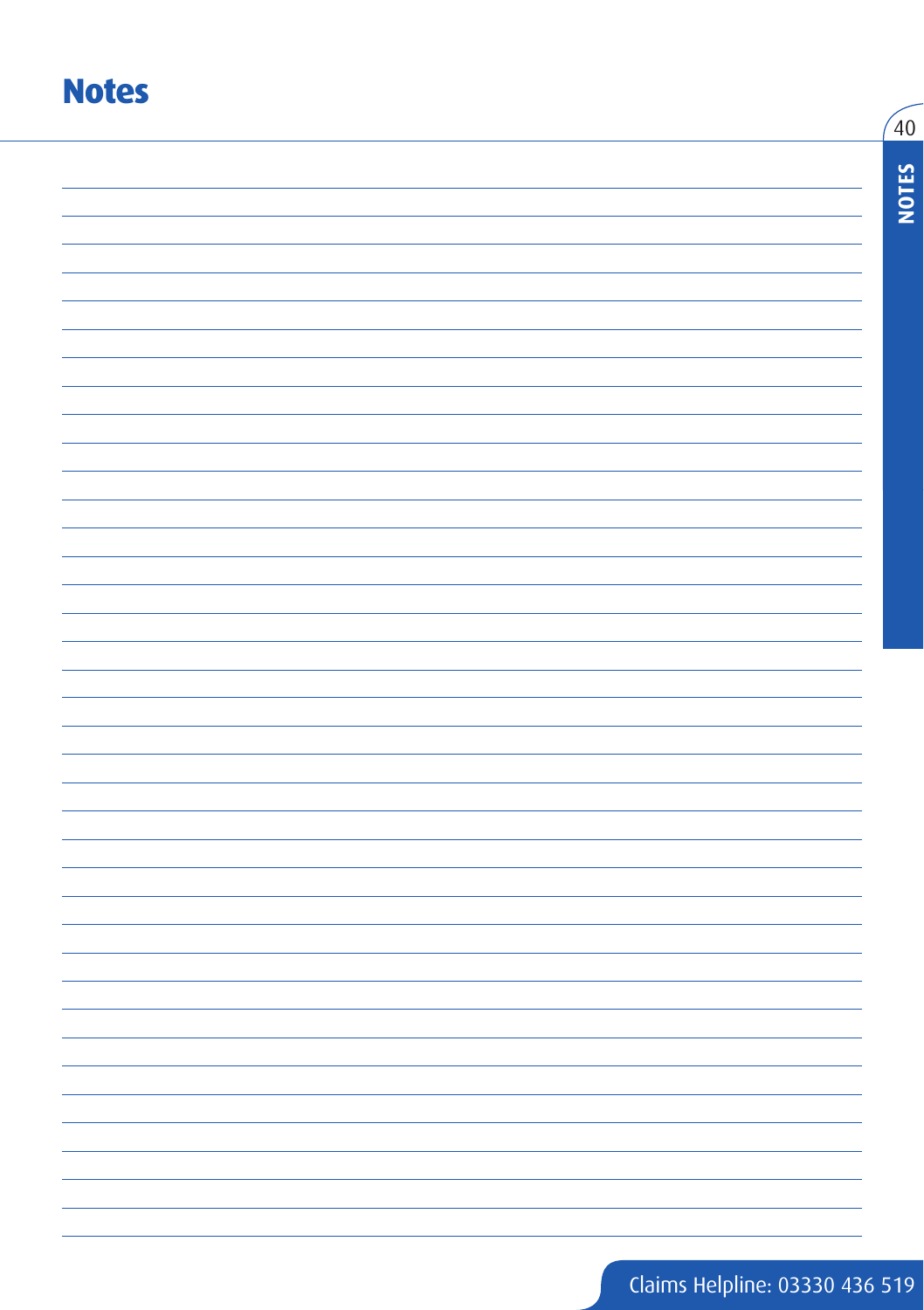|              | <b>Notes</b> |
|--------------|--------------|
| 41           |              |
|              |              |
| <b>NOTES</b> |              |
|              |              |
|              |              |
|              |              |
|              |              |
|              |              |
|              |              |
|              |              |
|              |              |
|              |              |
|              |              |
|              |              |
|              |              |
|              |              |
|              |              |
|              |              |
|              |              |
|              |              |
|              |              |
|              |              |
|              |              |
|              |              |
|              |              |
|              |              |
|              |              |
|              |              |
|              |              |
|              |              |
|              |              |
|              |              |
|              |              |
|              |              |
|              |              |
|              |              |
|              |              |
|              |              |
|              |              |
|              |              |
|              |              |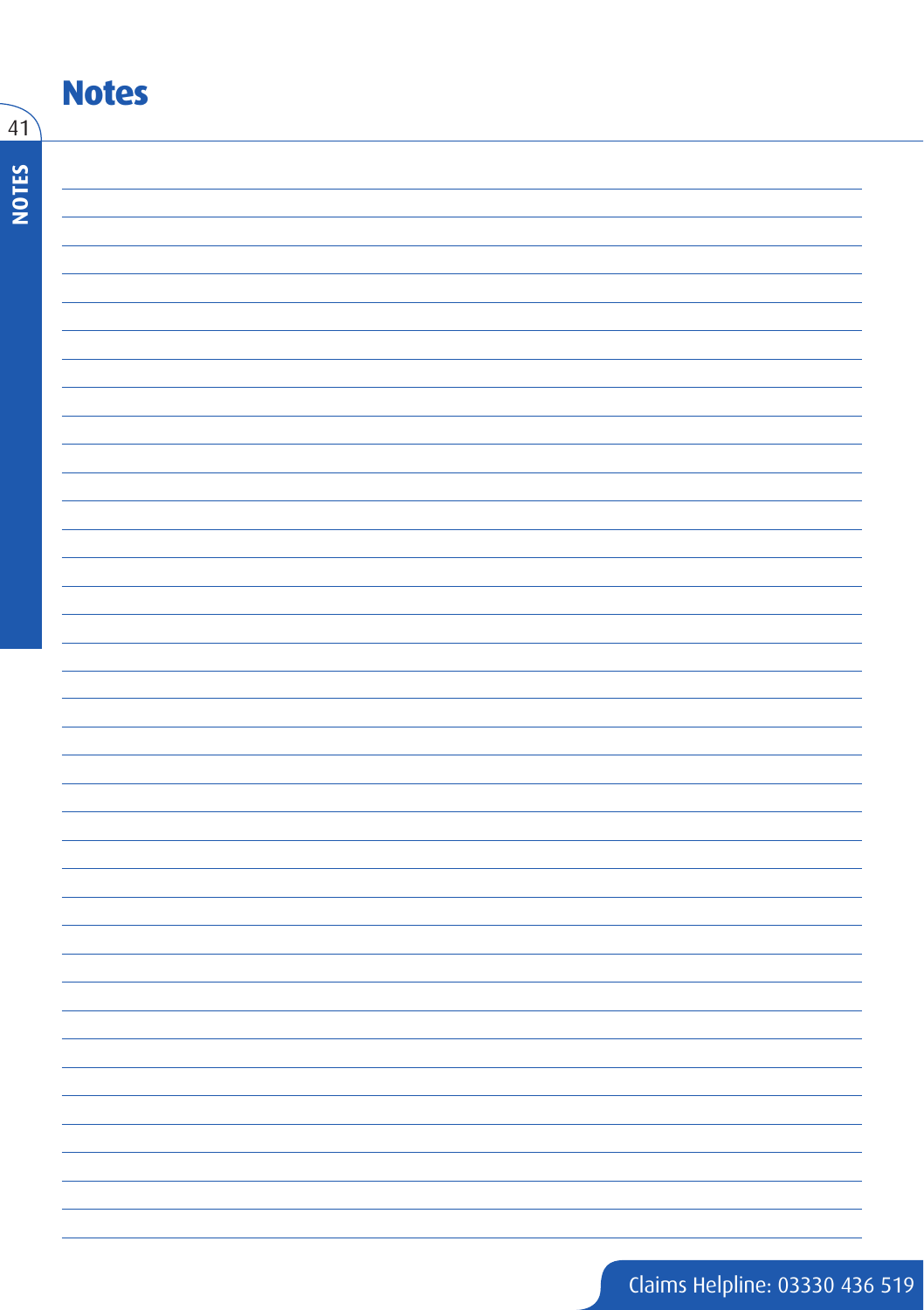## **Had an accident?**

#### **We're here to get you back on the road.**

The procedure outlined below must be followed for all accidents, regardless of who was responsible. Even if you do not intend to make a claim for the damage to your vehicle you must still report the accident. Delay in notification may invalidate your right to claim.

### **At the roadside? Call 03330 436 513**

To obtain immediate assistance at the roadside call the Roadside Priority Claims Helpline on 03330 436 513.

Experienced advisors will take initial claim details and discuss recovery of your vehicle.

#### **Unable to call from the roadside? Call 03330 436 519**

If you are unable to call from the roadside you must call the 24 hour Claims Helpline on 03330 436 519 as soon as it is safe to do so.

Please call within 24 hours of the accident, but ideally within 1 hour.

Calling straightaway provides you with benefits which may include the following (dependent on the level of policy cover you have):

- **FREE courtesy car** while your car is being repaired (subject to availability).
- Windscreen repair/replacement.
- **FREE** collection and re-delivery.
- **FREE** car cleaning service.
- Repairers' work guaranteed for three years.

### **Does the accident involve a third party?**

- Pass your details along with your policy number to the third party.
- If you are calling from the roadside an advisor may ask to speak to the third party, or ask you to request them to make contact on 03330 436 558 within 1 hour.
- The third party may be entitled to a number of services free of charge (dependent on fault).